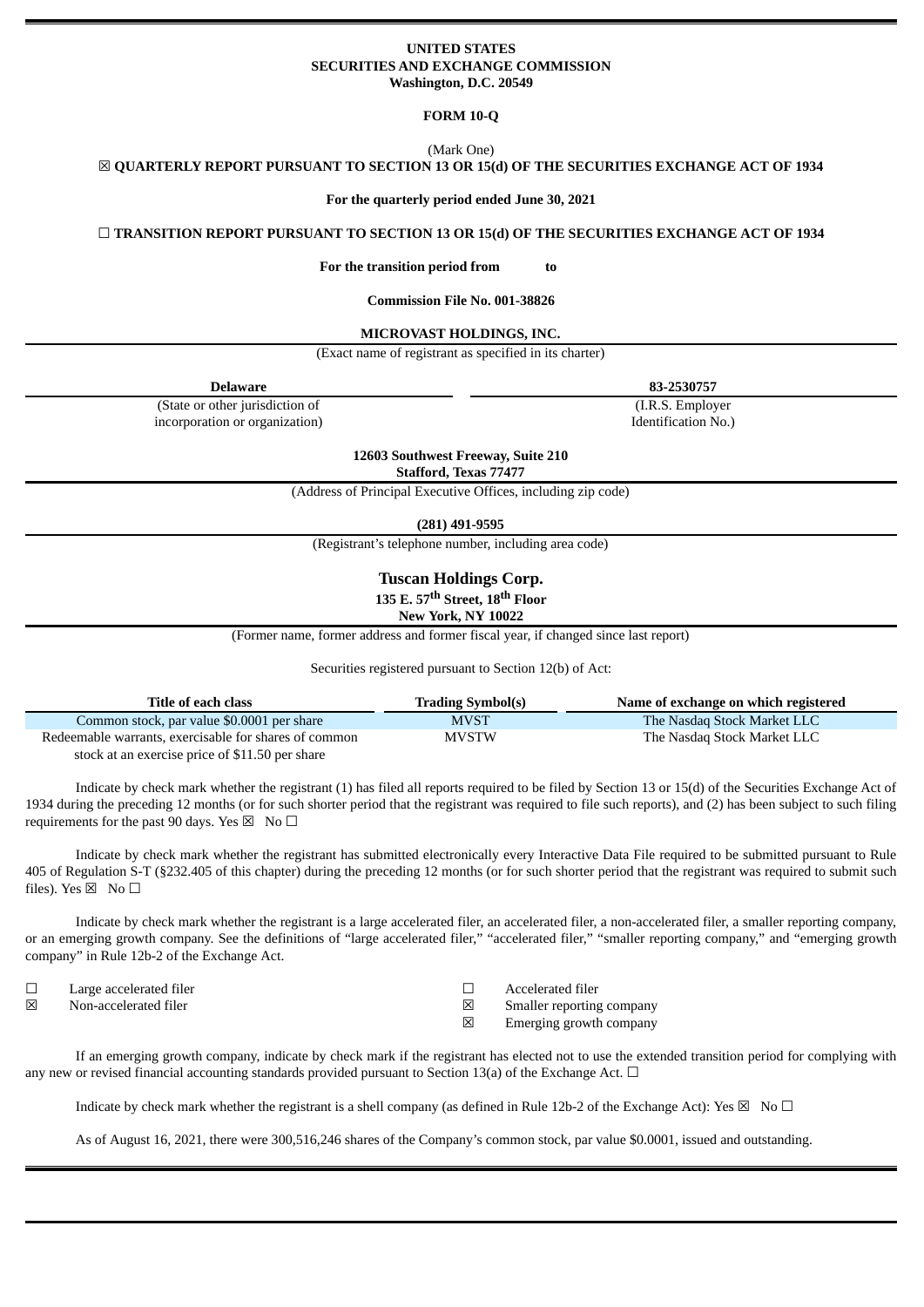#### **EXPLANATORY NOTE**

On July 23, 2021 (the "Closing Date"), subsequent to the fiscal quarter ended June 30, 2021, the fiscal quarter to which this Quarterly Report on Form 10-Q (this "Report") relates, Microvast Holdings, Inc. (formerly known as Tuscan Holdings Corp.) consummated the previously announced acquisition of Microvast, Inc., a Delaware corporation ("Microvast"), pursuant to the Agreement and Plan of Merger (the "Merger Agreement") dated February 1, 2021, between Tuscan Holdings Corp., Microvast and TSCN Merger Sub Inc., a Delaware corporation ("Merger Sub"), pursuant to which Merger Sub merged with and into Microvast, with Microvast surviving the merger (the "Merger").

In connection with the Merger Agreement, Tuscan, MVST SPV Inc., a wholly owned subsidiary of Tuscan ("MVST SPV"), Tuscan, Microvast Power System (Huzhou) Co., Ltd., Microvast's majority owned subsidiary ("MPS"), certain MPS convertible loan investors (the "CL Investors") and certain minority equity investors in MPS (the "Minority Investors" and, together with the CL Investors, the "MPS Investors") and certain other parties entered into a framework agreement (the "Framework Agreement"), pursuant to which, among other things, (1) the CL Investors waived certain rights with respect to the convertible loans (the "Convertible Loans") held by such CL Investors that were issued under that certain Convertible Loan Agreement, dated November 2, 2018, among Microvast, MPS, such CL Investors and the MPS Investors (the "Convertible Loan Agreement") and, in connection therewith, certain affiliates of the CL Investors ("CL Affiliates") subscribed for 6,719,845 shares of common stock, \$0.0001 par value per share ("common stock"), of Tuscan in a private placement in exchange for MPS convertible loans (the "CL Private Placement").

In connection with the Merger Agreement, Tuscan entered into subscription agreements with (a) the holders of an aggregate of \$57,500,000 outstanding promissory notes issued by Microvast (the "Bridge Notes") pursuant to which Tuscan agreed to issue an aggregate of 6,736,111 shares of common stock upon conversion (the "Bridge Notes Conversion") of the Bridge Notes, and (b) a number of outside investors who agreed to purchase an aggregate of 48,250,000 shares of common stock at a price of \$10.00 per share, for an aggregate purchase price of \$482,500,000 (the "PIPE Financing").

The CL Private Placement, the Bridge Notes Conversion and the PIPE Financing closed contemporaneously with the closing under the Merger Agreement (collectively, the "Closing"). Upon the Closing of the Merger, the CL Private Placement, the Bridge Notes Conversion, the PIPE Financing and related transactions (collectively, the "Business Combination"), Microvast became a wholly-owned subsidiary of the Company, with the stockholders of Microvast becoming stockholders of the Company, and with the Company renamed "Microvast Holdings, Inc."

Unless stated otherwise, this report contains information about Tuscan Holdings Corp. before the Business Combination. This Report covers a period prior to the closing of the Business Combination. As a result, references in this report to "we," "us," "our," or the "Company" refer to the registrant prior to the closing of the Business Combination, unless the context requires otherwise.

Except as otherwise expressly provided herein, the information in this Report does not reflect the consummation of the Business **Combination, which, as discussed above, occurred subsequent to the period covered hereunder.**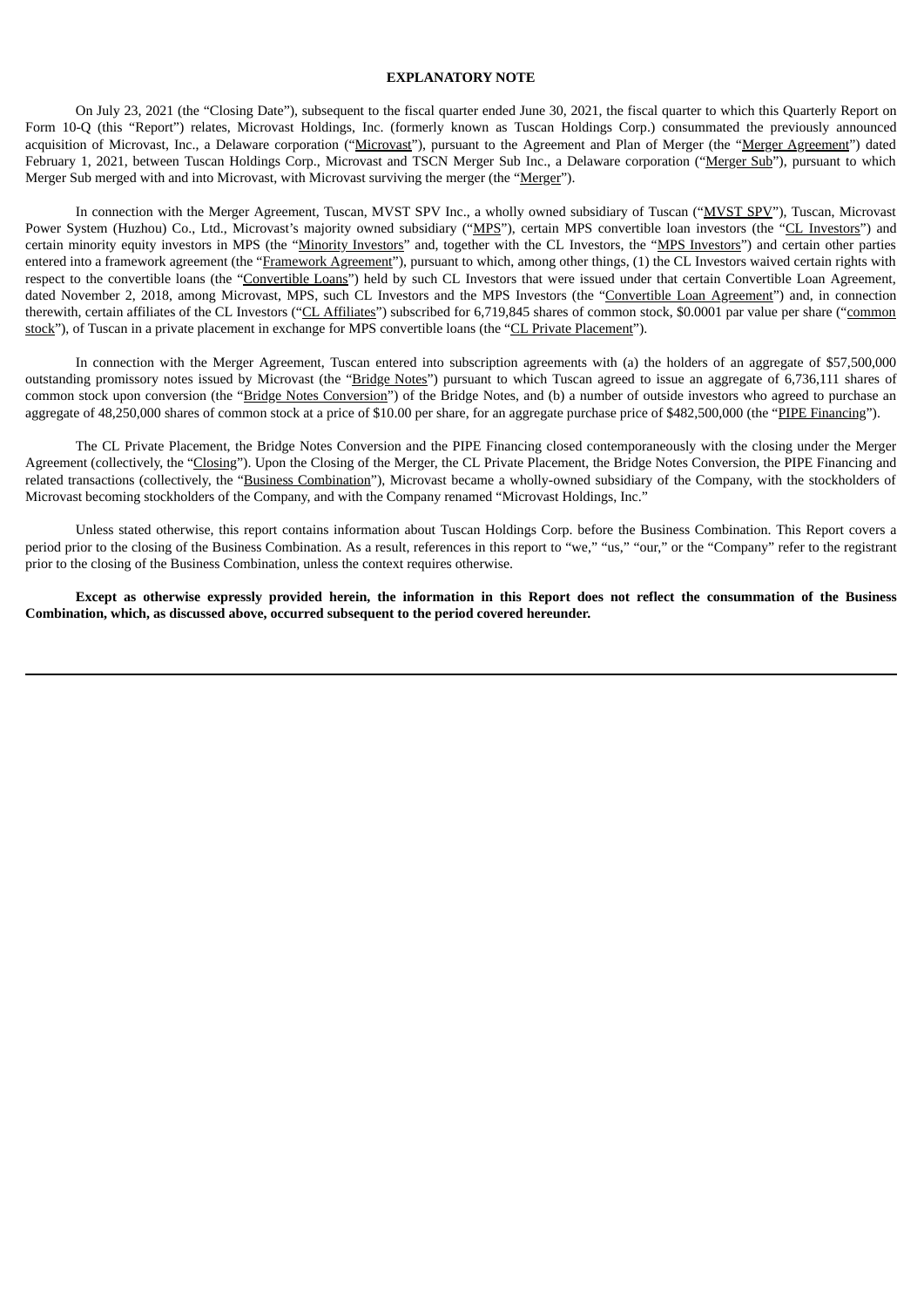# **TABLE OF CONTENTS**

| PART I.             | <b>FINANCIAL INFORMATION</b>                                                                                                                                   |                |
|---------------------|----------------------------------------------------------------------------------------------------------------------------------------------------------------|----------------|
| ITEM 1.             | CONDENSED CONSOLIDATED FINANCIAL STATEMENTS                                                                                                                    | $\mathbf{1}$   |
|                     | Condensed Consolidated Balance Sheets as of June 30, 2021 (unaudited) and December 31, 2020                                                                    | $\mathbf{1}$   |
|                     | Condensed Consolidated Statements of Operations for the Three and Six Months Ended June 30, 2021 and 2020 (unaudited)                                          | $\overline{2}$ |
|                     | <b>Condensed Consolidated Statements of Changes in Stockholders' (Deficit) Equity for the Three and Six Months Ended June</b><br>30, 2021 and 2020 (unaudited) | 3              |
|                     | Condensed Consolidated Statements of Cash Flows for the Six Months Ended June 30, 2021 and 2020 (unaudited)                                                    | $\overline{4}$ |
|                     | Notes to Condensed Consolidated Unaudited Financial Statements                                                                                                 | 5              |
| ITEM 2.             | MANAGEMENT'S DISCUSSION AND ANALYSIS OF FINANCIAL CONDITION AND RESULTS OF OPERATIONS                                                                          | 19             |
| ITEM <sub>3</sub> . | <b>OUANTITATIVE AND QUALITATIVE DISCLOSURES ABOUT MARKET RISK</b>                                                                                              | 24             |
| ITEM 4.             | <b>CONTROLS AND PROCEDURES</b>                                                                                                                                 | 24             |
| PART II.            | <b>OTHER INFORMATION</b>                                                                                                                                       |                |
| ITEM 1A.            | <b>RISK FACTORS</b>                                                                                                                                            | 25             |
| ITEM 5.             | UNREGISTERED SALES OF EQUITY SECURITIES AND USE OF PROCEEDS                                                                                                    | 25             |
| ITEM 6.             | <b>EXHIBITS</b>                                                                                                                                                | 25             |
| <b>SIGNATURES</b>   |                                                                                                                                                                | 26             |
|                     |                                                                                                                                                                |                |
|                     | i                                                                                                                                                              |                |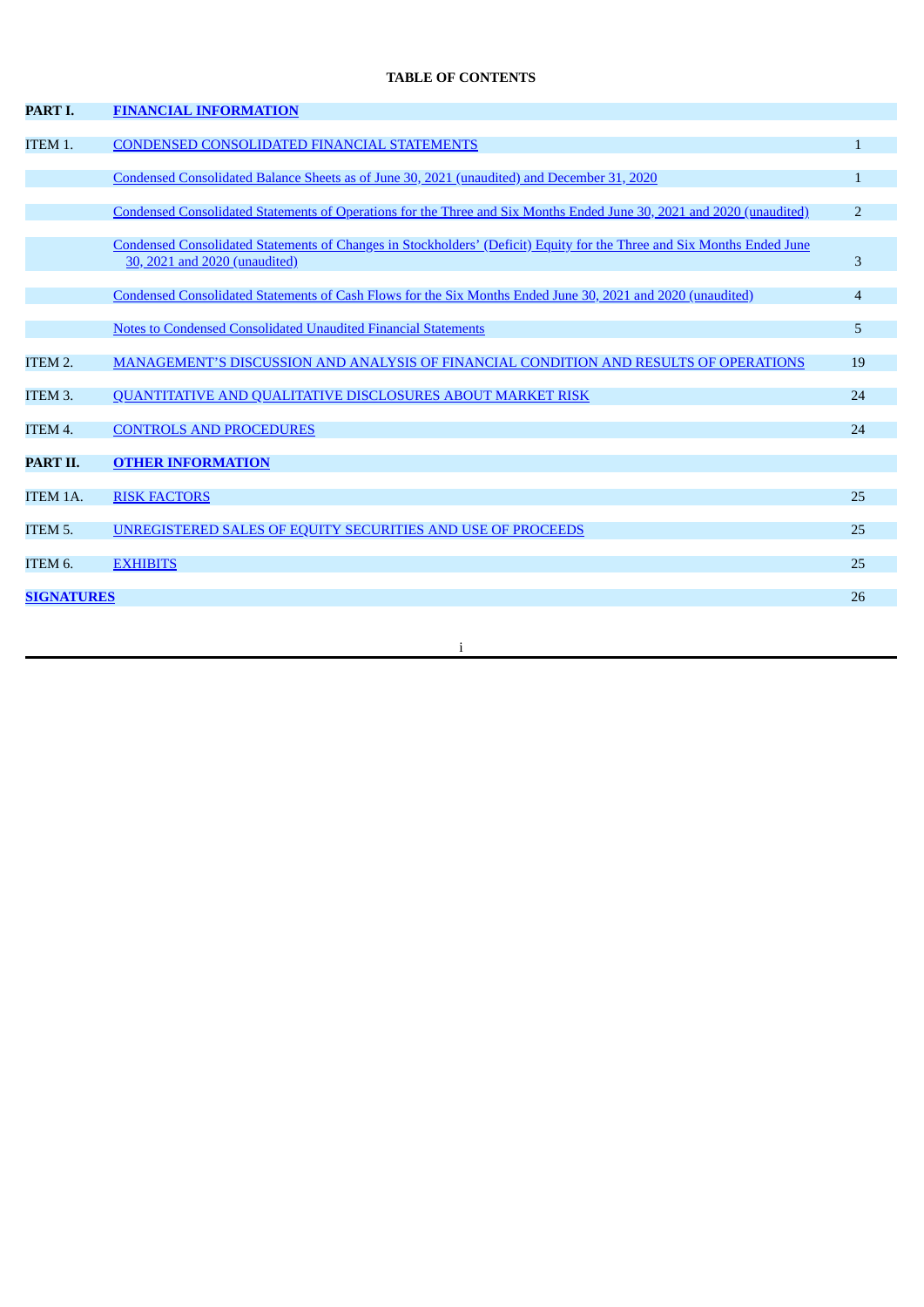# <span id="page-3-2"></span><span id="page-3-1"></span><span id="page-3-0"></span>**ITEM 1. FINANCIAL STATEMENTS**

# **MICROVAST HOLDINGS, INC. (f/k/a TUSCAN HOLDINGS CORP.) CONDENSED CONSOLIDATED BALANCE SHEETS**

|                                                                                                                                                                                                                              | <b>June 30,</b><br>2021 |                | December 31,<br>2020 |
|------------------------------------------------------------------------------------------------------------------------------------------------------------------------------------------------------------------------------|-------------------------|----------------|----------------------|
|                                                                                                                                                                                                                              | (Unaudited)             |                | (Audited)            |
| <b>ASSETS</b><br>Current assets                                                                                                                                                                                              |                         |                |                      |
| Cash                                                                                                                                                                                                                         | \$<br>66,475            | $\mathfrak{S}$ | 135,961              |
|                                                                                                                                                                                                                              | 39,524                  |                | 22,499               |
| Prepaid expenses and other current assets<br><b>Total Current Assets</b>                                                                                                                                                     | 105,999                 |                | 158,460              |
|                                                                                                                                                                                                                              |                         |                |                      |
| Cash and marketable securities held in Trust Account                                                                                                                                                                         | 281,671,994             |                | 282,254,978          |
| <b>TOTAL ASSETS</b>                                                                                                                                                                                                          | \$281,777,993           |                | \$282,413,438        |
| LIABILITIES AND STOCKHOLDERS' (DEFICIT) EQUITY                                                                                                                                                                               |                         |                |                      |
| <b>Current liabilities</b>                                                                                                                                                                                                   |                         |                |                      |
| Accounts payable and accrued expenses                                                                                                                                                                                        | \$<br>801,468           | \$             | 320,978              |
| Income taxes payable                                                                                                                                                                                                         |                         |                | 302,547              |
| Advances from related party                                                                                                                                                                                                  |                         |                | 22,179               |
| <b>Total Current Liabilities</b>                                                                                                                                                                                             | 801.468                 |                | 645,704              |
| Convertible promissory notes - related party                                                                                                                                                                                 | 1,686,000               |                | 200,000              |
| Warrant liability                                                                                                                                                                                                            | 4,183,830               |                | 4,204,440            |
| Deferred tax liability                                                                                                                                                                                                       |                         |                | 21,468               |
| <b>TOTAL LIABILITIES</b>                                                                                                                                                                                                     | 6,671,298               |                | 5,071,612            |
| <b>Commitments</b>                                                                                                                                                                                                           |                         |                |                      |
|                                                                                                                                                                                                                              |                         |                |                      |
| Common stock subject to possible redemption, 27,583,510 and 26,675,733 as of June 30, 2021 and December 31,<br>2020, respectively                                                                                            | 281,581,276             |                | 272,341,820          |
|                                                                                                                                                                                                                              |                         |                |                      |
| <b>Stockholders' (Deficit) Equity</b>                                                                                                                                                                                        |                         |                |                      |
| Preferred stock, \$0.0001 par value; 1,000,000 shares authorized, none issued and outstanding                                                                                                                                |                         |                |                      |
| Common stock, \$0.0001 par value; 65,000,000 shares authorized; 7,887,000 and 8,808,069 shares issued and<br>outstanding (excluding 27,583,510 and 26,675,733 shares subject to possible redemption) as of June 30, 2021 and |                         |                |                      |
| December 31, 2020, respectively                                                                                                                                                                                              | 789                     |                | 881                  |
| Additional paid in capital                                                                                                                                                                                                   |                         |                | 4,028,907            |
| (Accumulated deficit)/Retained earnings                                                                                                                                                                                      | (6,475,370)             |                | 970,218              |
| <b>Total Stockholders' (Deficit) Equity</b>                                                                                                                                                                                  | (6,474,581)             |                | 5,000,006            |
| TOTAL LIABILITIES AND STOCKHOLDERS' (DEFICIT) EQUITY                                                                                                                                                                         | 281,777,993             | S.             | 282,413,438          |

The accompanying notes are an integral part of the condensed consolidated financial statements.

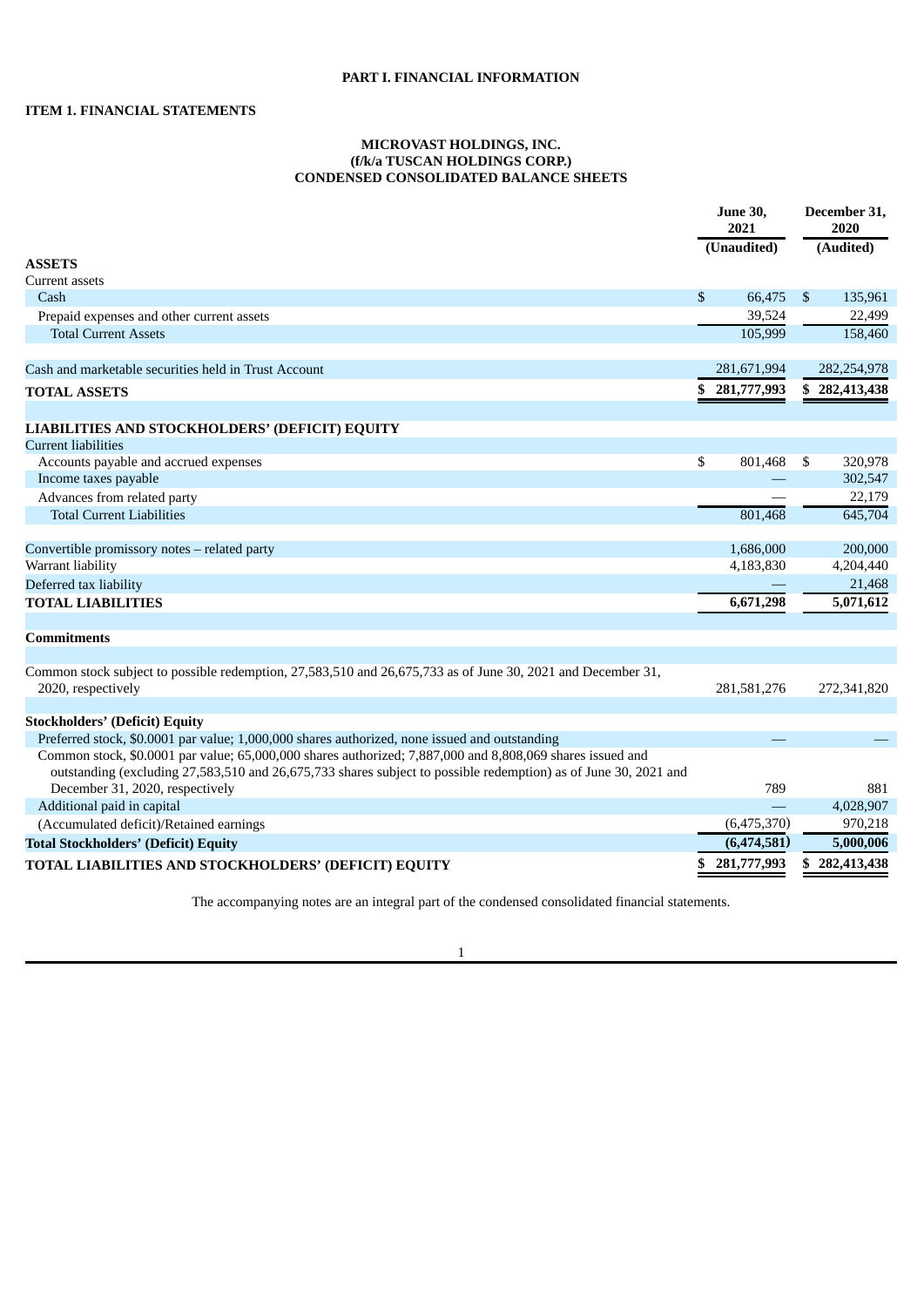# **MICROVAST HOLDINGS, INC. (f/k/a TUSCAN HOLDINGS CORP.) CONDENSED CONSOLIDATED UNAUDITED STATEMENTS OF OPERATIONS**

<span id="page-4-0"></span>

|                                                                                       | <b>Three Months Ended</b><br><b>June 30,</b> |              |            | <b>Six Months Ended</b><br><b>June 30,</b> |             |     |            |  |
|---------------------------------------------------------------------------------------|----------------------------------------------|--------------|------------|--------------------------------------------|-------------|-----|------------|--|
|                                                                                       | 2021                                         |              | 2020       |                                            | 2021        |     | 2020       |  |
| Operating and formation costs                                                         | \$<br>543,914                                | $\mathbf{s}$ | 251,714    | \$                                         | 1,434,843   | \$. | 480,463    |  |
| <b>Loss from operations</b>                                                           | (543, 914)                                   |              | (251,714)  |                                            | (1,434,843) |     | (480, 463) |  |
| Other income (expense):                                                               |                                              |              |            |                                            |             |     |            |  |
| Interest income earned on marketable securities held in Trust Account                 | 10,503                                       |              | 983,408    |                                            | 46,299      |     | 2,010,565  |  |
| Unrealized gain (loss) on marketable securities held in Trust Account                 | (420)                                        |              | (938, 273) |                                            |             |     | 499,967    |  |
| Change in the fair value of convertible promissory notes - related party              | (380,000)                                    |              |            |                                            | (736,000)   |     |            |  |
| Change in fair value of warrant liability                                             | (1, 119, 810)                                |              | (133, 965) |                                            | 20,610      |     | 3,435      |  |
| Other income (expense), net                                                           | (1,489,727)                                  |              | (88, 830)  |                                            | (669,091)   |     | 2,513,967  |  |
| Loss before income taxes                                                              | (2,033,641)                                  |              | (340, 544) |                                            | (2,103,934) |     | 2,033,504  |  |
| Benefit from (Provision for) income taxes                                             | (16, 954)                                    |              | 43,382     |                                            | 4,514       |     | (427, 211) |  |
| <b>Net income (loss)</b>                                                              | (2,050,595)                                  |              | (297, 162) | \$.                                        | (2,099,420) | S.  | 1,606,293  |  |
| Basic and diluted weighted average shares outstanding, Common stock subject           |                                              |              |            |                                            |             |     |            |  |
| to possible redemption                                                                | 27,590,813                                   |              | 27,056,327 |                                            | 27,135,801  |     | 27,071,426 |  |
| Basic and diluted net income per share, Common stock subject to possible              |                                              |              |            |                                            |             |     |            |  |
| redemption                                                                            |                                              |              |            |                                            |             |     | 0.07       |  |
| Basic and diluted weighted average shares outstanding, Non-redeemable<br>common stock | 7,887,000                                    |              | 8,430,673  |                                            | 8,344,990   |     | 8,415,575  |  |
| Basic net loss per common share, Non-redeemable common stock                          | (0.26)                                       |              | (0.04)     |                                            | (0.25)      | \$  | (0.04)     |  |

The accompanying notes are an integral part of the condensed consolidated financial statements.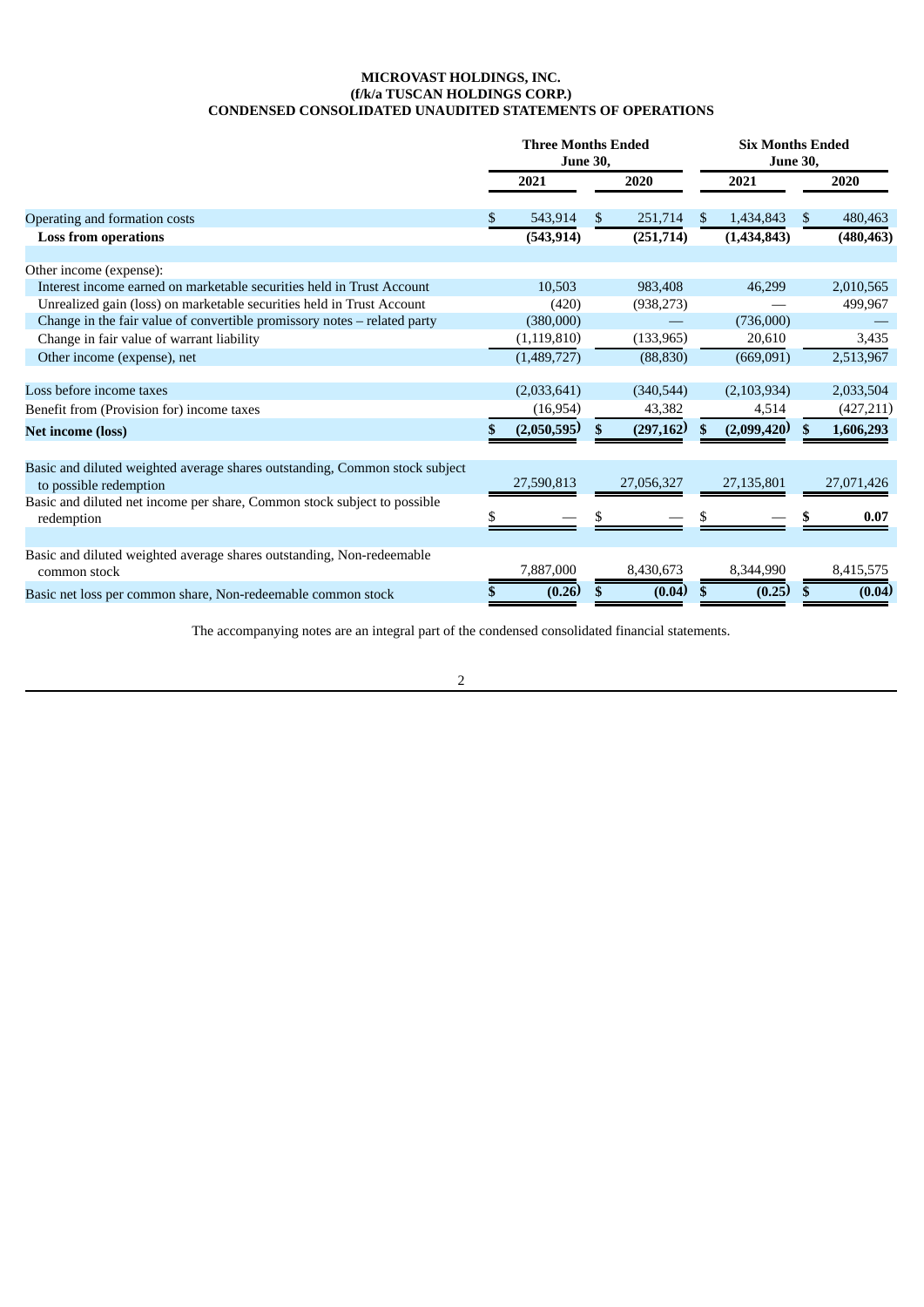# <span id="page-5-0"></span>**MICROVAST HOLDINGS, INC. (f/k/a TUSCAN HOLDINGS CORP.) CONDENSED CONSOLIDATED UNAUDITED STATEMENTS OF CHANGES IN STOCKHOLDERS' (DEFICIT) EQUITY FOR THE THREE AND SIX MONTHS ENDED JUNE 30, 2021**

|                                                     |                     |   |               |   | <b>Additional</b> | <b>Retained</b><br>Earnings/ |    | <b>Total</b><br>Stockholders' |
|-----------------------------------------------------|---------------------|---|---------------|---|-------------------|------------------------------|----|-------------------------------|
|                                                     | <b>Common Stock</b> |   |               |   | Paid-in           | (Accumulated                 |    | <b>Equity</b>                 |
|                                                     | <b>Shares</b>       |   | <b>Amount</b> |   | <b>Capital</b>    | Deficit)                     |    | (Deficit)                     |
| Balance – January 1, 2021                           | 8,808,069           | S | 881           |   | 4,028,907         | \$<br>970,218                | S. | 5,000,006                     |
| Change in value of common stock subject to possible |                     |   |               |   |                   |                              |    |                               |
| redemption                                          | (921,069)           |   | (92)          |   | (4,028,907)       | (5,393,414)                  |    | (9,422,413)                   |
|                                                     |                     |   |               |   |                   |                              |    |                               |
| <b>Net loss</b>                                     |                     |   |               |   |                   | (48, 825)                    |    | (48, 825)                     |
| <b>Balance - March 31, 2021</b>                     | 7,887,000           | S | 789           | S |                   | \$<br>(4,472,021)            | S  | (4,471,232)                   |
| Change in value of common stock subject to possible |                     |   |               |   |                   |                              |    |                               |
| redemption                                          |                     |   |               |   |                   | 47,246                       |    | 47,246                        |
| Net loss                                            |                     |   |               |   |                   | (2,050,595)                  |    | (2,050,595)                   |
| <b>Balance – June 30, 2021</b>                      | 7,887,000           |   | 789           |   |                   | (6, 475, 370)                |    | (6,474,581)                   |

# **FOR THE THREE AND SIX MONTHS ENDED JUNE 30, 2020 (Restated)**

|                                                     | <b>Common Stock</b> |   |                | <b>Additional</b><br>Paid-in |   | Retained        | <b>Total</b><br>Stockholders' |
|-----------------------------------------------------|---------------------|---|----------------|------------------------------|---|-----------------|-------------------------------|
|                                                     | <b>Shares</b>       |   | <b>Amount</b>  | <b>Capital</b>               |   | <b>Earnings</b> | <b>Equity</b>                 |
| Balance – January 1, 2020                           | 8,400,476           |   | 840            | 1,605,302                    |   | 3,393,867       | 5,000,009                     |
|                                                     |                     |   |                |                              |   |                 |                               |
| Change in value of common stock subject to possible |                     |   |                |                              |   |                 |                               |
| redemption                                          | 30,197              |   | $\overline{2}$ | (1,770,184)                  |   | (133, 280)      | (1,903,462)                   |
|                                                     |                     |   |                |                              |   |                 |                               |
| Net income                                          |                     |   |                |                              |   | 1,903,455       | 1,903,455                     |
| <b>Balance – March 31, 2020</b>                     | 8,430,673           | S | 842            | \$<br>(164, 882)             | S | 5,164,042       | 5,000,002                     |
|                                                     |                     |   |                |                              |   |                 |                               |
| Change in value of common stock subject to possible |                     |   |                |                              |   |                 |                               |
| redemption                                          | (3,481)             |   | $\mathbf{1}$   | 163,880                      |   | 133,280         | 297,161                       |
|                                                     |                     |   |                |                              |   |                 |                               |
| Net loss                                            |                     |   |                |                              |   | (297, 162)      | (297, 162)                    |
| <b>Balance – June 30, 2020</b>                      | 8,427,192           |   | 843            | (1,002)                      |   | 5,000,160       | 5,000,001                     |

The accompanying notes are an integral part of the condensed consolidated financial statements.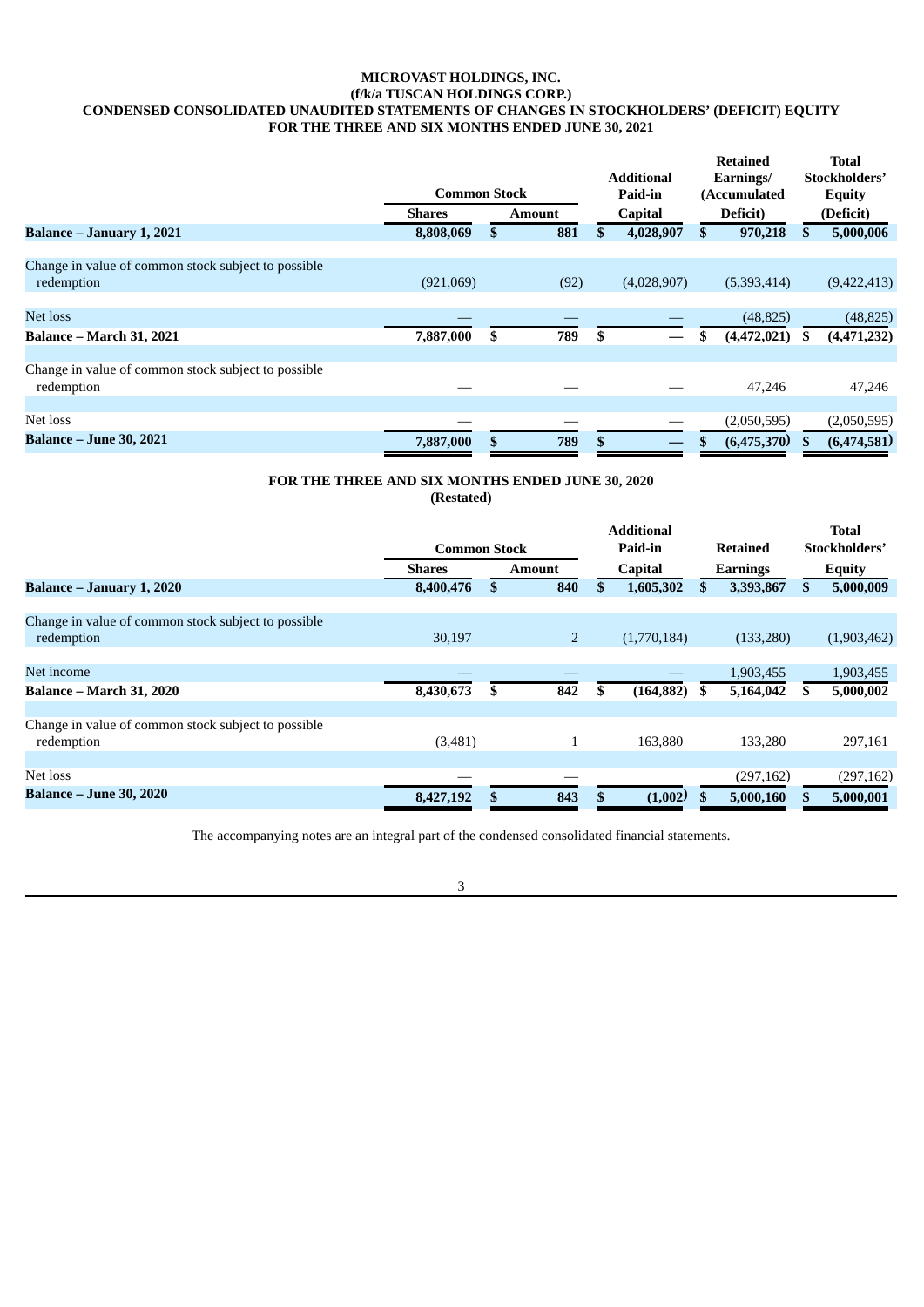# **MICROVAST HOLDINGS, INC. (f/k/a TUSCAN HOLDINGS CORP.) CONDENSED CONSOLIDATED UNAUDITED STATEMENTS OF CASH FLOWS**

<span id="page-6-0"></span>

|                                                                                      |                    | <b>Six Months Ended</b><br><b>June 30,</b> |             |  |  |
|--------------------------------------------------------------------------------------|--------------------|--------------------------------------------|-------------|--|--|
|                                                                                      | 2021               |                                            | 2020        |  |  |
|                                                                                      |                    |                                            | (Restated)  |  |  |
| <b>Cash Flows from Operating Activities:</b>                                         |                    |                                            |             |  |  |
| Net (loss) income                                                                    | (2,099,420)<br>\$. | -\$                                        | 1,606,293   |  |  |
| Adjustments to reconcile net (loss) income to net cash used in operating activities: |                    |                                            |             |  |  |
| Change in fair value of warrant liability                                            | (20,610)           |                                            | (3, 435)    |  |  |
| Change in fair value of convertible promissory notes - related party                 | 736,000            |                                            |             |  |  |
| Interest earned on marketable securities held in Trust Account                       | (46,299)           |                                            | (2,010,565) |  |  |
| Unrealized (gain) on marketable securities held in Trust Account                     |                    |                                            | (499, 967)  |  |  |
| Deferred tax liability                                                               | (21, 468)          |                                            | 77,924      |  |  |
| Changes in operating assets and liabilities:                                         |                    |                                            |             |  |  |
| Prepaid expenses and other current assets                                            | (17, 025)          |                                            | 30,086      |  |  |
| Prepaid income taxes                                                                 |                    |                                            | 69,818      |  |  |
| Accounts payable and accrued expenses                                                | 480,490            |                                            | (94, 759)   |  |  |
| Income taxes payable                                                                 | (302, 547)         |                                            | 279,469     |  |  |
| Net cash used in operating activities                                                | (1,290,879)        |                                            | (545, 136)  |  |  |
| <b>Cash Flows from Investing Activities:</b>                                         |                    |                                            |             |  |  |
| Cash withdrawn from Trust Account for redemptions                                    | 493,572            |                                            |             |  |  |
| Cash withdrawn from Trust Account to pay income taxes                                | 135,711            |                                            | 346,474     |  |  |
| Net cash provided by investing activities                                            | 629,283            |                                            | 346,474     |  |  |
|                                                                                      |                    |                                            |             |  |  |
| <b>Cash Flows from Financing Activities:</b>                                         |                    |                                            |             |  |  |
| Advances from related party                                                          |                    |                                            | 2.833       |  |  |
| Redemption of common shares                                                          | (135, 711)         |                                            |             |  |  |
| Repayment of advances from related party                                             | (22, 179)          |                                            |             |  |  |
| Proceeds from convertible promissory notes - related party                           | 750,000            |                                            | 200,000     |  |  |
| Net cash provided by financing activities                                            | 592,110            |                                            | 202,833     |  |  |
| <b>Net Change in Cash</b>                                                            | (69, 486)          |                                            | 4,171       |  |  |
| Cash - Beginning                                                                     | 135,961            |                                            | 140,303     |  |  |
| <b>Cash – Ending</b>                                                                 |                    |                                            |             |  |  |
|                                                                                      | \$<br>66,475       | \$                                         | 144,474     |  |  |
| <b>Supplemental cash flow information:</b>                                           |                    |                                            |             |  |  |
| Cash paid for income taxes                                                           | \$<br>319,501      | \$                                         |             |  |  |
| Non-cash investing and financing activities:                                         |                    |                                            |             |  |  |
| Change in value of common stock subject to possible redemption                       | \$<br>9,103,745    | \$                                         | 1,606,301   |  |  |
|                                                                                      |                    |                                            |             |  |  |

The accompanying notes are an integral part of these condensed consolidated financial statements.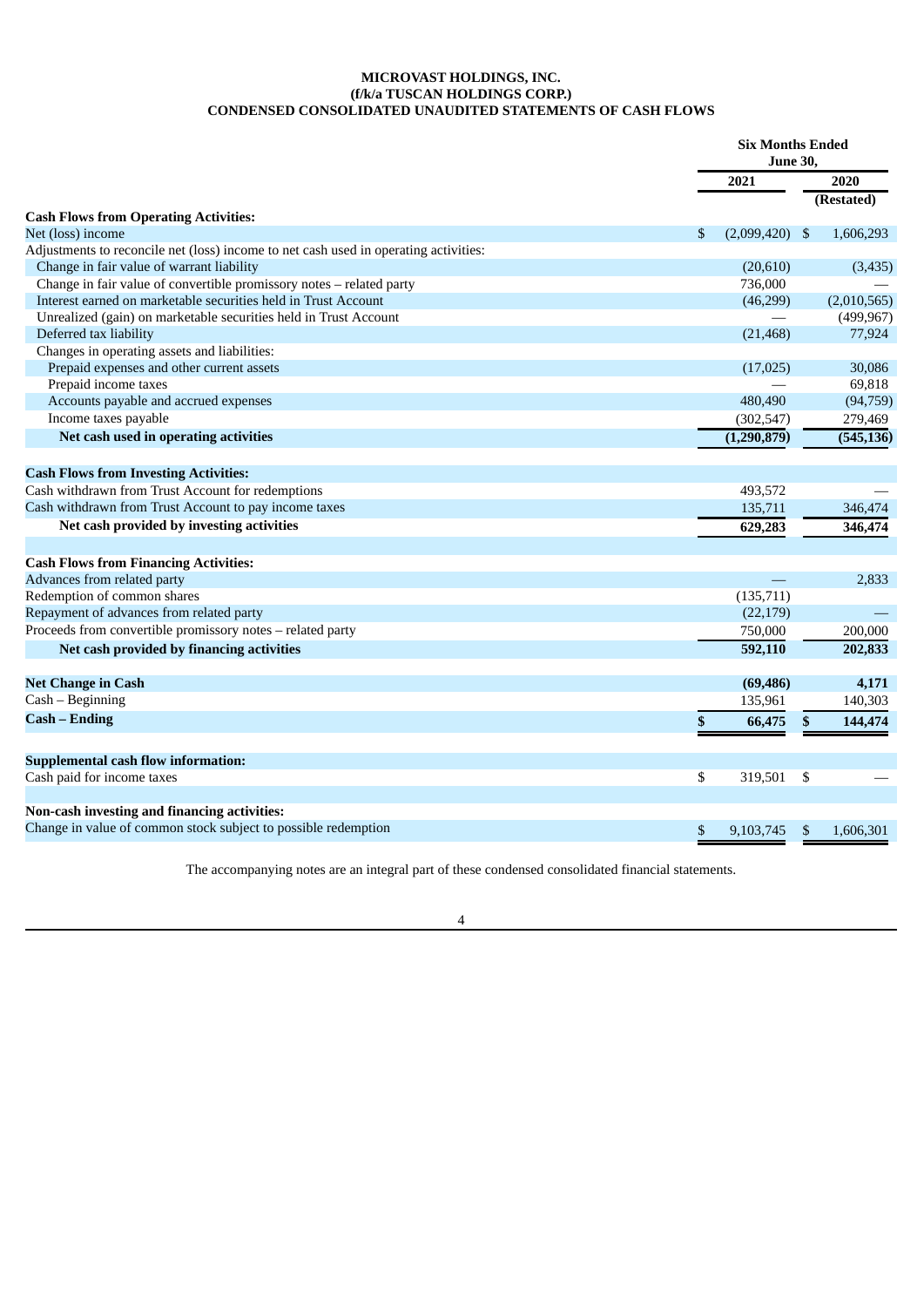# <span id="page-7-0"></span>**NOTE 1. DESCRIPTION OF ORGANIZATION AND BUSINESS OPERATIONS**

Microvast Holdings, Inc., formerly known as Tuscan Holdings Corp. (the "Company"), was a blank check company incorporated in Delaware on November 5, 2018. The Company was formed for the purpose of entering into a merger, share exchange, asset acquisition, stock purchase, recapitalization, reorganization or similar business combination with one or more businesses or entities.

#### *Business Combination*

On July 23, 2021 (the "Closing Date"), Microvast Holdings, Inc. (formerly known as Tuscan Holdings Corp.) consummated the previously announced acquisition of Microvast, Inc., a Delaware corporation ("Microvast"), pursuant to the Agreement and Plan of Merger (the "Merger Agreement") dated February 1, 2021, between Tuscan Holdings Corp., Microvast and TSCN Merger Sub Inc., a wholly owned subsidiary of the Company incorporated in Delaware on January 21, 2021 ("Merger Sub"), pursuant to which Merger Sub merged with and into Microvast, with Microvast surviving the merger (the "Merger").

In connection with the Merger Agreement, Tuscan, MVST SPV Inc., a wholly owned subsidiary of Tuscan ("MVST SPV"), Tuscan, Microvast Power System (Huzhou) Co., Ltd., Microvast's majority owned subsidiary ("MPS"), certain MPS convertible loan investors (the "CL Investors") and certain minority equity investors in MPS (the "Minority Investors" and, together with the CL Investors, the "MPS Investors") and certain other parties entered into a framework agreement (the "Framework Agreement"), pursuant to which, among other things, (1) the CL Investors waived certain rights with respect to the convertible loans (the "Convertible Loans") held by such CL Investors that were issued under that certain Convertible Loan Agreement, dated November 2, 2018, among Microvast, MPS, such CL Investors and the MPS Investors (the "Convertible Loan Agreement") and, in connection therewith, certain affiliates of the CL Investors ("CL Affiliates") subscribed for 6,719,845 shares of common stock, \$0.0001 par value per share ("common stock"), of Tuscan in a private placement in exchange for MPS convertible loans (the "CL Private Placement").

In connection with the Merger Agreement, Tuscan entered into subscription agreements with (a) the holders of an aggregate of \$57,500,000 outstanding promissory notes issued by Microvast (the "Bridge Notes") pursuant to which Tuscan agreed to issue an aggregate of 6,736,111 shares of common stock upon conversion (the "Bridge Notes Conversion") of the Bridge Notes, and (b) a number of outside investors who agreed to purchase an aggregate of 48,250,000 shares of common stock at a price of \$10.00 per share, for an aggregate purchase price of \$482,500,000 (the "PIPE Financing").

The CL Private Placement, the Bridge Notes Conversion and the PIPE Financing closed contemporaneously with the closing under the Merger Agreement (collectively, the "Closing"). Upon the Closing of the Merger, the CL Private Placement, the Bridge Notes Conversion, the PIPE Financing and related transactions (collectively, the "Business Combination"), Microvast became a wholly-owned subsidiary of the Company, with the stockholders of Microvast becoming stockholders of the Company, and with the Company renamed "Microvast Holdings, Inc."

At Closing, pursuant to the terms of the Merger Agreement, the Framework Agreement and subscription agreements entered into with the holders of the Bridge Notes and the PIPE Investors:

- The Company issued 210,000,000 shares of common stock to the former owners of Microvast (the "Microvast Holders") pursuant to the Merger Agreement, which number is inclusive of the shares being issued to the MPS Investors pursuant to the Framework Agreement to MVST SPV and pursuant to the CL Private Placement;
- The Company issued 6,736,111 shares of common stock to the holders of the Bridge Notes;
- The Company issued 48,250,000 shares of common stock to the PIPE Investors;
- The Company issued 150,000 private placement units to the Sponsor upon conversion of notes payable by the Company in the amount of \$150,000; and
- The Company contributed approximately \$708,000,000 in cash to Microvast to be retained for working capital purposes.

Pursuant to the Merger Agreement, the Microvast Holders and the MPS Investors will have the ability to earn, in the aggregate, an additional 20,000,000 shares of common stock ("Earn-Out Shares") if the daily volume weighted average price of the common stock is greater than or equal to \$18.00 for any 20 trading days within a 30 trading day period (or a change of control of the Company occurs that results in the holders of common stock receiving a per share price equal to or in excess of \$18.00), during the period commencing on the Closing Date and ending on the third anniversary of the Closing Date.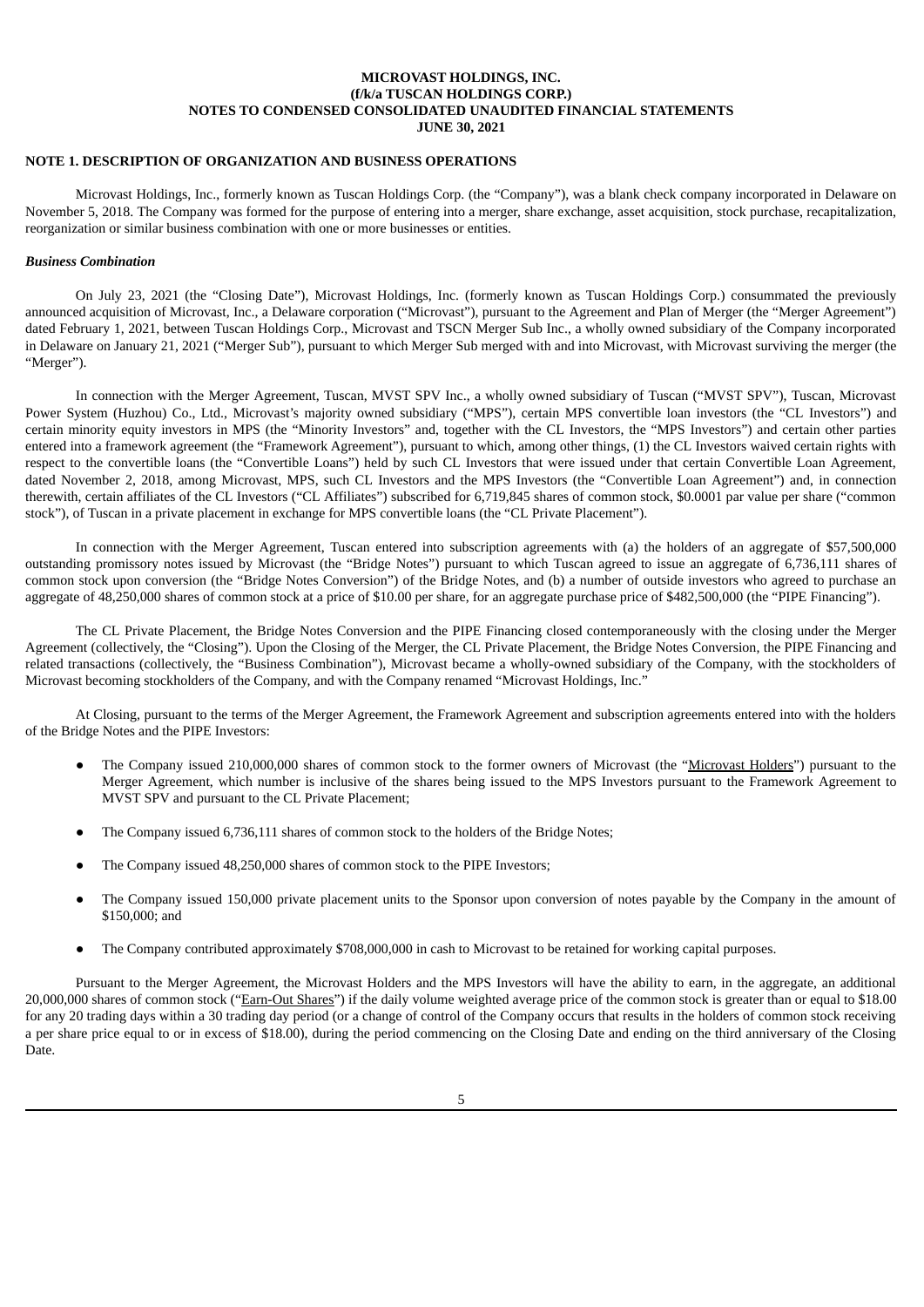# *Business Prior to the Business Combination*

Prior to the Business Combination, the Company had one subsidiary, TSCN Merger Sub Inc., a wholly owned subsidiary of the Company incorporated in Delaware on January 21, 2021 (see Note 6).

All activity through June 30, 2021 related to the Company's formation, the initial public offering (the "Initial Public Offering"), which is described below, and identifying a target company for an initial business combination and consummating the acquisition of Microvast, Inc.

The registration statement for the Company's Initial Public Offering was declared effective on March 5, 2019. On March 7, 2019, the Company consummated the Initial Public Offering of 24,000,000 units (the "Units" and, with respect to the shares of common stock included in the Units sold, the "Public Shares") at \$10.00 per Unit, generating gross proceeds of \$240,000,000, which is described in Note 3.

Simultaneously with the closing of the Initial Public Offering, the Company consummated the sale of 615,000 units (the "Private Units") at a price of \$10.00 per Private Unit in a private placement to Tuscan Holdings Acquisition LLC (the "Sponsor") and EarlyBirdCapital, Inc. ("EarlyBirdCapital") and its designee, generating gross proceeds of \$6,150,000, which is described in Note 4.

Following the closing of the Initial Public Offering on March 7, 2019, an amount of \$240,000,000 (\$10.00 per Unit) from the net proceeds of the sale of the Units in the Initial Public Offering and the sale of the Private Units was placed in a trust account ("Trust Account") which are invested in U.S. government securities, within the meaning set forth in Section 2(a)(16) of the Investment Company Act of 1940, as amended (the "Investment Company Act"), with a maturity of 180 days or less or in any open-ended investment company that holds itself out as a money market fund meeting the conditions of Rule 2a-7 of the Investment Company Act of 1940, as amended (the "Investment Company Act"), as determined by the Company, until the earlier of: (i) the completion of a Business Combination or (ii) the distribution of the Trust Account, as described below.

On March 12, 2019, the underwriters exercised their over-allotment option in full, resulting in the sale of an additional 3,600,000 Units for \$36,000,000, less the underwriters' discount of \$720,000. In connection with the underwriters' exercise of their over-allotment option, the Company also consummated the sale of an additional 72,000 Private Units at \$10.00 per Private Unit, generating total gross proceeds of \$720,000. A total of \$36,000,000 was deposited into the Trust Account from the sale of the additional Units pursuant to the over-allotment option and the additional sale of Private Units, bringing the aggregate proceeds held in the Trust Account to \$276,000,000.

Transaction costs amounted to \$6,059,098, consisting of \$5,520,000 of underwriting fees and \$539,098 of other offering costs.

### **Risks and Uncertainties**

Management continues to evaluate the impact of the COVID-19 pandemic and has concluded that while it is reasonably possible that the virus could have a negative effect on the Company's financial position, results of its operations and/or search for a target company, the specific impact is not readily determinable as of the date of these financial statements. The financial statements do not include any adjustments that might result from the outcome of this uncertainty.

## **Nasdaq Compliance**

On January 6, 2021, the Company received a notice from the Listing Qualifications Department of The Nasdaq Stock Market stating that the Company failed to hold an Annual Meeting of stockholders within 12 months after its fiscal year ended December 31, 2019, as required by Nasdaq Listing Rule 5620(a). In accordance with Nasdaq Listing Rule 5810(c)(2)(G), the Company submitted a plan to regain compliance on February 4, 2021. Nasdaq accepted the plan and granted the Company an extension through June 29, 2021 to hold an annual meeting. Nasdaq's decision is subject to certain conditions, including that the Company provide periodic updates with respect to its proposed business combination with Microvast. On April 28, 2021, the Company held an annual meeting of stockholders, in compliance with its plan.

On May 28, 2021, the Company received a notice from the Listing Qualifications Department of The Nasdaq Stock Market stating that because we failed to timely file our Quarterly Report on Form 10-Q for the quarter ended March 31, 2021, we were not in compliance with Nasdaq Listing Rule 5250(c)(1). The Company believes that compliance with the listing rule was regained on June 2, 2021 with the filing of the Company's Form 10-Q for the quarter ended March 31, 2021.

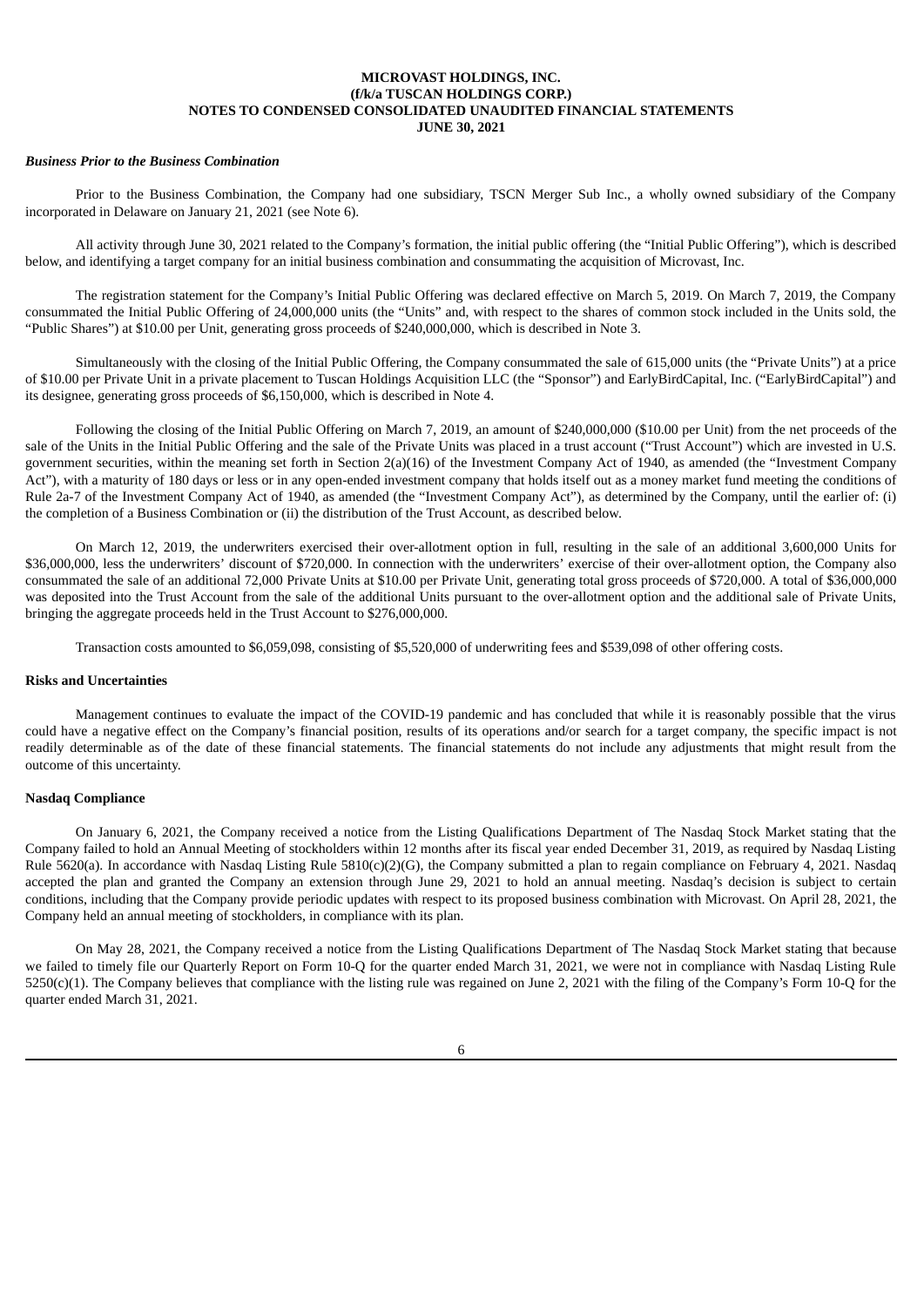# **NOTE 2. SUMMARY OF SIGNIFICANT ACCOUNTING POLICIES**

#### **Basis of Presentation**

The accompanying unaudited condensed consolidated financial statements have been prepared in accordance with accounting principles generally accepted in the United States of America ("GAAP") for interim financial information and in accordance with the instructions to Form 10-Q and Article 8 of Regulation S-X of the SEC. Certain information or footnote disclosures normally included in financial statements prepared in accordance with GAAP have been condensed or omitted, pursuant to the rules and regulations of the SEC for interim financial reporting. Accordingly, they do not include all the information and footnotes necessary for a complete presentation of financial position, results of operations, or cash flows. In the opinion of management, the accompanying unaudited condensed consolidated financial statements include all adjustments, consisting of a normal recurring nature, which are necessary for a fair presentation of the financial position, operating results and cash flows for the periods presented.

The accompanying unaudited condensed consolidated financial statements should be read in conjunction with the Company's Annual Report on Form 10-K and Form 10-K/A for the year ended December 31, 2020 as filed with the SEC on March 24, 2021 and June 1, 2021, respectively, which contain the audited financial statements and notes thereto. The interim results for the three and six months ended June 30, 2021 are not necessarily indicative of the results to be expected for the year ending December 31, 2021 or for any future interim periods.

#### **Principles of Consolidation**

The accompanying condensed consolidated financial statements include the accounts of the Company and its wholly-owned subsidiary. All significant intercompany balances and transactions have been eliminated in consolidation.

#### **Emerging Growth Company**

The Company is an "emerging growth company," as defined in Section 2(a) of the Securities Act of 1933, as amended (the "Securities Act"), as modified by the Jumpstart Our Business Startups Act of 2012 (the "JOBS Act"), and it may take advantage of certain exemptions from various reporting requirements that are applicable to other public companies that are not emerging growth companies including, but not limited to, not being required to comply with the independent registered public accounting firm attestation requirements of Section 404 of the Sarbanes-Oxley Act, reduced disclosure obligations regarding executive compensation in its periodic reports and proxy statements, and exemptions from the requirements of holding a nonbinding advisory vote on executive compensation and stockholder approval of any golden parachute payments not previously approved.

Further, Section 102(b)(1) of the JOBS Act exempts emerging growth companies from being required to comply with new or revised financial accounting standards until private companies (that is, those that have not had a Securities Act registration statement declared effective or do not have a class of securities registered under the Exchange Act) are required to comply with the new or revised financial accounting standards. The JOBS Act provides that a company can elect to opt out of the extended transition period and comply with the requirements that apply to non-emerging growth companies but any such election to opt out is irrevocable. The Company has elected not to opt out of such extended transition period which means that when a standard is issued or revised and it has different application dates for public or private companies, the Company, as an emerging growth company, can adopt the new or revised standard at the time private companies adopt the new or revised standard. This may make comparison of the Company's financial statements with another public company which is neither an emerging growth company nor an emerging growth company which has opted out of using the extended transition period difficult or impossible because of the potential differences in accounting standards used.

## **Use of Estimates**

The preparation of condensed consolidated financial statements in conformity with GAAP requires management to make estimates and assumptions that affect the reported amounts of assets and liabilities and disclosure of contingent assets and liabilities at the date of the financial statements and the reported amounts of revenues and expenses during the reporting period.

Making estimates requires management to exercise significant judgment. It is at least reasonably possible that the estimate of the effect of a condition, situation or set of circumstances that existed at the date of the financial statements, which management considered in formulating its estimate, could change in the near term due to one or more future events. Accordingly, the actual results could differ significantly from those estimates.

## **Cash and Cash Equivalents**

The Company considers all short-term investments with an original maturity of three months or less when purchased to be cash equivalents. The Company did not have any cash equivalents as of June 30, 2021 and December 31, 2020.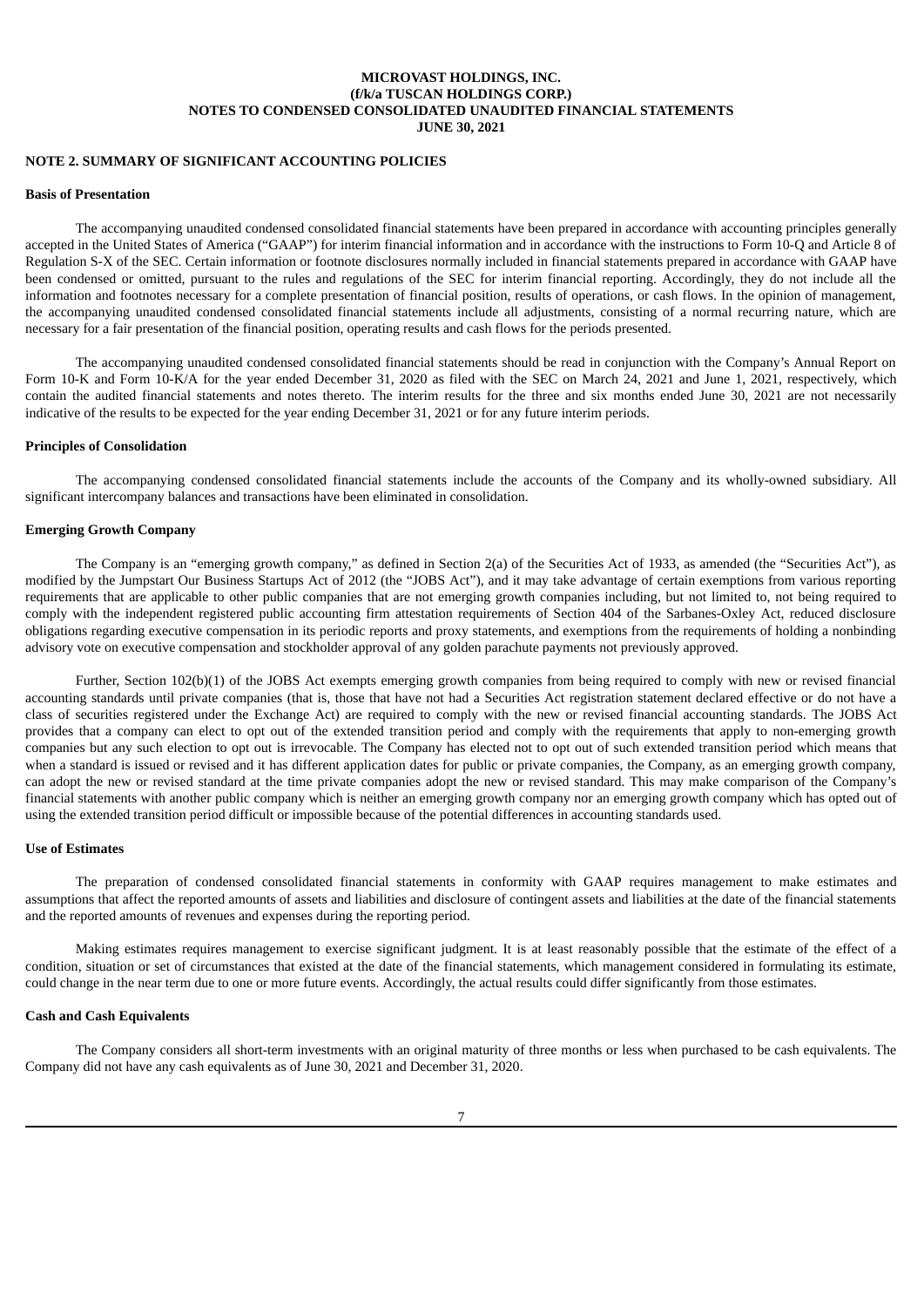# **Marketable Securities Held in Trust Account**

At June 30, 2021 and December 31, 2020, the assets held in the Trust Account were substantially held in U.S. Treasury Bills. Through June 30, 2021, the Company withdrew approximately \$2,079,000 of interest earned in the Trust Account to pay its franchise tax, income taxes and share redemptions, of which approximately \$629,000 were withdrawn during the three and six months ended June 30, 2021.

## **Warrant Liability**

The Company accounts for warrants in accordance with the guidance contained in ASC 815-40 under which the warrants do not meet the criteria for equity treatment and must be recorded as liabilities. As the Private Warrants meet the definition of a derivative as contemplated in ASC 815, the Company classifies the Private Warrants as liabilities at their fair value and adjusts the Private Warrants to fair value at each reporting period. This liability is subject to re-measurement at each balance sheet date until exercised, and any change in fair value is recognized in the condensed statements of operations. The Private Warrants for periods where no observable traded price was available are valued using a binomial lattice simulation model. For periods subsequent the detachment of the Private Warrants from the Units, the Public Warrant quoted market price was used as the fair value as of each relevant date.

#### **Common Stock Subject to Possible Redemption**

The Company accounts for its common stock subject to possible redemption in accordance with the guidance in Accounting Standards Codification ("ASC") Topic 480 "Distinguishing Liabilities from Equity." Common stock subject to mandatory redemption is classified as a liability instrument and is measured at fair value. Conditionally redeemable common stock (including common stock that feature redemption rights that is either within the control of the holder or subject to redemption upon the occurrence of uncertain events not solely within the Company's control) is classified as temporary equity. At all other times, common stock is classified as stockholders' equity. The Company's common stock features certain redemption rights that are considered to be outside of the Company's control and subject to occurrence of uncertain future events. Accordingly, common stock subject to possible redemption is presented at redemption value as temporary equity, outside of the stockholders' equity section of the Company's condensed consolidated balance sheets.

The Company recognizes changes in redemption value immediately as they occur and adjusts the carrying value of redeemable common stock to equal the redemption value at the end of each reporting period. Increases or decreases in the carrying amount of redeemable common stock are affected by charges against additional paid in capital and accumulated deficit.

### **Income Taxes**

The Company follows the asset and liability method of accounting for income taxes under ASC 740, "Income Taxes." Deferred tax assets and liabilities are recognized for the estimated future tax consequences attributable to differences between the financial statements carrying amounts of existing assets and liabilities and their respective tax bases. Deferred tax assets and liabilities are measured using enacted tax rates expected to apply to taxable income in the years in which those temporary differences are expected to be recovered or settled. The effect on deferred tax assets and liabilities of a change in tax rates is recognized in income in the period that included the enactment date. Valuation allowances are established, when necessary, to reduce deferred tax assets to the amount expected to be realized.

ASC 740 prescribes a recognition threshold and a measurement attribute for the financial statement recognition and measurement of tax positions taken or expected to be taken in a tax return. For those benefits to be recognized, a tax position must be more likely than not to be sustained upon examination by taxing authorities. The Company recognizes accrued interest and penalties related to unrecognized tax benefits as income tax expense. There were no unrecognized tax benefits and no amounts accrued for interest and penalties as of June 30, 2021 and December 31, 2020. The Company is currently not aware of any issues under review that could result in significant payments, accruals or material deviation from its position. The Company is subject to income tax examinations by major taxing authorities since inception.

#### **Net Income (Loss) Per Common Share**

Net income (loss) per common share is computed by dividing net income (loss) by the weighted-average number of shares of common stock outstanding during the period.

The Company's statements of operations include a presentation of income (loss) per share for common stock subject to possible redemption in a manner similar to the two-class method of income (loss) per share. Net income per common share, basic and diluted, for common stock subject to possible redemption is calculated by dividing the proportionate share of income on marketable securities held by the Trust Account, net of applicable franchise and income taxes, by the weighted average number of shares of common stock subject to possible redemption outstanding for the periods.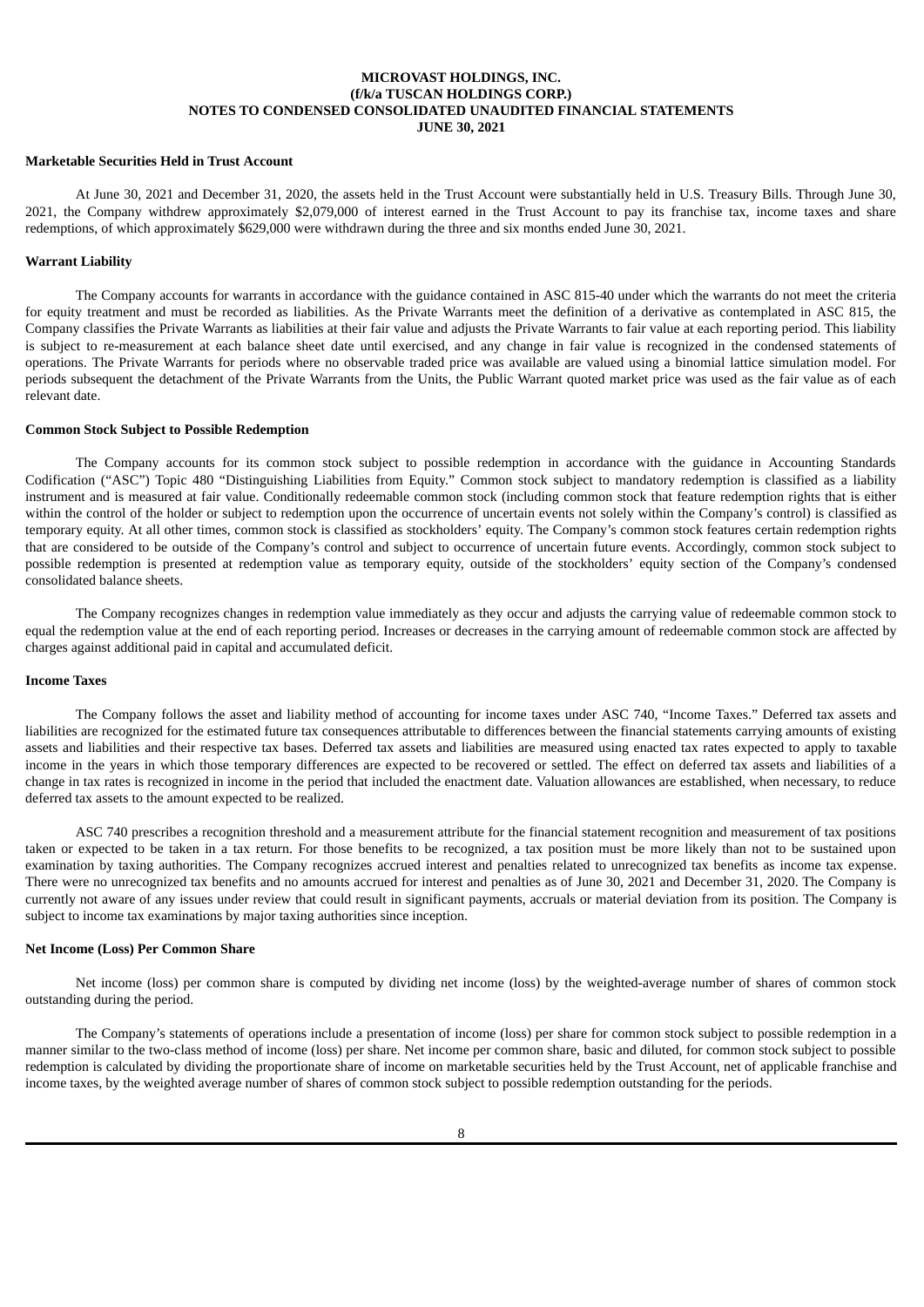Net loss per common share, basic, for non-redeemable common stock is calculated by dividing the net income, adjusted for income on marketable securities attributable to Common Stock subject to possible redemption, by the weighted average number of non-redeemable common stock outstanding for the period. Net loss per common share, diluted, for non-redeemable common stock is calculated by dividing the non-redeemable net income, adjusted for the change in the fair value of the warrant liability, by the weighted average number of non-redeemable common stock outstanding for the periods, including the effects of any potentially dilutive securities. Diluted loss per common share gives effect to all dilutive potential of shares of common stock outstanding during the period, including warrants, using the treasury stock method. Diluted loss per common share excludes all dilutive potential of shares of common stock if their effect is anti-dilutive.

Non-redeemable common stock includes Founder Shares and non-redeemable shares of common stock as these shares do not have any redemption features. Non-redeemable common stock participates in the income on marketable securities based on non-redeemable common stock shares' proportionate interest.

|                                                                              | <b>Three Months Ended</b><br><b>June 30,</b> |             |    | <b>Six Months Ended</b><br><b>June 30.</b> |    |             |     |               |
|------------------------------------------------------------------------------|----------------------------------------------|-------------|----|--------------------------------------------|----|-------------|-----|---------------|
|                                                                              |                                              | 2021        |    | 2020                                       |    | 2021        |     | 2020          |
| Common stock subject to possible redemption                                  |                                              |             |    |                                            |    |             |     |               |
| Numerator: Earnings allocable to common stock subject to possible redemption |                                              |             |    |                                            |    |             |     |               |
| Interest earned on marketable securities held in Trust Account               | \$                                           | 10,503      | \$ | 965,018                                    | -S | 46,299      | \$. | 1,974,174     |
| Unrealized gain on marketable securities held in Trust Account               |                                              | (420)       |    | (920, 727)                                 |    |             |     | 490,918       |
| Less: Company's portion available to pay taxes                               |                                              | (10,083)    |    | (6, 494)                                   |    | (46,299)    |     | (517, 668)    |
| Net earnings allocable to common stock subject to possible redemption        |                                              |             |    | 37,797                                     |    |             |     | 1,947,424     |
| Denominator: Weighted average common stock subject to possible redemption    |                                              |             |    |                                            |    |             |     |               |
| Basic and diluted weighted average shares outstanding                        |                                              | 27,590,813  |    | 27,056,327                                 |    | 27,135,801  |     | 27,071,426    |
| Basic and diluted net income per common share                                |                                              |             |    |                                            |    |             |     | 0.07          |
| Non-Redeemable Common Stock                                                  |                                              |             |    |                                            |    |             |     |               |
| <b>Basic Loss per Share</b>                                                  |                                              |             |    |                                            |    |             |     |               |
| Numerator Net (Loss) Income minus Net Earnings                               |                                              |             |    |                                            |    |             |     |               |
| Net (loss) income                                                            | \$                                           | (2,050,595) | \$ | (297, 162)                                 | -S | (2,099,420) | S.  | 1,606,293     |
| Less: Net earnings allocable to common stock subject to possible redemption  |                                              |             |    | (38,988)                                   |    |             |     | (1, 947, 424) |
| Non-Redeemable Net Loss - Basic                                              |                                              | (2,050,595) |    | (336, 150)                                 |    | (2,099,420) |     | (341, 131)    |
| Denominator: Weighted Average Non-Redeemable Common Stock                    |                                              |             |    |                                            |    |             |     |               |
| Basic and diluted weighted average shares outstanding                        |                                              | 7,887,000   |    | 8,430,673                                  |    | 8,344,990   |     | 8,415,575     |
| Basic and diluted net loss per common share                                  |                                              | (0.26)      |    | (0.04)                                     |    | (0.25)      |     | (0.04)        |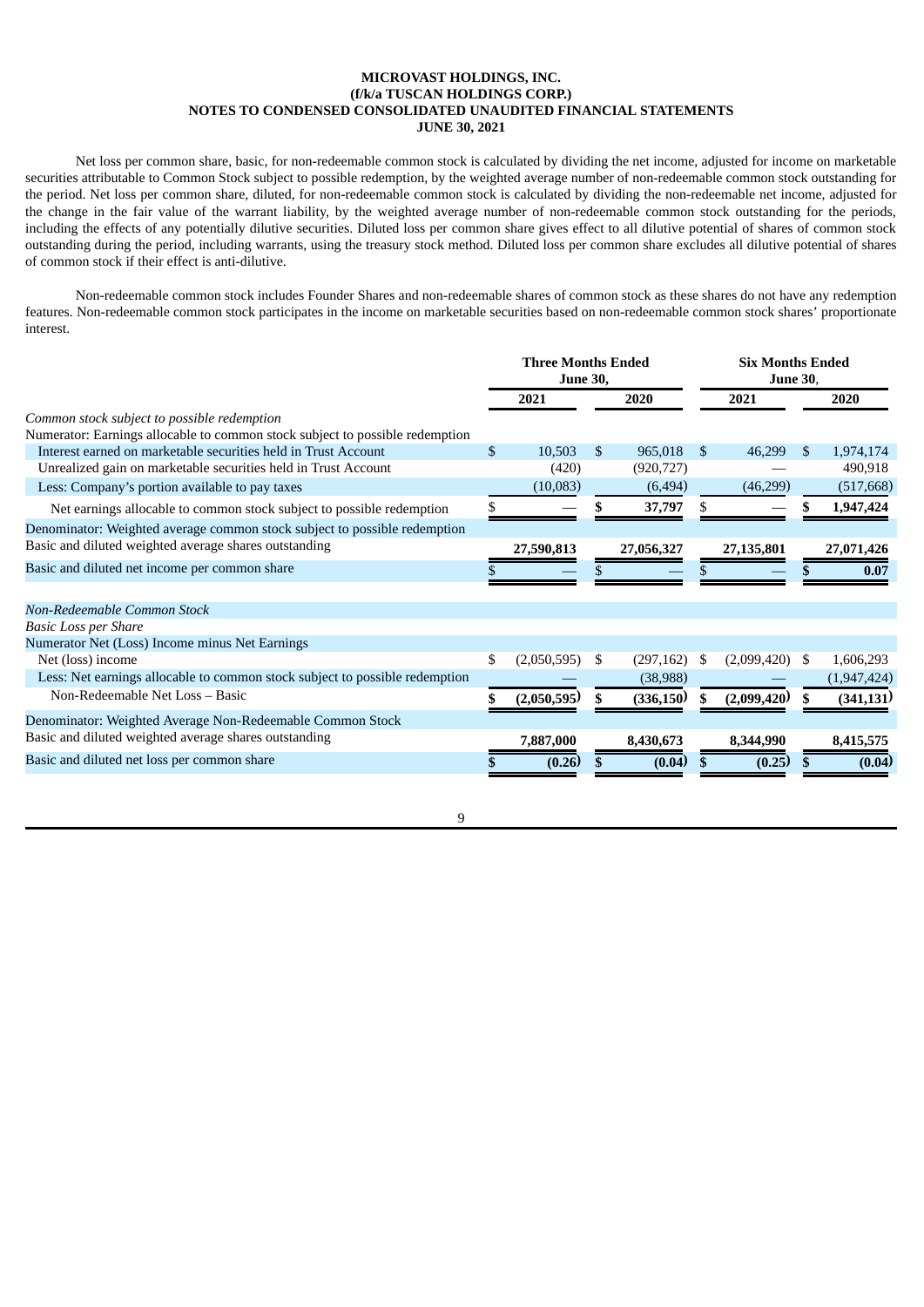# **Concentration of Credit Risk**

Financial instruments that potentially subject the Company to concentrations of credit risk consist of a cash account in a financial institution which, at times may exceed the Federal Depository Insurance Coverage of \$250,000. The Company has not experienced losses on this account and management believes the Company is not exposed to significant risks on such account.

# **Fair Value of Financial Instruments**

The fair value of the Company's assets and liabilities, which qualify as financial instruments under ASC 820, "Fair Value Measurement," approximates the carrying amounts represented in the accompanying condensed consolidated balance sheets, primarily due to their short-term nature, except for the Private Warrants (see Note 9).

#### **Fair Value Measurements**

Fair value is defined as the price that would be received for sale of an asset or paid for transfer of a liability, in an orderly transaction between market participants at the measurement date. GAAP establishes a three-tier fair value hierarchy, which prioritizes the inputs used in measuring fair value. The hierarchy gives the highest priority to unadjusted quoted prices in active markets for identical assets or liabilities (Level 1 measurements) and the lowest priority to unobservable inputs (Level 3 measurements). These tiers include:

- Level 1, defined as observable inputs such as quoted prices (unadjusted) for identical instruments in active markets;
- Level 2, defined as inputs other than quoted prices in active markets that are either directly or indirectly observable such as quoted prices for similar instruments in active markets or quoted prices for identical or similar instruments in markets that are not active; and
- Level 3, defined as unobservable inputs in which little or no market data exists, therefore requiring an entity to develop its own assumptions, such as valuations derived from valuation techniques in which one or more significant inputs or significant value drivers are unobservable.

In some circumstances, the inputs used to measure fair value might be categorized within different levels of the fair value hierarchy. In those instances, the fair value measurement is categorized in its entirety in the fair value hierarchy based on the lowest level input that is significant to the fair value measurement.

#### **Derivative Financial Instruments**

The Company evaluates its financial instruments to determine if such instruments are derivatives or contain features that qualify as embedded derivatives in accordance with ASC Topic 815, "Derivatives and Hedging". For derivative financial instruments that are accounted for as liabilities, the derivative instrument is initially recorded at its fair value on the grant date and is then re-valued at each reporting date, with changes in the fair value reported in the statements of operations. The classification of derivative instruments, including whether such instruments should be recorded as liabilities or as equity, is evaluated at the end of each reporting period. Derivative liabilities are classified in the balance sheet as current or non-current based on whether or not net-cash settlement or conversion of the instrument could be required within 12 months of the balance sheet date.

#### **Recently Adopted Accounting Standards**

In August 2020, the FASB issued ASU No. 2020-06, "Debt—Debt with Conversion and Other Options (Subtopic 470-20) and Derivatives and Hedging—Contracts in Entity's Own Equity (Subtopic 815-40): Accounting for Convertible Instruments and Contracts in an Entity's Own Equity" ("ASU 2020-06"), which simplifies accounting for convertible instruments by removing major separation models required under current GAAP. ASU 2020-06 removes certain settlement conditions that are required for equity contracts to qualify for the derivative scope exception and it also simplifies the diluted earnings per share calculation in certain areas. ASU 2020-06 is effective for fiscal years beginning after December 15, 2023, including interim periods within those fiscal years, with early adoption permitted. The Company adopted ASU 2020-06 effective as of January 1, 2021. The adoption of ASU 2020- 06 did not have an impact on the Company's financial statements.

Management does not believe that any other recently issued, but not yet effective, accounting standards, if currently adopted, would have a material effect on the Company's condensed financial statements.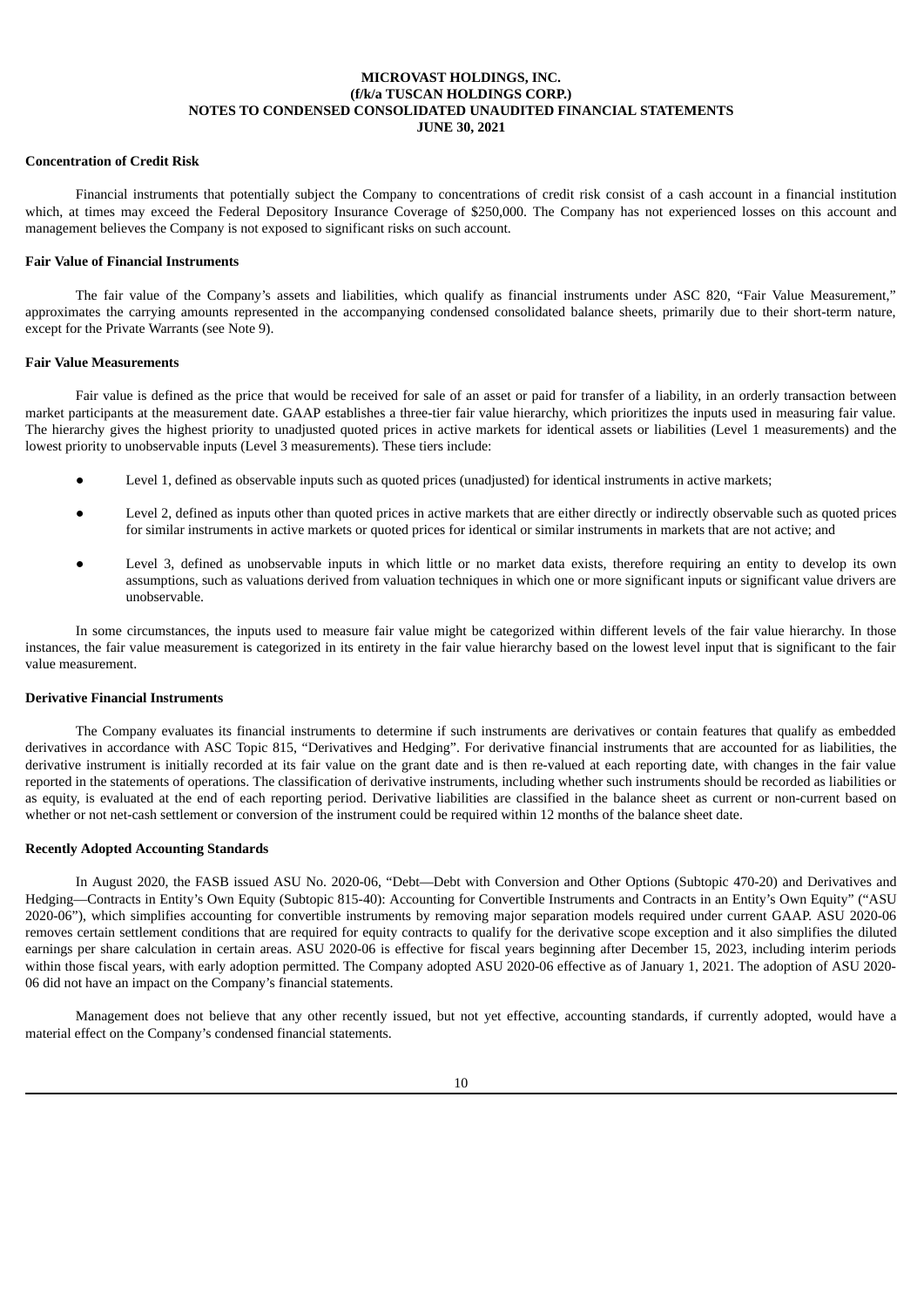# **NOTE 3. INITIAL PUBLIC OFFERING**

On March 7, 2019, the Company consummated the Initial Public Offering and sold 24,000,000 units at a price of \$10.00 per Unit. Each Unit consists of one share of common stock and one warrant ("Public Warrant"). On March 12, 2019, in connection with the underwriters' exercise of the overallotment option in full, the Company sold an additional 3,600,000 Units at a price of \$10.00 per Unit. Each Public Warrant entitles the holder to purchase one share of common stock at a price of \$11.50 per share, subject to adjustment (see Note 7).

#### **NOTE 4. PRIVATE PLACEMENT**

Simultaneously with the closing of the Initial Public Offering, the Sponsor and EarlyBirdCapital and its designee purchased an aggregate of 615,000 Private Units at a price of \$10.00 per Private Unit, for an aggregate purchase price of \$6,150,000. The Sponsor purchased 500,047 Private Units and EarlyBirdCapital and its designee purchased an aggregate of 114,953 Private Units. On March 12, 2019, in connection with the underwriters' exercise of the over-allotment option in full, the purchasers purchased an aggregate of an additional 72,000 additional Private Units, of which 58,542 Private Units were purchased by the Sponsor and 13,458 Private Units were purchased by EarlyBirdCapital and its designee, for an aggregate purchase price of \$720,000. Each Private Unit consists of one share of common stock ("Private Share") and one warrant ("Private Warrant"). Each Private Warrant is exercisable to purchase one share of common stock at an exercise price of \$11.50 per share, subject to adjustment (see Note 7). The proceeds from the Private Units were added to the proceeds from the Initial Public Offering held in the Trust Account. If the Company does not complete a Business Combination within the Combination Period, the proceeds from the sale of the Private Units will be used to fund the redemption of the Public Shares (subject to the requirements of applicable law), and the Private Units and all underlying securities will be worthless.

#### **NOTE 5. RELATED PARTY TRANSACTIONS**

#### **Founder Shares**

In November 2018, the Sponsor purchased 5,750,000 shares (the "Founder Shares") of the Company's common stock for an aggregate price of \$25,000. On March 5, 2019, the Company effected a stock dividend of 0.2 shares of common stock for each outstanding share (the "Stock Dividend"), resulting in 6,900,000 Founder Shares being issued and outstanding.

The 6,900,000 Founder Shares included an aggregate of up to 900,000 shares subject to forfeiture by the Sponsor to the extent that the underwriters' over-allotment was not exercised in full or in part, so that the holders of the Founder Shares would collectively own 20% of the Company's issued and outstanding shares after the Initial Public Offering (assuming the holders did not purchase any Public Shares in the Initial Public Offering and excluding the Private Units and Representative Shares (see Note 7). In connection with the underwriters' exercise of the over-allotment option in full on March 12, 2019, 900,000 Founder Shares are no longer subject to forfeiture.

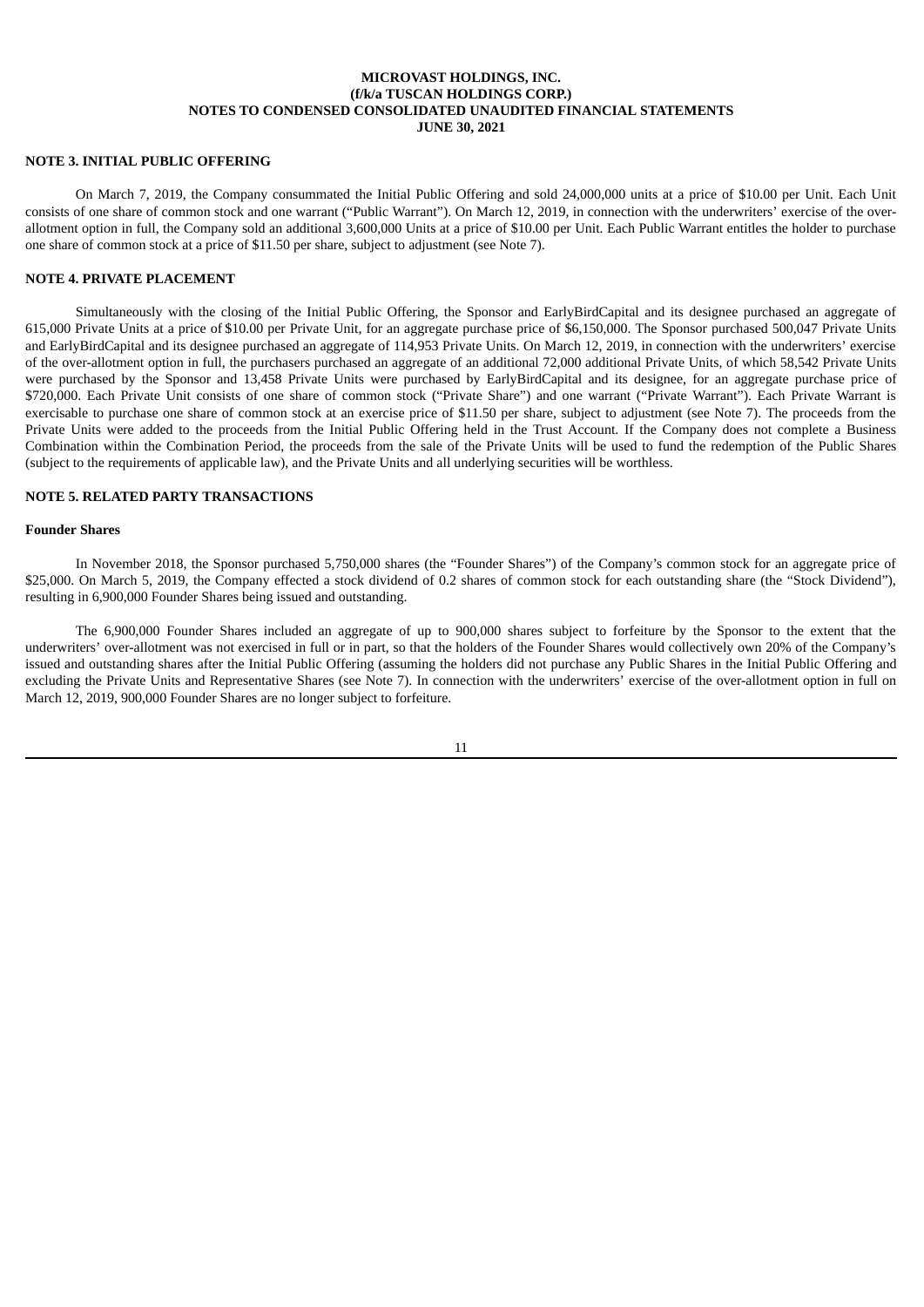The holders of the Founder Shares have agreed, subject to certain limited exceptions, not to transfer, assign or sell any of the Founder Shares until, with respect to 50% of the Founder Shares, the earlier of one year after the consummation of a Business Combination and the date on which the closing price of the common stock equals or exceeds \$12.50 per share (as adjusted for stock splits, stock dividends, reorganizations, recapitalizations and the like) for any 20 trading days within a 30-trading day period commencing after a Business Combination and, with respect to the remaining 50% of the Founder Shares, until the one year after the consummation of a Business Combination, or earlier, in either case, if, subsequent to a Business Combination, the Company completes a liquidation, merger, stock exchange or other similar transaction which results in all of the Company's stockholders having the right to exchange their shares of common stock for cash, securities or other property.

#### **Administrative Service Fee**

Vogel Partners, LLP, an affiliate of Mr. Vogel, has agreed that, until the earlier of the consummation of an initial business combination or the Company's liquidation, it will make available to the Company certain general and administrative services, including office space, utilities, and administrative support, as the Company may require from time to time. The Company has agreed to pay Vogel Partners, LLP \$10,000 per month for these services. For the three and six months ended June 30, 2021 and 2020, the Company incurred \$30,000 and \$60,000, respectively, in fees for these services. At June 30, 2021 and December 31, 2020, fees amounting to \$10,000 are included in accounts payable and accrued expenses in the accompanying condensed consolidated balance sheets.

## **Related Party Loans**

In addition, in order to finance transaction costs in connection with a Business Combination, the Sponsor or certain of the Company's officers and directors or their affiliates may, but are not obligated to, loan the Company funds as may be required ("Working Capital Loans"). If the Company completes a Business Combination, the Company would repay the Working Capital Loans out of the proceeds of the Trust Account released to the Company. Otherwise, the Working Capital Loans would be repaid only out of funds held outside the Trust Account to the extent such funds are available. In the event that a Business Combination does not close, the Company may use a portion of proceeds held outside the Trust Account to repay the Working Capital Loans, but no proceeds held in the Trust Account will be used to repay the Working Capital Loans. The Working Capital Loans would either be repaid upon consummation of a Business Combination, without interest, or, at the lender's discretion, up to \$1,500,000 of such Working Capital Loans may be convertible into units of the post Business Combination entity at a price of \$10.00 per unit. The units would be identical to the Private Units.

On April 21, 2020, the Company issued an unsecured promissory note to the Sponsor in the aggregate amount of \$300,000 (the "Note"), of which \$200,000 was drawn upon on such date. On February 12, 2021, the Company issued an unsecured promissory note to the Sponsor in the aggregate amount of \$1,200,000 (together, with the Note, the "Convertible Promissory Notes"). The Convertible Promissory Notes are non-interest bearing and payable upon the consummation of a Business Combination. The Convertible Promissory Notes are convertible, at the lender's option, into units of the post Business Combination entity at a price of \$10.00 per unit. The units would be identical to the Private Units.

As of June 30, 2021 and December 31, 2020, the aggregate fair market value of the Convertible Promissory Notes was \$1,686,000 and \$200,000 (see Note 9).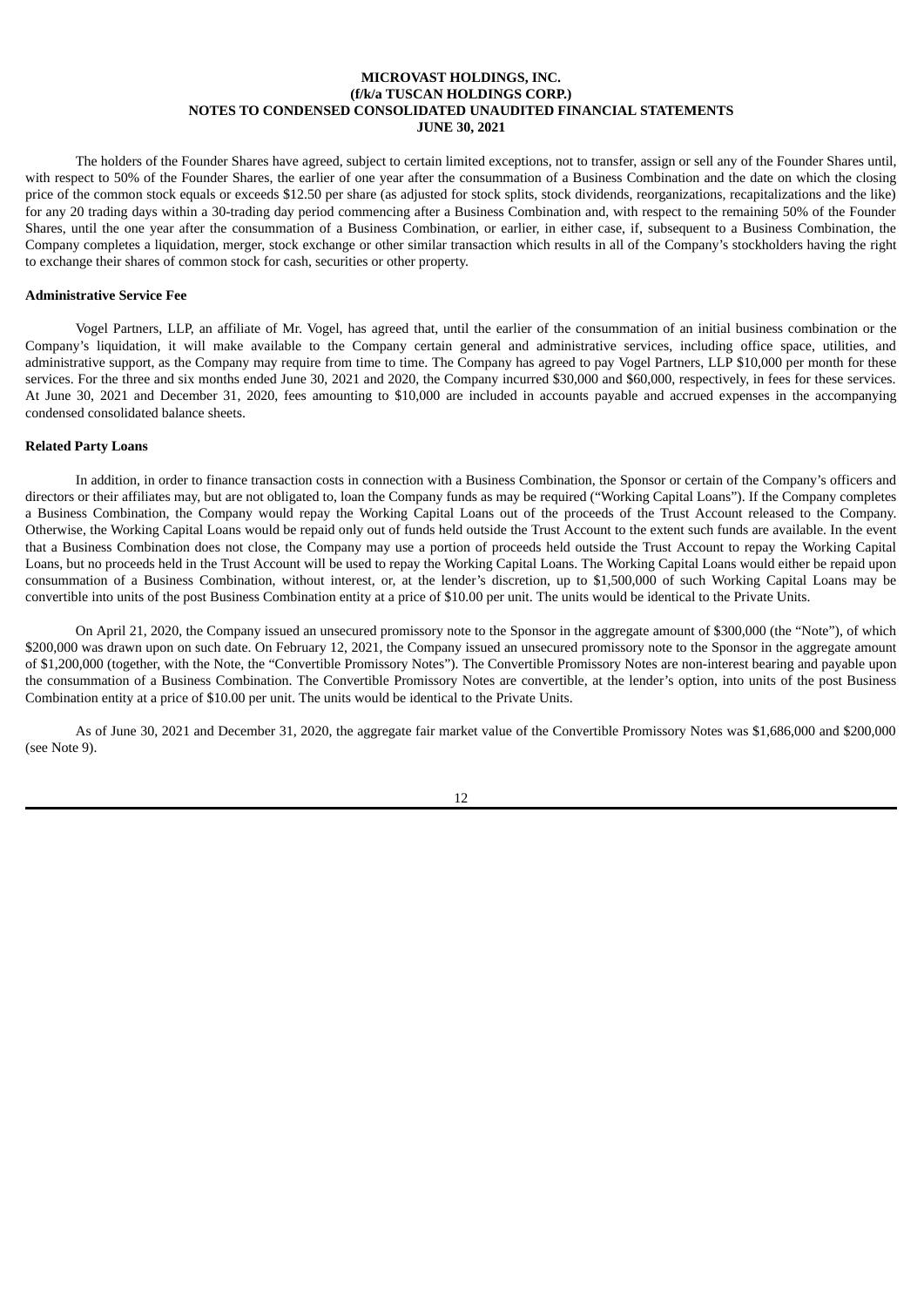# **NOTE 6. COMMITMENTS**

## **Registration Rights and Lock-Up Agreement**

Pursuant to a registration rights agreement entered into on March 7, 2019, the holders of the Founder Shares, Representative Shares, Private Units, and any units that may be issued upon conversion of Working Capital Loans (and all underlying securities) are entitled to registration rights. The holders of the majority of these securities are entitled to make up to two demands that the Company register such securities. The holders of the majority of the Founder Shares can elect to exercise these registration rights at any time commencing three months prior to the date on which the Founder Shares are to be released from escrow. The holders of a majority of the Representative Shares, Private Units or units issued in payment of working capital loans made to the Company (or underlying securities) can elect to exercise these registration rights at any time commencing after the Company consummates a Business Combination. Notwithstanding anything to the contrary, EarlyBirdCapital and its designee may only make a demand on one occasion and only during the five-year period beginning on the effective date of the Initial Public Offering. In addition, the holders have certain "piggy-back" registration rights with respect to registration statements filed subsequent to the consummation of a Business Combination; provided, however, that EarlyBirdCapital and its designee may participate in a "piggy-back" registration only during the seven-year period beginning on the effective date of the Initial Public Offering. The Company will bear the expenses incurred in connection with the filing of any such registration statements.At the Closing of the Business Combination, the parties agreed to terminate this registration rights agreement and replace it with the Registration Rights and Lock-Up Agreement (the "Registration Rights and Lockup Agreement").

At the Closing, the Company entered into a Registration Rights and Lock-Up Agreement with stockholders of Microvast prior to the consummation of the Business Combination, the affiliates of certain former investors in Microvast's subsidiary Microvast Power System (Houzhou) Co. Ltd., the Sponsor and certain officers and directors of the Company, pursuant to which the Company is obligated to file a registration statement promptly following the Closing to register the resale of certain securities of the Company held by the parties to the Registration Rights and Lock-Up Agreement. The Registration Rights and Lock-Up Agreement provides the parties thereto with "piggy-back" registration rights, subject to certain requirements and customary conditions. There are no cash penalties under the Registration Rights and Lock-Up Agreement for failure to timely file a required registration statement.

Subject to certain exceptions, the Registration Rights and Lock-Up Agreement further provides (1) Wu will be subject to a lock-up of one year post closing with respect to 25% of his shares of common stock and a lock-up of two years for the remaining 75% of his shares of common stock, provided that, with respect to the 25% of his shares subject to the one-year lock-up, he can sell those shares if the shares trade at \$15.00 or above for 20 days in any 30-day period, (2) the Microvast equity holders other than Wu are subject to a six-month lock-up post closing, and (3) with respect to the shares of common stock owned by the Sponsor, Stefan M. Selig, Richard O. Rieger, and Amy Butte (collectively, the "Sponsor Group"), such shares shall be subject to the transfer restrictions provided in the Amendment to Escrow Agreement described below.

#### **Business Combination Marketing Agreement**

The Company has engaged EarlyBirdCapital as an advisor in connection with a Business Combination to assist the Company in holding meetings with its shareholders to discuss the potential Business Combination and the target business' attributes, introduce the Company to potential investors that are interested in purchasing the Company's securities in connection with a Business Combination, assist the Company in obtaining shareholder approval for the Business Combination and assist the Company with its press releases and public filings in connection with the Business Combination. The Company will pay EarlyBirdCapital a cash fee for such services upon the consummation of a Business Combination in an amount equal to \$9,660,000 (exclusive of any applicable finders' fees which might become payable); provided that up to 30% of the fee may be allocated at the Company's sole discretion to other FINRA members that assist the Company in identifying and consummating a Business Combination.

#### **Engagement of Morgan Stanley**

The Company has engaged Morgan Stanley & Co. LLC ("Morgan Stanley") to provide financial advisory services in connection with the Microvast business combination (see below), and, upon consummation of the transaction with Microvast, the Company will pay Morgan Stanley a transaction fee of \$5.5 million, plus expenses. Morgan Stanley also acted as placement agent in connection with the PIPE Financing (see below), and the Company is obligated to pay Morgan Stanley a placement fee equal to (i)  $3.5\%$  of the sum of (x) the aggregate gross proceeds raised in the PIPE Financing up to \$300 million (not including funds from the sale of certain excluded securities) and (y) any borrowings pursuant to a bridge financing provided in connection with the proposed business combination by investors introduced by Morgan Stanley, and (ii) 2.5% of the aggregate gross proceeds raised in the PIPE Financing above \$300 million.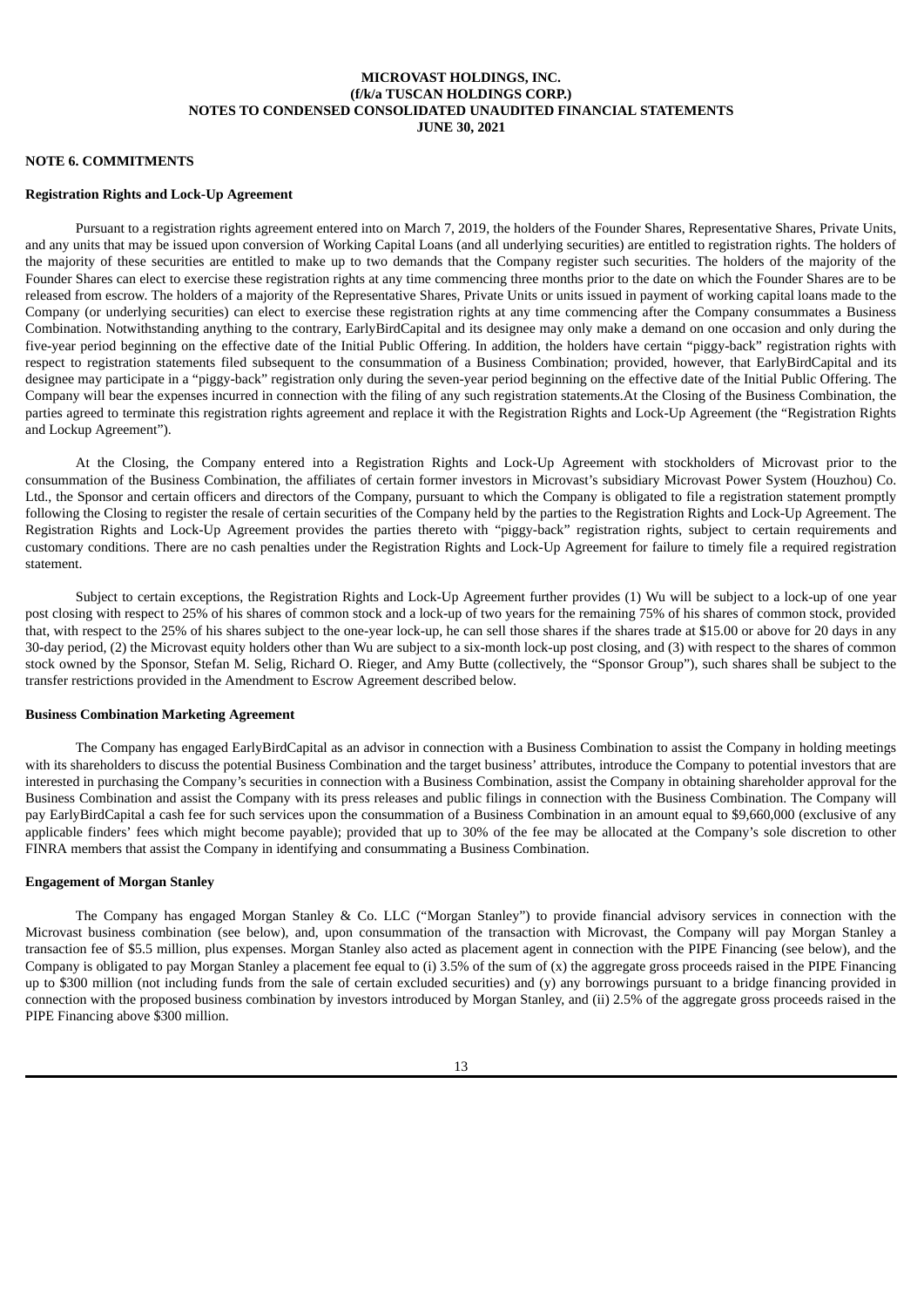## **Stockholders Agreement**

At the Closing, the Company, Mr. Yang Wu ("Wu") and Tuscan Holdings Acquisition LLC, a Delaware limited liability company (the "Sponsor"), entered into a Stockholders Agreement (the "Stockholders Agreement"), which provides that immediately following the Closing, the board of directors of the Company (the "board") shall consist of: (i) Wu, who is the initial Chairman of the board (who is also the Chief Executive Officer of the Company); (ii) Yanzhuan Zheng (who is also the Chief Financial Officer of the Company); (iii) Stanley Whittingham; (iv) Arthur Wong; (v) Craig Webster; (vi) Stephen Vogel; and (vii) Wei Ying. The Stockholders Agreement also provides that the Company's amended and restated certificate of incorporation (the "Charter") shall provide that (a) the number of directors which shall constitute the board shall be fixed by and in the manner provided in the Bylaws, except that any increase or decrease in the number of directors shall require the affirmative vote of the Wu Directors (as defined below), and (b) the board shall be divided into three classes designated Class I, Class II and Class III, as follows:

- (i) The Class I Directors shall be Stephen Vogel and Wei Ying, each of whom shall initially serve for a term expiring at the first annual meeting of stockholders held after the Closing;
- (ii) The Class II Directors shall be Stanley Whittingham and Arthur Wong, each of whom shall initially serve for a term expiring at the second annual meeting of stockholders held after the Closing; and
- (iii) The Class III Directors shall be Wu, Yanzhuan Zheng and Craig Webster, each of whom shall initially serve for a term expiring at the third annual meeting of stockholders held after the Closing.

Wu has the right, but not the obligation, to nominate for election to the board at every meeting of the stockholders of the Company at which directors are elected a number of individuals (rounded up to the nearest whole number) equal to (a) the total number of directors, multiplied by (b) the quotient obtained by dividing the shares of common stock beneficially owned by Wu by the total number of outstanding shares of common stock (each, a "Wu Director") less the number of Wu Directors then serving on the board and whose terms in office are not expiring at such meeting. Wu, Yanzhuan Zheng, Stanley Whittingham and Arthur Wong were nominated by Wu as the initial Wu Directors.

So long as the Sponsor beneficially owns at least 5,481,441 shares of common stock, the Sponsor shall have the right, but not the obligation, to nominate for election to the board at every meeting of the stockholders of the Company at which directors are elected, one individual (the "Sponsor Director") less the number of Sponsor Directors then serving on the board and whose terms in office are not expiring at such meeting. Stephen Vogel was nominated by the Sponsor as the initial Sponsor Director.

# **Indemnity Agreements**

On the Closing Date, we entered into indemnity agreements with Wu, Yanzhuan Zheng, Craig Webster, Wei Ying, Stanley Whittingham, Arthur Wong and Stephen Vogel, each of whom became a director following the Business Combination, and Wenjuan Mattis, Ph.D., Shane Smith, Shengxian Wu, Ph.D. Sascha Rene Kelterborn, Sarah Alexander and Lu Gao each of who became executive officers of the Company following the Business Combination. Each indemnity agreement provides that, subject to limited exceptions, and among other things, we will indemnify the director or executive officer to the fullest extent permitted by law for claims arising in his or her capacity as our director or officer.

## **Amendment to Escrow Agreement**

At the Closing, the Sponsor and related parties entered into an amendment to the Escrow Agreement pursuant to which the 6,750,000 shares held by Tuscan Holdings Acquisition LLC ("Sponsor"), and the 30,000 shares held by each of Stefan M. Selig, Richard O. Rieger and Amy Butte (together with the Sponsor, the "Founders") are being held post-Closing. Pursuant to the amended Escrow Agreement:

- The 5,062,500 shares of common stock held by Sponsor ("Sponsor Upfront Escrow Shares") and all of the shares of common stock held by Founders other than Sponsor (the "Founder Upfront Escrow Shares") shall be held until (i) with respect to 3,375,000 Sponsor Upfront Escrow Shares and 45,000 Founder Upfront Escrow Shares, the earlier of (A) one year following the date of the Closing (the "Anniversary Release Date") and (B) the date on which the last sale price of the common stock equals or exceeds \$12.50 per share for any 20 trading days within any 30-trading day period following the Closing, and (ii) with respect to the remaining Sponsor Upfront Escrow Shares and Founder Upfront Escrow Shares, the Anniversary Release Date.
- The Escrow Agent shall hold the 50% of the 1,687,500 shares of common stock held by Sponsor (the "Sponsor Earn-Out Escrow Shares") until the later of (A) the Anniversary Release Date and (B) the date on which the last sale price of the common stock equals or exceeds \$12.00 per share for any 20 trading days within any 30-trading day period following the Closing (the "First Earn-Out Target").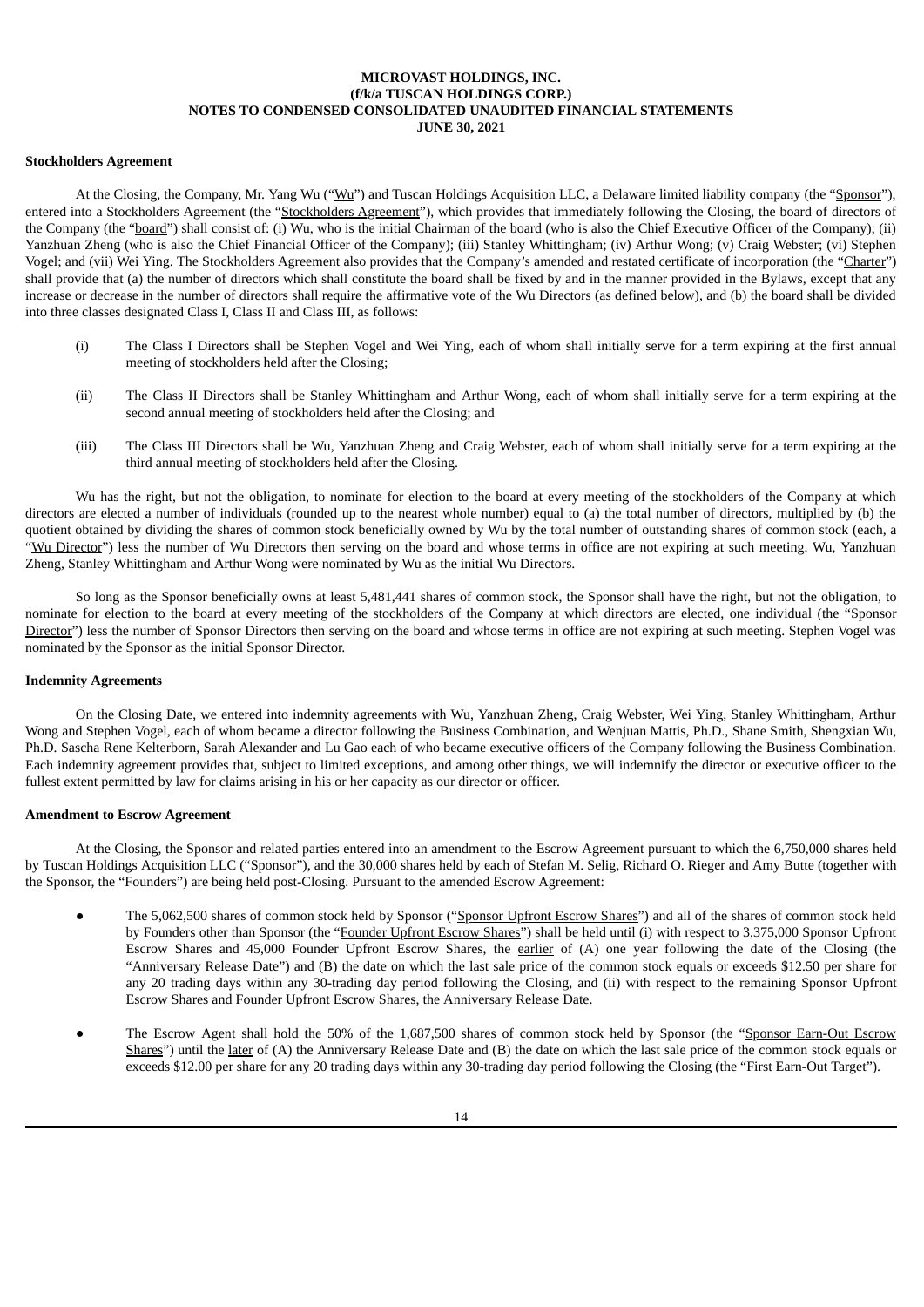- The Escrow Agent shall hold the other 50% of the Sponsor Earn-Out Escrow Shares until the later of (A) the Anniversary Release Date and (B) the date on which the last sale price of the common stock equals or exceeds \$15.00 per share for any 20 trading days within any 30-trading day period following the Closing (the "Second Earn-Out Target").
- In the event that neither the First Earn-Out Target Release Notice nor the Second Earn-Out Target Release Notice is delivered on or prior to the fifth anniversary of the Closing, then the Escrow Agent shall release all the Sponsor Earn-Out Escrow Shares to the Company for cancellation for no consideration. In the event that the Second Earn-Out Target Release Notice is not delivered (and the First Earn-Out Target Release Notice has been delivered) on or prior to the fifth anniversary of the Closing, then the Escrow Agent shall release 50% of the Sponsor Earn-Out Escrow Shares to the Company for cancellation for no consideration.

#### **NOTE 7. STOCKHOLDERS' EQUITY**

**Preferred Stock — The Company is authorized to issue 1,000,000 shares of preferred stock with a par value of \$0,0001 per share with such** designation, rights and preferences as may be determined from time to time by the Company's board of directors. As of June 30, 2021 and December 31, 2020, there were no shares of preferred stock issued or outstanding.

**Common Stock** — The Company is authorized to issue 65,000,000 shares of common stock with a par value of \$0.0001 per share. Holders of the common stock are entitled to one vote for each share. As of June 30, 2021 and December 31, 2020, there were 7,887,000 and 8,808,069 shares of common stock issued and outstanding, excluding 27,583,510 and 26,675,733 shares of common stock subject to possible redemption, respectively.

The Company determined the common stock subject to redemption to be equal to the redemption value of approximately \$10.21 per share of common stock while also taking into consideration a redemption cannot result in net tangible assets being less than \$5,000,001. Upon considering the impact of the PIPE Financing and associated Subscription Agreements, it was concluded that the redemption value should include all shares of common stock Public Shares resulting in the common stock subject to possible redemption being equal to \$281,581,276. This resulted in a measurement adjustment to the initial carrying value of the common stock subject to redemption with the offset recorded to additional paid-in capital and accumulated deficit.

# **Representative Shares**

In November 2018, the Company issued to the designees of EarlyBirdCapital, for a nominal consideration, 300,000 shares (after giving effect to the Stock Dividend) of common stock (the "Representative Shares"). The Company accounted for the Representative Shares as an offering cost of the Initial Public Offering, with a corresponding credit to stockholders' equity. The Company estimated the fair value of Representative Shares to be \$1,200 based upon the price of the Founder Shares issued to the Sponsor. The holders of the Representative Shares have agreed not to transfer, assign or sell any such shares until the completion of a Business Combination. In addition, the holders have agreed (i) to waive their redemption rights (or to sell any shares in a tender offer) with respect to such shares in connection with the completion of a Business Combination and (ii) to waive their rights to liquidating distributions from the Trust Account with respect to such shares if the Company fails to complete a Business Combination within the Combination Period.

# **NOTE 8. WARRANTS**

The Public Warrants will become exercisable 30 days after the completion of a Business Combination. No warrants will be exercisable for cash unless the Company has an effective and current registration statement covering the shares of common stock issuable upon exercise of the warrants and a current prospectus relating to such shares of common stock. Notwithstanding the foregoing, if a registration statement covering the shares of common stock issuable upon exercise of the public warrants is not effective within 90 days following the consummation of a Business Combination, warrant holders may, until such time as there is an effective registration statement and during any period when the Company shall have failed to maintain an effective registration statement, exercise warrants on a cashless basis pursuant to the exemption provided by Section 3(a)(9) of the Securities Act, provided that such exemption is available. If that exemption, or another exemption, is not available, holders will not be able to exercise their warrants on a cashless basis. The Public Warrants will expire five years after the completion of a Business Combination or earlier upon redemption or liquidation.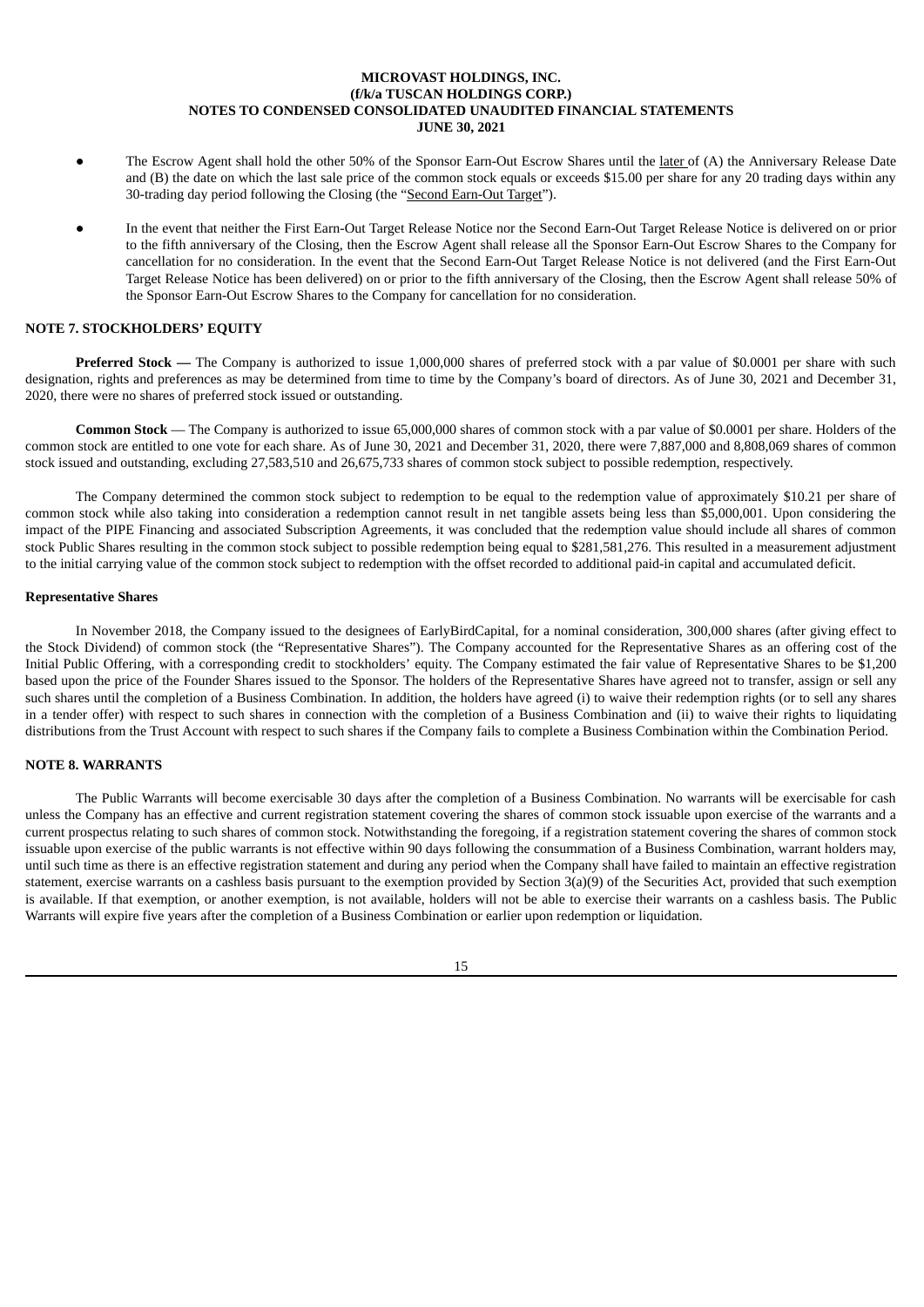Once the Public Warrants become exercisable, the Company may redeem the Public Warrants:

- in whole and not in part;
- at a price of \$0.01 per warrant;
- upon not less than 30 days' prior written notice of redemption;
- if, and only if, the reported last sale price of the Company's common stock equals or exceeds \$18.00 per share for any 20 trading days within a 30-trading day period ending on the third business day prior to the notice of redemption to the warrant holders; and
- If, and only if, there is a current registration statement in effect with respect to the shares of common stock underlying the warrants.

If the Company calls the Public Warrants for redemption, management will have the option to require all holders that wish to exercise the Public Warrants to do so on a "cashless basis," as described in the warrant agreement.

The Private Warrants are identical to the Public Warrants underlying the Units sold in the Initial Public Offering, except that the Private Warrants will be exercisable for cash or on a cashless basis, at the holder's option, and be non-redeemable so long as they are held by the initial purchasers or their permitted transferees. If the Private Warrants are held by someone other than the initial purchasers or their permitted transferees, the Private Warrants will be redeemable by the Company and exercisable by such holders on the same basis as the Public Warrants. In addition, so long as the Private Warrants are held by EarlyBirdCapital and its designee, the Private Warrants will expire five years from the effective date of the Initial Public Offering.

The exercise price and number of shares of common stock issuable upon exercise of the warrants may be adjusted in certain circumstances including in the event of a stock dividend, or recapitalization, reorganization, merger or consolidation. However, the warrants will not be adjusted for issuance of common stock at a price below its exercise price. Additionally, in no event will the Company be required to net cash settle the warrants. If the Company is unable to complete a Business Combination within the Combination Period and the Company liquidates the funds held in the Trust Account, holders of warrants will not receive any of such funds with respect to their warrants, nor will they receive any distribution from the Company's assets held outside of the Trust Account with the respect to such warrants. Accordingly, the warrants may expire worthless.

In addition, if (x) the Company issues additional shares of common stock or equity-linked securities for capital raising purposes in connection with the closing of an initial Business Combination at an issue price or effective issue price of less than \$9.50 per share of common stock (with such issue price or effective issue price to be determined in good faith by the Company's board of directors, and in the case of any such issuance to our Sponsor, initial stockholders or their affiliates, without taking into account any founders' shares held by them prior to such issuance), (y) the aggregate gross proceeds from such issuances represent more than 60% of the total equity proceeds, and interest thereon, available for the funding of an initial Business Combination on the date of the consummation of an initial Business Combination (net of redemptions), and (z) the volume weighted average trading price of the common stock during the 20 trading day period starting on the trading day prior to the day on which the Company consummated an initial Business Combination (such price, the "Market Value") is below \$9.50 per share, the exercise price of the warrants will be adjusted (to the nearest cent) to be equal to 115% of the greater of (i) the Market Value or (ii) the price at which the Company issues the additional shares of common stock or equity-linked securities.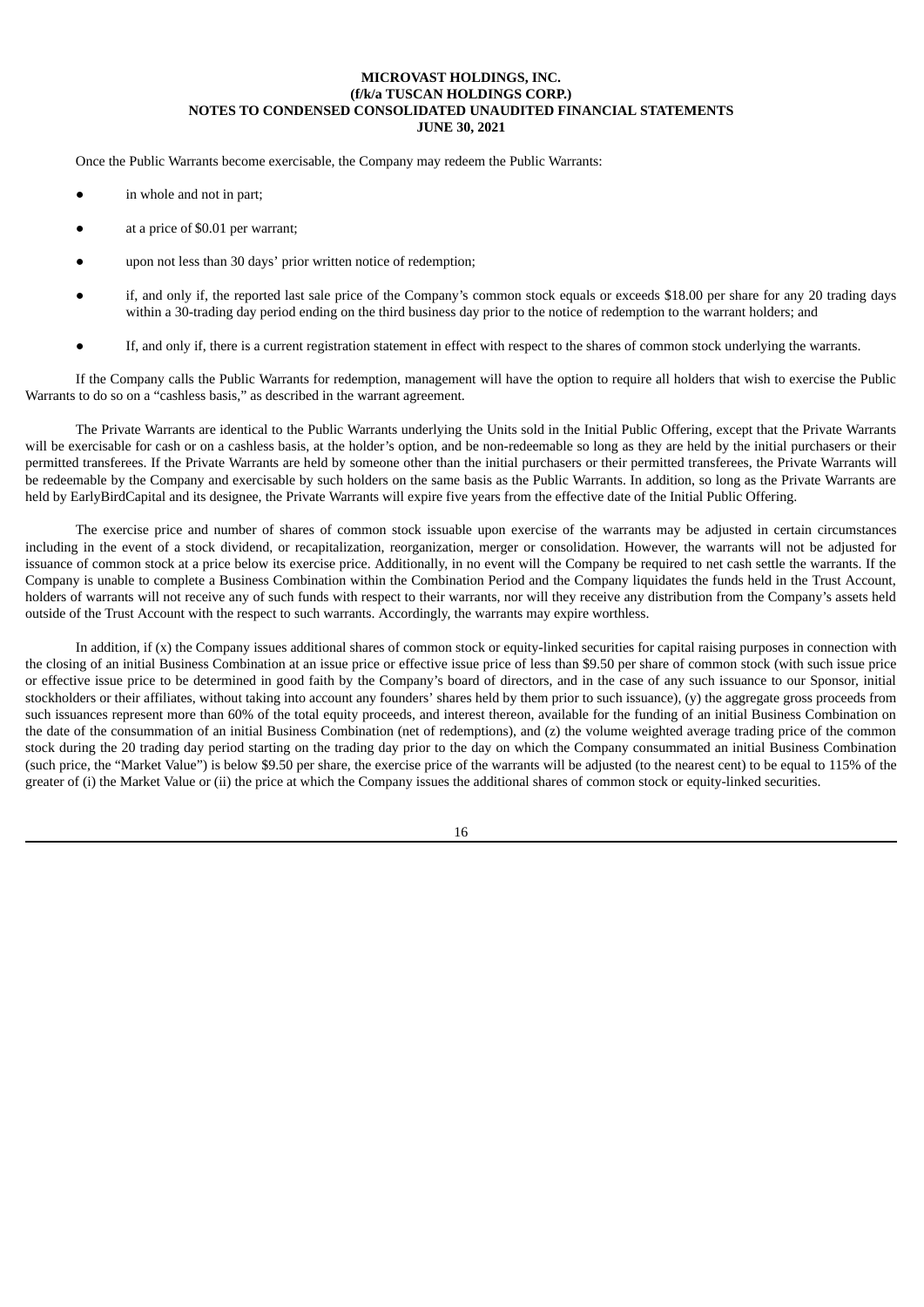# **NOTE 9. FAIR VALUE MEASUREMENTS**

The Company follows the guidance in ASC 820 for its financial assets and liabilities that are re-measured and reported at fair value at each reporting period, and non-financial assets and liabilities that are re-measured and reported at fair value at least annually.

The following table presents information about the Company's assets and liabilities that are measured at fair value on a recurring basis at June 30, 2021 and December 31, 2020 and indicates the fair value hierarchy of the valuation inputs the Company utilized to determine such fair value:

| <b>Description</b>                                   | Level | <b>June 30,</b><br>2021 | December 31,<br>2020          |
|------------------------------------------------------|-------|-------------------------|-------------------------------|
| Assets:                                              |       |                         |                               |
| Cash and marketable securities held in Trust Account |       |                         | $$281,671,994$ $$282,254,978$ |
|                                                      |       |                         |                               |
| Liabilities:                                         |       |                         |                               |
| Warrant Liability – Private Warrants                 |       | 4,183,830               | 4,204,440                     |
| Convertible Promissory Notes - Related Party         |       | 1,686,000               | 200,000                       |

The Private Warrants were accounted for as liabilities in accordance with ASC 815-40 and are presented within warrant liabilities in the condensed balance sheet. The warrant liabilities are measured at fair value at inception and on a recurring basis, with changes in fair value presented within change in fair value of warrant liabilities in the condensed statements of operations.

The Private Warrants were valued using a binomial lattice simulation model, which is considered to be a Level 3 fair value measurement. The binomial lattice model's primary unobservable input utilized in determining the fair value of the Private Warrants is the expected volatility of the common stock. The expected volatility as of the Initial Public Offering date was derived from observable public warrant pricing on comparable 'blank-check' companies without an identified target. The expected volatility as of subsequent valuation dates was implied from the Company's own public warrant pricing.

The estimated fair value of the Private Warrants was based on the following significant inputs:

|                       |    | <b>June 30,</b> |               | December 31, |
|-----------------------|----|-----------------|---------------|--------------|
|                       |    | 2021            |               | 2020         |
| <b>Exercise</b> price | D  | 11.50           | <sup>\$</sup> | 11.50        |
| Stock price           | \$ | 13.63           | -S            | 17.10        |
| <b>Volatility</b>     |    | 46.9%           |               | 19.5%        |
| Term                  |    | 5.00            |               | 5.00         |
| Risk-free rate        |    | 0.78%           |               | 0.26%        |
| Dividend yield        |    | $0.00\%$        |               | 0.00%        |

The following table presents the changes in the fair value of the Level 3 warrant liabilities:

|                                | 4.204.440 |
|--------------------------------|-----------|
| Change in fair value           | (20,610)  |
| Fair value as of June 30, 2021 | 4.183.830 |

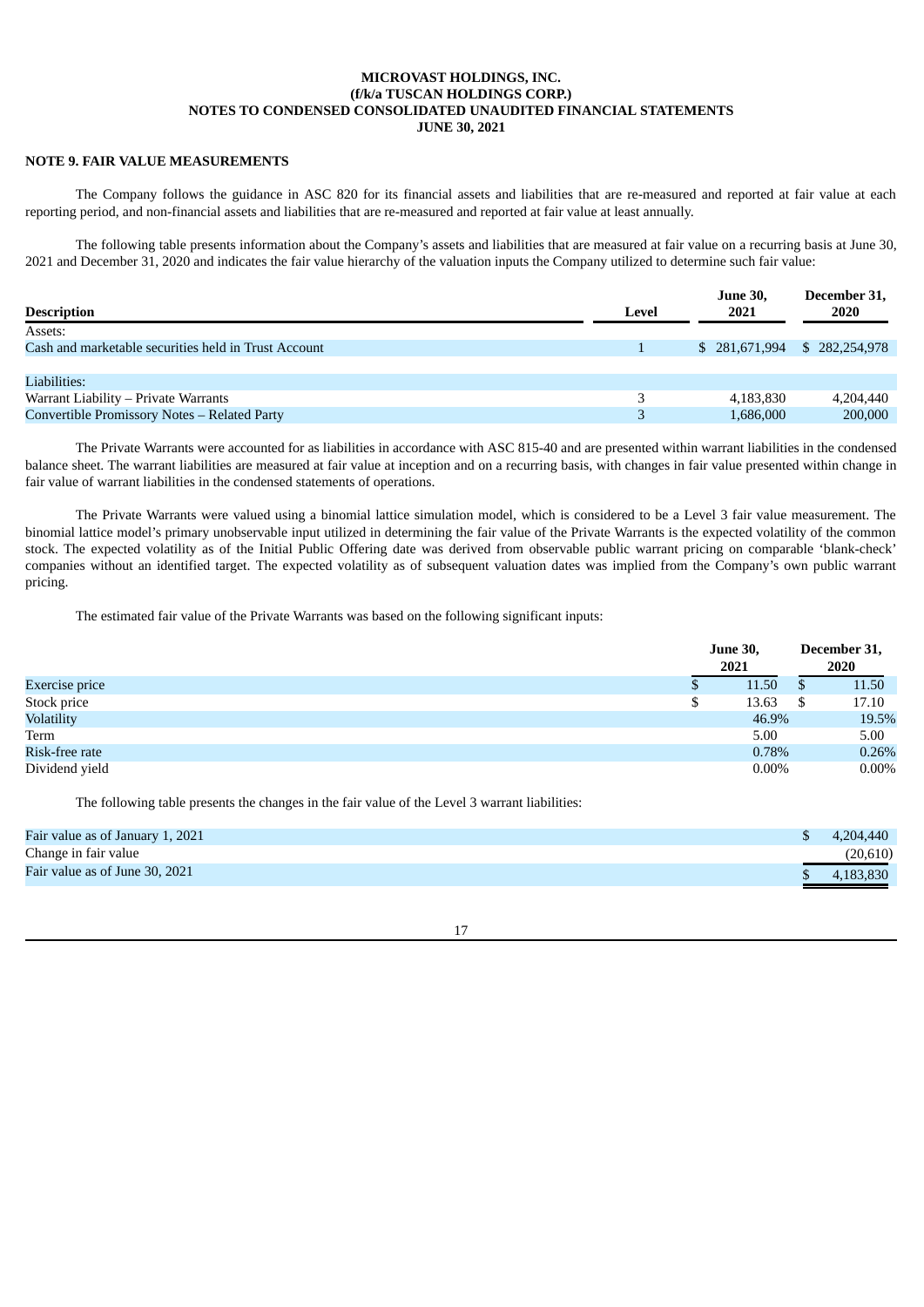The Company elected the fair value option for the Convertible Promissory Notes. The fair value of the Convertible Promissory Notes was determined using a binomial lattice simulation model, which is considered to be a Level 3 fair value measurement.

The estimated fair value of the Convertible Promissory Notes was based on the following significant inputs:

|                            | <b>June 30,</b> |          |  |
|----------------------------|-----------------|----------|--|
|                            |                 | 2021     |  |
| Exercise price             | Φ               | 11.50    |  |
| Stock price                | \$              | 13.63    |  |
| <b>Volatility</b>          |                 | 46.9%    |  |
| Term                       |                 | 5.00     |  |
| Risk-free rate             |                 | 0.78%    |  |
| Dividend yield             |                 | $0.00\%$ |  |
| Probability of transaction |                 | 90.00%   |  |

There were no transfers in or out of Level 3 from other levels in the fair value hierarchy during the three and six months ended June 30, 2021.

The following table presents the changes in the fair value of the Level 3 Convertible Promissory Notes:

| Fair value as of January 1, 2021                       | 200,000   |
|--------------------------------------------------------|-----------|
| Proceeds received through Convertible Promissory Notes | 750.000   |
| Change in fair value                                   | 736,000   |
| Fair value as of June 30, 2021                         | 1.686.000 |

# **NOTE 10. SUBSEQUENT EVENTS**

The Company evaluated subsequent events and transactions that occurred after the balance sheet date up to the date that the condensed consolidated financial statements were issued. Based upon this review, other than as described below, the Company did not identify any subsequent events that would have required adjustment or disclosure in the condensed consolidated financial statements.

On July 23, 2021, the Company consummated the previously announced merger pursuant to a certain Agreement and Plan of Merger, dated February 1, 2021, between Tuscan Holdings Corp., Microvast and TSCN Merger Sub Inc., a Delaware corporation, pursuant to which Merger Sub merged with and into Microvast, with Microvast surviving the merger.

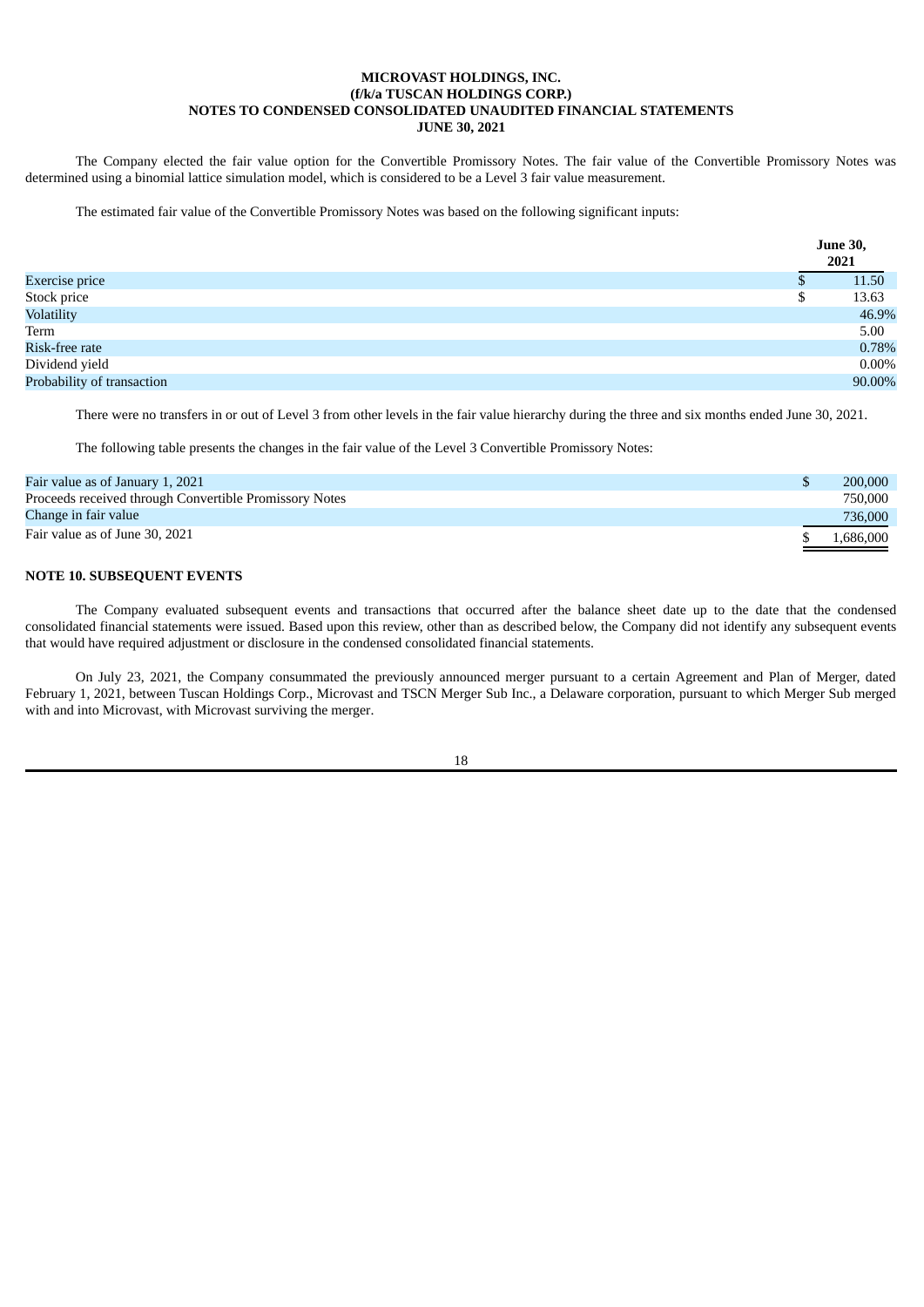#### <span id="page-21-0"></span>**ITEM 2. MANAGEMENT'S DISCUSSION AND ANALYSIS OF FINANCIAL CONDITION AND RESULTS OF OPERATIONS**

References in this report (the "Quarterly Report") to "we," "us" or the "Company" refer to Tuscan Holdings Corp. References to our "management" or our "management team" refer to our officers and directors, references to the "Sponsor" refer to Tuscan Holdings Acquisition LLC. The following discussion and analysis of the Company's financial condition and results of operations should be read in conjunction with the financial statements and the notes thereto contained elsewhere in this Quarterly Report. Certain information contained in the discussion and analysis set forth below includes forward-looking statements that involve risks and uncertainties.

#### **Special Note Regarding Forward-Looking Statements**

This Quarterly Report includes "forward-looking statements" within the meaning of Section 27A of the Securities Act of 1933 and Section 21E of the Exchange Act that are not historical facts and involve risks and uncertainties that could cause actual results to differ materially from those expected and projected. All statements, other than statements of historical fact included in this Form 10-Q including, without limitation, statements in this "Management's Discussion and Analysis of Financial Condition and Results of Operations" regarding the Company's financial position, business strategy and the plans and objectives of management for future operations, are forward-looking statements. Words such as "expect," "believe," "anticipate," "intend," "estimate," "seek" and variations and similar words and expressions are intended to identify such forward-looking statements. Such forwardlooking statements relate to future events or future performance, but reflect management's current beliefs, based on information currently available. A number of factors could cause actual events, performance or results to differ materially from the events, performance and results discussed in the forwardlooking statements. For information identifying important factors that could cause actual results to differ materially from those anticipated in the forwardlooking statements, please refer to the Risk Factors section of the Company's Annual Report on Form 10-K and Form 10-K/A for the year ended December 31, 2020 as filed with the SEC on March 24, 2021 and June 1, 2021, respectively. The Company's securities filings can be accessed on the EDGAR section of the SEC's website at www.sec.gov. Except as expressly required by applicable securities law, the Company disclaims any intention or obligation to update or revise any forward-looking statements whether as a result of new information, future events or otherwise.

#### **Overview**

We are a blank check company incorporated on November 5, 2018 as a Delaware corporation and formed for the purpose of entering into a merger, share exchange, asset acquisition, stock purchase, recapitalization, reorganization or similar Business Combination with one or more businesses or entities. We intend to effectuate our initial Business Combination using cash from the proceeds of the Initial Public Offering and the sale of the Private Units, our capital stock, debt or a combination of cash, stock and debt.

Our entire activity since inception relates to our formation, to prepare for our Initial Public Offering, which was consummated on March 7, 2019, and identifying a company for a Business Combination.

#### **Recent Developments**

#### *Microvast Business Combination*

On February 1, 2021, we entered into the Merger Agreement with Microvast and Merger Sub. Pursuant to the Merger Agreement, Merger Sub merged with and into Microvast and Microvast survived the merger and became our wholly owned subsidiary. Under the Merger Agreement, all of the equity interests of Microvast was converted into an aggregate of 210,000,000 shares of common stock. The Microvast shareholders and the investors in Microvast's majority-owned subsidiary, MPS, have the ability to earn an additional 20,000,000 shares of common stock if the daily volume weighted average price of the common stock is greater than or equal to \$18.00 for any 20 trading days within a 30 trading day period (or a change of control occurs that results in the holders of common stock receiving a per share price equal to or in excess of \$18.00), during the period commencing on the closing date and ending on the third anniversary of the closing date. Concurrently with the execution of the Merger Agreement, we and Microvast acquired 100% ownership of MPS and discharged certain convertible loans of MPS.

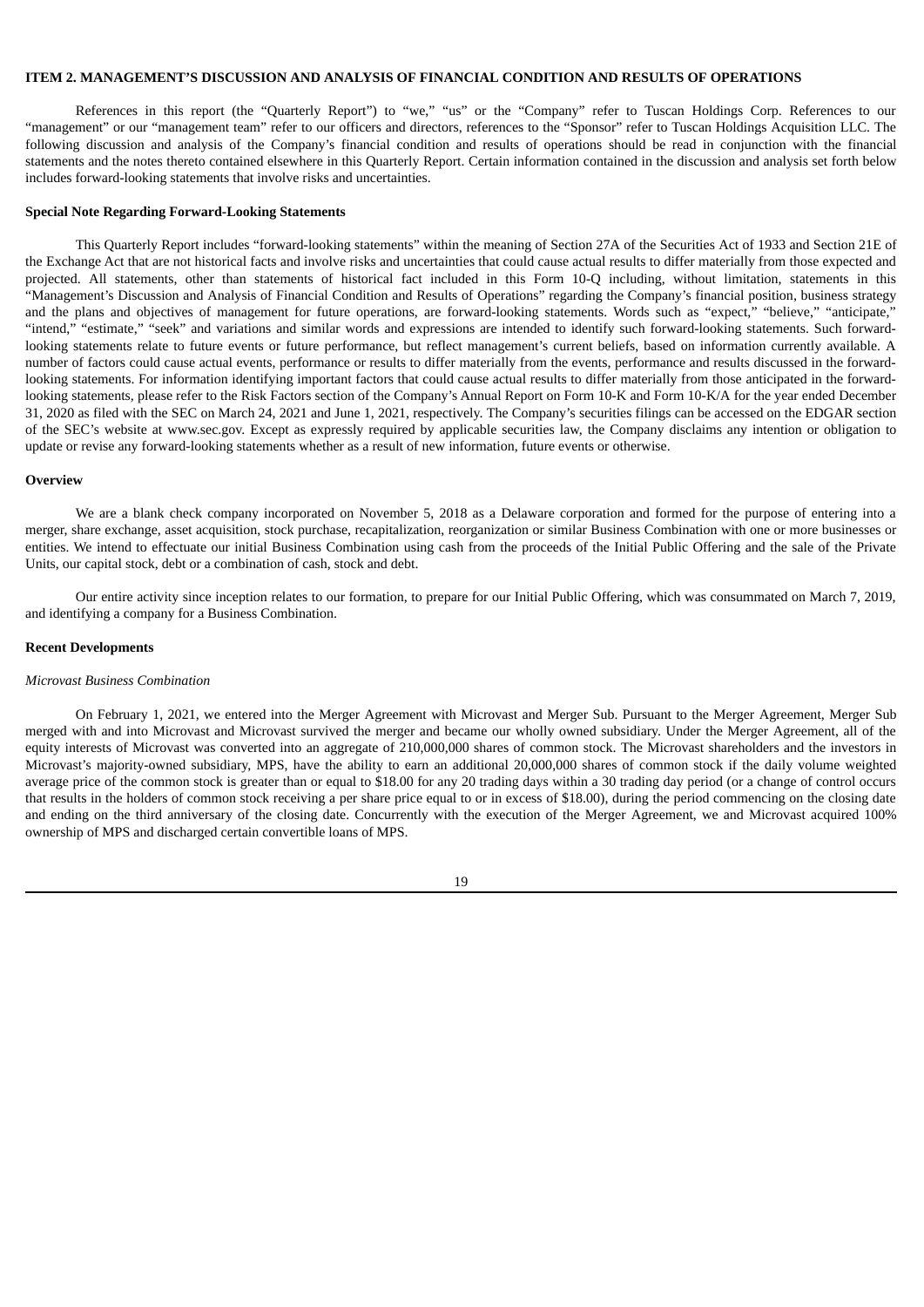Additionally, the Merger Agreement issued an aggregate of 6,736,106 shares of common stock in connection with the Bridge Note Conversion.

Further, on February 1, 2021, we, the Sponsor, Microvast and certain of our stockholders entered into the Sponsor Support Agreement, pursuant to which the Sponsor Group agreed, among other things, to vote all equity interests of the Company held by such member of the Sponsor Group in favor of the approval and adoption of the proposed business combination with Microvast. Additionally, such members of the Sponsor Group have agreed not to (a) transfer any of their equity interests in the Company (or enter into any arrangement with respect thereto) other than as set forth therein or (b) exercise any conversion rights of any equity interests held by such member of the Sponsor Group in connection with the approval of the proposed business combination.

The Sponsor also agreed that, to the extent that certain of our expenses are in excess of \$46,000,000 (unless such expenses shall have been approved by Microvast), the Sponsor will either (i) pay any such excess amount in cash or (ii) forfeit to us such number of shares of common stock held by the Sponsor that would have a value equal to such excess. The Sponsor also agreed to amend the escrow agreement to make certain adjustments to the terms of the escrow of its shares of common stock as set forth in the Sponsor Support Agreement.

Contemporaneously with the execution of the Merger Agreement, certain investors entered into Subscription Agreements pursuant to which such investors subscribed for an aggregate value of \$482,500,000, representing 48,250,000 shares of our common stock at a purchase price of \$10.00 per share in a private placement to be consummated immediately prior to the consummation of the Transactions. Affiliates of InterPrivate, our co-sponsor, subscribed to purchase 6.5 million shares in the PIPE Financing for an aggregate purchase price of \$65 million.

#### *Extension Amendment*

On December 3, 2020, we received stockholder approval to extend the date by which it must complete an initial business combination from December 7, 2020 to April 30, 2021. In connection with such extension, holders of 3,198 Public Shares exercised their right to convert their shares into cash at a conversion price of approximately \$10.22 per share, for an aggregate conversion amount of approximately \$32,684. Additionally, on May 10, 2021, at a reconvened annual meeting of stockholders initially convened on April 28, 2021, we received stockholder approval to further extend the date by which we are required to complete a business combination from April 30, 2021 to July 31, 2021. In connection with such extension, holders of an aggregate of 13,290 Public Shares exercised their right to redeem their shares for cash.

#### *Loan Commitment*

On February 12, 2021, we issued an unsecured promissory note to the Sponsor in the aggregate amount of \$1,200,000. The Convertible Promissory Notes are non-interest bearing and payable upon the consummation of a Business Combination. The Convertible Promissory Notes are convertible, at the lender's option, into units of the post Business Combination entity at a price of \$10.00 per unit. The units would be identical to the Private Units. If a Business Combination is not consummated, the Convertible Promissory Notes will not be repaid by the Company and all amounts owed thereunder by the Company will be forgiven except to the extent that the Company has funds available to it outside of its Trust Account.

#### *Nasdaq Notification*

On January 6, 2021, we received a notice from the Listing Qualifications Department of The Nasdaq Stock Market stating that we failed to hold an Annual Meeting of stockholders within 12 months after our fiscal year ended December 31, 2019, as required by Nasdaq Listing Rule 5620(a). In accordance with Nasdaq Listing Rule  $5810(c)(2)(G)$ , we submitted a plan to regain compliance on February 4, 2021. Nasdaq accepted our plan and granted us an extension through June 29, 2021 to hold an annual meeting. Nasdaq's decision is subject to certain conditions, including that we provide periodic updates with respect to our proposed business combination with Microvast. On April 28, 2021, we held an annual meeting of stockholders, in compliance with our plan.

On May 28, 2021, the Company received a notice from the Listing Qualifications Department of The Nasdaq Stock Market stating that because we failed to timely file our Quarterly Report on Form 10-Q for the quarter ended March 31, 2021, we were not in compliance with Nasdaq Listing Rule 5250(c)(1). The Company believes that compliance with the listing rule was regained on June 2, 2021 with the filing of the Company's Form 10-Q for the quarter ended March 31, 2021.

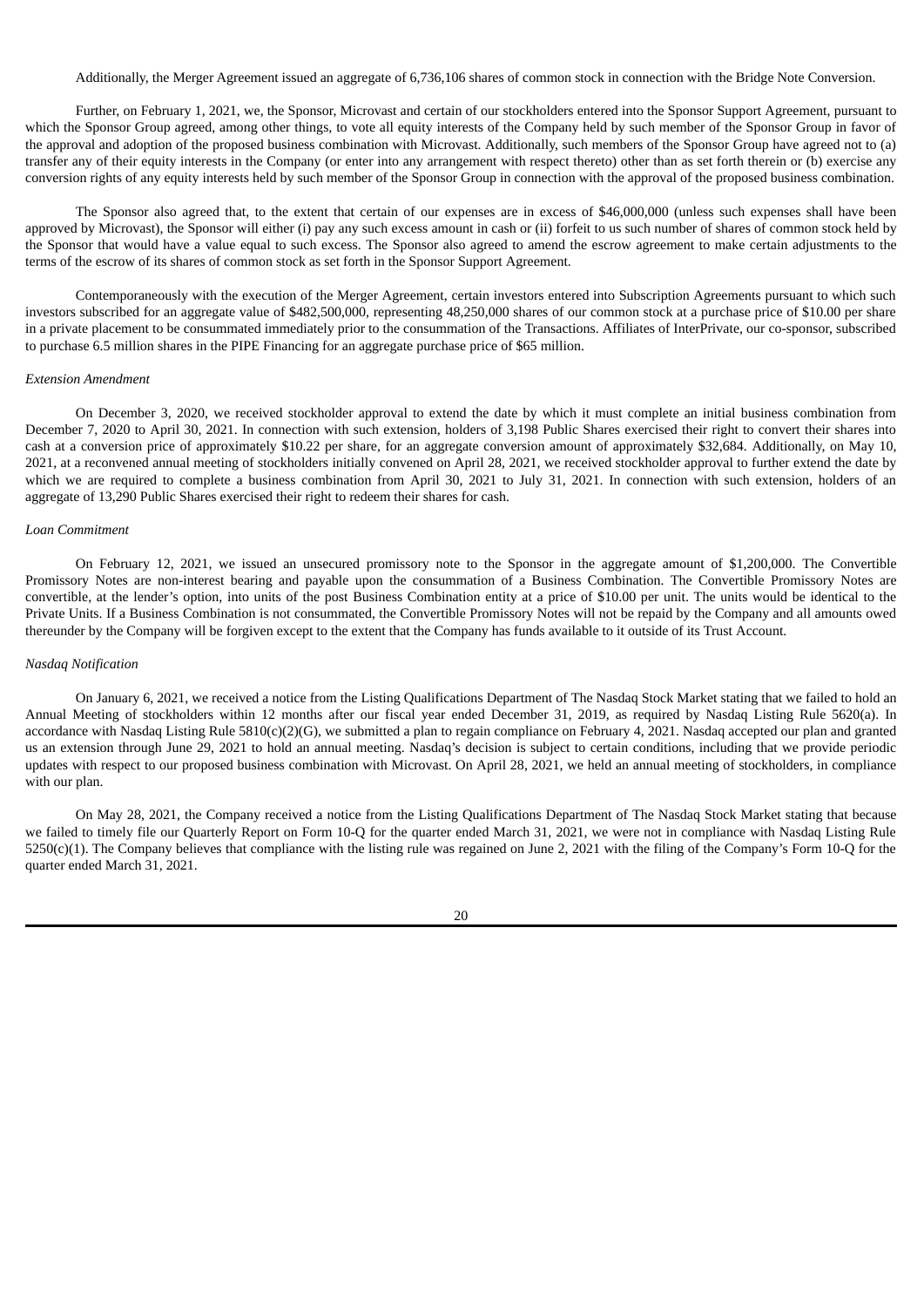### **Results of Operations**

Our only activities through June 30, 2021 were organizational activities, those necessary to consummate the Initial Public Offering, described below, searching for a target company for a Business Combination, and activities in connection with the proposed acquisition of Microvast. We do not expect to generate any operating revenues until after the completion of our Business Combination. We generate non-operating income in the form of interest income on marketable securities held in the Trust Account. We incur expenses as a result of being a public company (for legal, financial reporting, accounting and auditing compliance), as well as for due diligence expenses.

For the three months ended June 30, 2021, we had a net loss of \$2,050,595, which consisted of operating costs of \$543,914, change in the fair value of convertible promissory notes of \$380,000, change in fair value of warrants of \$1,119,810, unrealized losses of \$420 and provision for incomes taxes of \$16,954, offset by interest income of \$10,503.

For the six months ended June 30, 2021, we had a net loss of \$2,099,420, which consisted of change in the fair value of convertible promissory notes of \$736,000 and operating costs of \$1,434,843, offset by change in the fair value of warrants of \$20,610, interest income of \$46,299 and a benefit for income taxes of \$4,514.

For the three months ended June 30, 2020, we had a net loss of \$297,162, which consisted of operating costs of \$251,714, change in the fair value of warrants of \$133,965, and unrealized loss on marketable securities held in Trust Account of \$938,273, offset by interest income on marketable securities held in Trust Account of \$983,408 and benefit from income taxes of \$43,382.

For the six months ended June 30, 2020, we had a net income of \$1,606,293, which consisted of change in fair value of warrants of \$3,435, interest income on marketable securities held in Trust Account of \$2,010,565, and unrealized gain on marketable securities held in Trust Account of \$499,967, offset by operating costs of \$480,463 and a provision for income taxes of \$427,211.

#### **Liquidity and Capital Resources**

On March 7, 2019, we consummated our Initial Public Offering of 24,000,000 Units, at a price of \$10.00 per Unit, generating gross proceeds of \$240,000,000. Simultaneously with the closing of the Initial Public Offering, we consummated the sale of 615,000 Private Units to our Sponsor and EarlyBirdCapital and its designee, generating gross proceeds of \$6,150,000.

On March 12, 2019, in connection with the underwriters' exercise of their over-allotment option in full, we consummated the sale of an additional 3,600,000 Units at a price of \$10.00 per Unit, generating total gross proceeds of \$36,000,000. In addition, we also consummated the sale of an additional 72,000 Private Units to our Sponsor and EarlyBirdCapital and its designee at \$10.00 per Private Unit, generating total gross proceeds of \$720,000.

Following the Initial Public Offering, the exercise of the over-allotment option and the sale of the Private Units, a total of \$276,000,000 was placed in the Trust Account. We incurred \$6,059,098 in Initial Public Offering related costs, including \$5,520,000 of underwriting fees, and \$539,098 of other costs.

As of June 30, 2021, we had marketable securities held in the Trust Account of \$281,671,994 (including approximately \$7,751,000 of interest income and unrealized gains) consisting of U.S. treasury bills with a maturity of 180 days or less. Interest income on the balance in the Trust Account may be used by us to pay taxes. Through June 30, 2021, we withdrew approximately \$2,079,000 of interest earned on the Trust Account to pay our franchise and income tax obligations and share redemptions, of which \$629,000 were withdrawn during the three and six months ended June 30, 2021.

For the six months ended June 30, 2021, cash used in operating activities was \$1,290,879. Net loss of \$2,099,420 was affected by change in fair value of warrants of \$20,610, interest earned on marketable securities held in Trust Account of \$46,299 and a change in the fair value of convertible promissory notes of \$736,000. Changes in operating assets and liabilities provided \$160,918 of cash from operating activities.

For the six months ended June 30, 2020, cash used in operating activities was \$545,136. Net income of \$1,606,293 was affected by change in fair value of warrants of \$3,435, interest earned on marketable securities held in Trust Account \$2,010,565, unrealized gain on marketable securities held in Trust Account of \$499,967, and deferred income tax provision of \$77,924. Changes in operating assets and liabilities provided \$284,614 of cash from operating activities.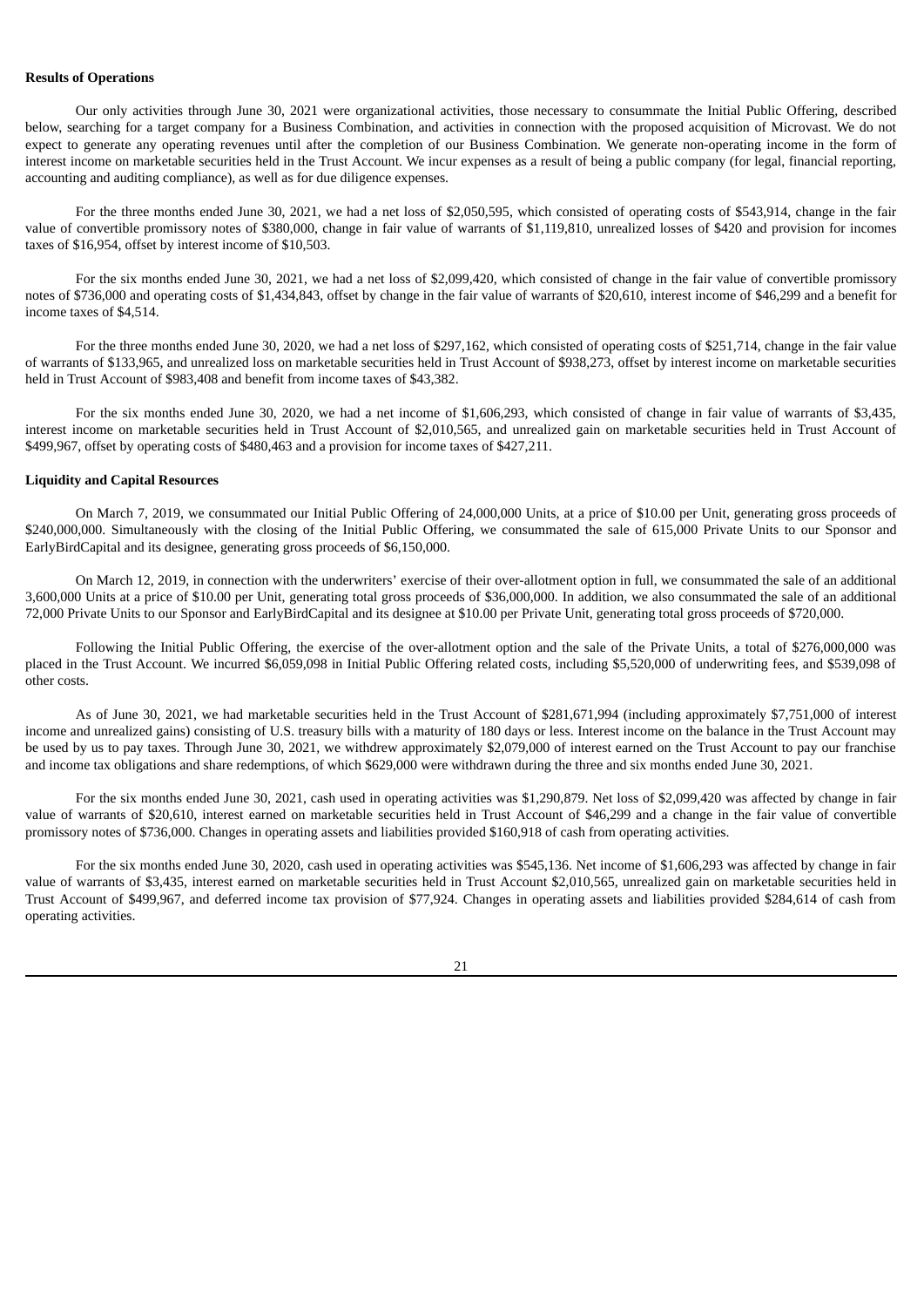We intend to use substantially all of the funds held in the Trust Account, to acquire a target business and to pay our expenses relating thereto, including a fee payable to EarlyBirdCapital, upon consummation of our initial Business Combination for assisting us in connection with our initial Business Combination. To the extent that our capital stock is used in whole or in part as consideration to effect a Business Combination, the remaining funds held in the Trust Account will be used as working capital to finance the operations of the target business. Such working capital funds could be used in a variety of ways including continuing or expanding the target business' operations, for strategic acquisitions and for marketing, research and development of existing or new products. Such funds could also be used to repay any operating expenses or finders' fees which we had incurred prior to the completion of our Business Combination if the funds available to us outside of the Trust Account were insufficient to cover such expenses.

As of June 30, 2021, we had cash of \$66,475. We intend to use the funds held outside the Trust Account for identifying and evaluating prospective acquisition candidates, performing business due diligence on prospective target businesses, traveling to and from the offices, plants or similar locations of prospective target businesses, reviewing corporate documents and material agreements of prospective target businesses, selecting the target business to acquire and structuring, negotiating and consummating the Business Combination.

On April 21, 2020, the Company issued an unsecured promissory note to the Sponsor in the aggregate amount of \$300,000 (the "Note"), of which \$200,000 was drawn upon on such date. On February 12, 2021, the Company issued an unsecured promissory note to the Sponsor in the aggregate amount of \$1,200,000 (together, with the Note, the "Convertible Promissory Notes"). The Convertible Promissory Notes are non-interest bearing and payable upon the consummation of a Business Combination. The Convertible Promissory Notes are convertible, at the lender's option, into units of the post Business Combination entity at a price of \$10.00 per unit. The units would be identical to the Private Units. If a Business Combination is not consummated, the Convertible Promissory Notes will not be repaid by the Company and all amounts owed thereunder by the Company will be forgiven except to the extent that the Company has funds available to it outside of its Trust Account.

In order to fund working capital deficiencies or finance transaction costs in connection with a Business Combination, the Sponsor or our officers and directors or their affiliates may, but are not obligated to, loan us funds on a non-interest basis as may be required, except as described above. If we complete our initial Business Combination, we will repay such loaned amounts. In the event that our initial Business Combination does not close, we may use a portion of the working capital held outside the Trust Account to repay such loaned amounts but no proceeds from our Trust Account would be used for such repayment. Up to \$1,500,000 of notes may be convertible into Private Units, at a price of \$10.00 per unit. The units would be identical to the Private Units.

In addition, the Company has secured an aggregate of \$482.5 million in funding through the PIPE Financing as part of the consummation of the business that occurred on July 23, 2021.

#### **Off-Balance Sheet Financing Arrangements**

We did not have any off-balance sheet arrangements as of June 30, 2021.

22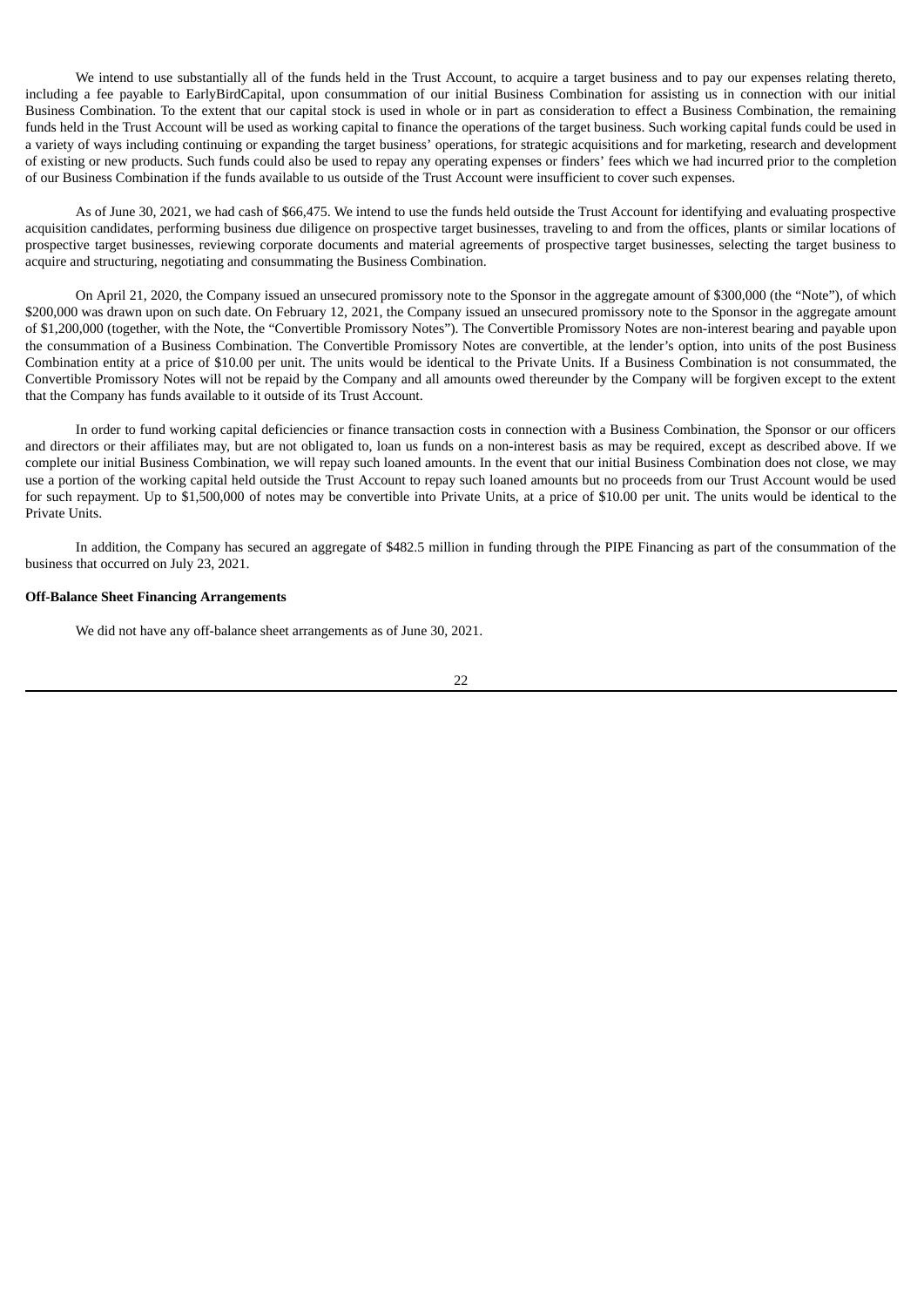## **Contractual Obligations**

We do not have any long-term debt, capital lease obligations, operating lease obligations or long-term liabilities other than an agreement to pay an affiliate of our Sponsor a monthly fee of \$10,000 for office space, utilities and secretarial and administrative support. We began incurring these fees on March 5, 2019 and will continue to incur these fees monthly until the earlier of the completion of the Business Combination and our liquidation.

We have engaged EarlyBirdCapital and Morgan Stanley to provide financial advisory services in connection with our initial business combination, for which such firms will receive fees upon consummation of the transaction with Microvast, as described in more detail in Note 6 to the financial statements. We also engaged Morgan Stanley as placement agent in connection with the PIPE Financing, for which such firm will receive a fee as described in more detail in Note 6 to the financial statements.

## **Critical Accounting Policies**

The preparation of condensed financial statements and related disclosures in conformity with accounting principles generally accepted in the United States of America requires management to make estimates and assumptions that affect the reported amounts of assets and liabilities, disclosure of contingent assets and liabilities at the date of the financial statements, and income and expenses during the periods reported. Actual results could materially differ from those estimates. We have identified the following critical accounting policies:

#### *Warrant Liability*

We account for warrants in accordance with the guidance contained in ASC 815-40 under which the warrants do not meet the criteria for equity treatment and must be recorded as liabilities. As the Private Warrants meet the definition of a derivative as contemplated in ASC 815, we classify the Private Warrants as liabilities at their fair value and adjusts the Private Warrants to fair value at each reporting period. This liability is subject to remeasurement at each balance sheet date until exercised, and any change in fair value is recognized in our statements of operations. The Private Warrants for periods where no observable traded price was available were valued using a binomial lattice model.

#### *Common Stock Subject to Possible Redemption*

We account for common stock subject to possible redemption in accordance with the guidance in Accounting Standards Codification ("ASC") Topic 480 "Distinguishing Liabilities from Equity." Common stock subject to mandatory redemption is classified as a liability instrument and is measured at fair value. Conditionally redeemable common stock (including common stock that feature redemption rights that is either within the control of the holder or subject to redemption upon the occurrence of uncertain events not solely within our control) is classified as temporary equity. At all other times, common stock is classified as stockholders' equity. Our common stock features certain redemption rights that are considered to be outside of our control and subject to occurrence of uncertain future events. Accordingly, common stock subject to possible redemption is presented at redemption value as temporary equity, outside of the stockholders' equity section of our condensed balance sheets.

#### *Net Loss Per Common Share*

We apply the two-class method in calculating earnings per share. Net income (loss) per common share, basic and diluted for common stock subject to possible redemption is calculated by dividing the interest income earned on the Trust Account, net of applicable taxes, if any, by the weighted average number of shares of common stock subject to possible redemption outstanding for the period. Net income (loss) per share, basic and diluted for and non-redeemable common stock is calculated by dividing net loss less income attributable to common stock subject to possible redemption, by the weighted average number of shares of non-redeemable common stock outstanding for the period presented.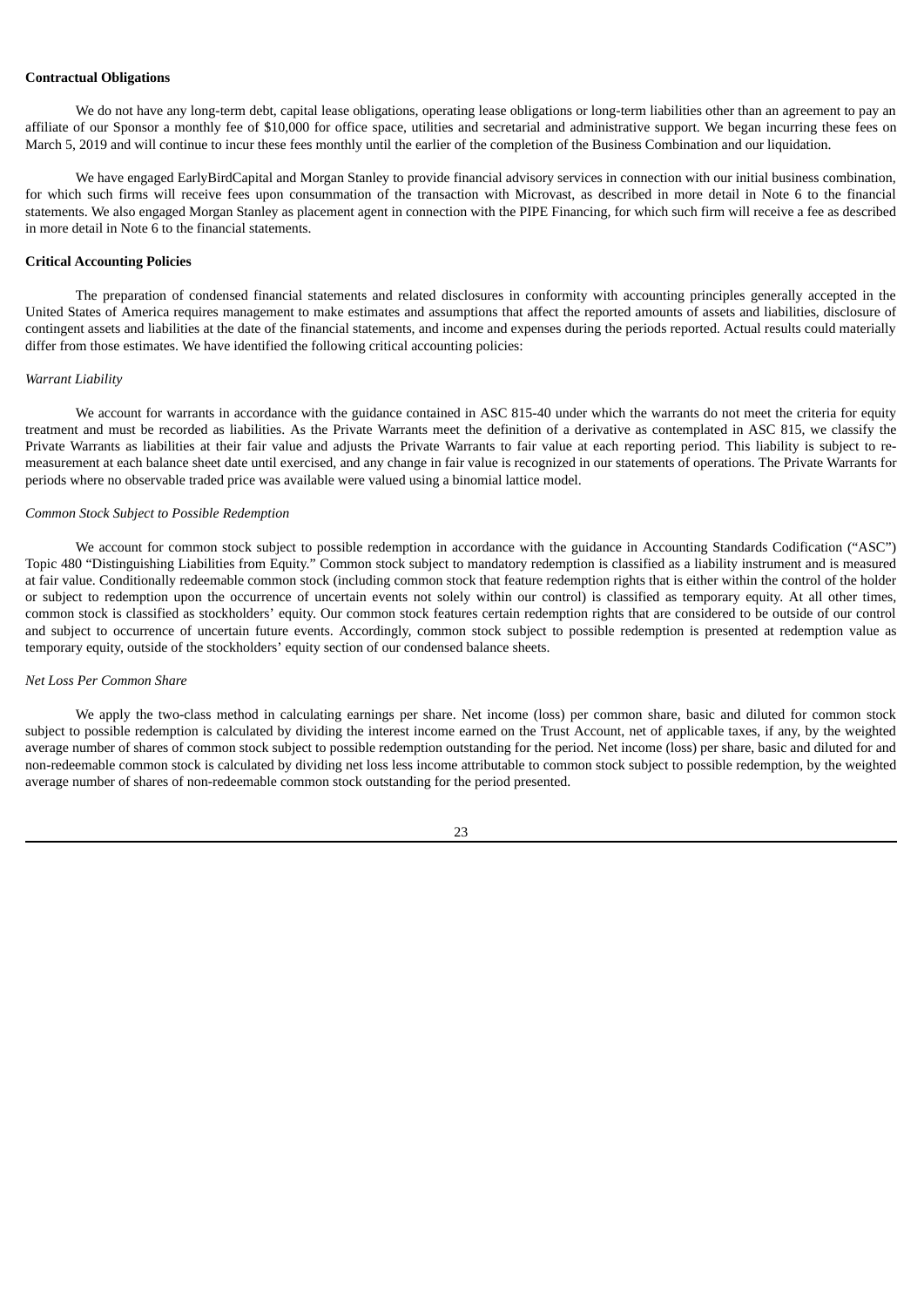## *Recently Adopted Accounting Standards*

In August 2020, the FASB issued ASU No. 2020-06, "Debt—Debt with Conversion and Other Options (Subtopic 470-20) and Derivatives and Hedging—Contracts in Entity's Own Equity (Subtopic 815-40): Accounting for Convertible Instruments and Contracts in an Entity's Own Equity" ("ASU 2020-06"), which simplifies accounting for convertible instruments by removing major separation models required under current GAAP. ASU 2020-06 removes certain settlement conditions that are required for equity contracts to qualify for the derivative scope exception and it also simplifies the diluted earnings per share calculation in certain areas. ASU 2020-06 is effective for fiscal years beginning after December 15, 2023, including interim periods within those fiscal years, with early adoption permitted. We adopted ASU 2020-06 effective as of January 1, 2021. The adoption of ASU 2020-06 did not have an impact on our financial statements.

Management does not believe that any other recently issued, but not yet effective, accounting standards, if currently adopted, would have a material effect on our condensed financial statements.

# <span id="page-26-0"></span>**ITEM 3. QUANTITATIVE AND QUALITATIVE DISCLOSURES ABOUT MARKET RISK**

Not required for smaller reporting companies.

#### <span id="page-26-1"></span>**ITEM 4. CONTROLS AND PROCEDURES**

Disclosure controls and procedures are controls and other procedures that are designed to ensure that information required to be disclosed in our reports filed or submitted under the Exchange Act is recorded, processed, summarized and reported within the time periods specified in the SEC's rules and forms. Disclosure controls and procedures include, without limitation, controls and procedures designed to ensure that information required to be disclosed in our reports filed or submitted under the Exchange Act is accumulated and communicated to our management, including our Chief Executive Officer and Chief Financial Officer, to allow timely decisions regarding required disclosure.

#### *Evaluation of Disclosure Controls and Procedures*

Under the supervision and with the participation of our management, including our principal executive officer and principal financial officer, we conducted an evaluation of the effectiveness of our disclosure controls and procedures as of the end of the fiscal quarter ended June 30, 2021, as such term is defined in Rules 13a-15(e) and 15d-15(e) under the Exchange Act. Based on this evaluation, our principal executive officer and principal financial officer have concluded that, solely due to the events that led to the Company's restatement of its financial statements to reclassify the Company's Private Warrants as liabilities (which are described in the Company's Amendment No. 1 to its Annual Report on Form 10-K/A filed on June 1, 2021) (the "Restatement"), during the period covered by this report, a material weakness existed and our disclosure controls and procedures were not effective.

We do not expect that our disclosure controls and procedures will prevent all errors and all instances of fraud. Disclosure controls and procedures, no matter how well conceived and operated, can provide only reasonable, not absolute, assurance that the objectives of the disclosure controls and procedures are met. Further, the design of disclosure controls and procedures must reflect the fact that there are resource constraints, and the benefits must be considered relative to their costs. Because of the inherent limitations in all disclosure controls and procedures, no evaluation of disclosure controls and procedures can provide absolute assurance that we have detected all our control deficiencies and instances of fraud, if any. The design of disclosure controls and procedures also is based partly on certain assumptions about the likelihood of future events, and there can be no assurance that any design will succeed in achieving its stated goals under all potential future conditions.

# *Changes in Internal Control Over Financial Reporting*

During the most recently completed fiscal quarter, there has been no change in our internal control over financial reporting that has materially affected, or is reasonably likely to materially affect, our internal control over financial reporting, as the circumstances that led to the Restatement of our financial statements had not yet been identified. Due solely to the events that led to our Restatement of our financial statements, management has identified a material weakness in our internal control over financial reporting relating to the accounting for our Private Warrants. To respond to this material weakness, we have devoted, and plan to continue to devote, significant effort and resources to the remediation and improvement of our internal control over financial reporting. While we have processes to identify and appropriately apply applicable accounting requirements, we plan to enhance these processes to better evaluate our research and understanding of the nuances of the complex accounting standards that apply to our financial statements. Our plans at this time include providing enhanced access to accounting literature, research materials and documents and increased communication among our personnel and third-party professionals with whom we consult regarding complex accounting applications. The elements of our remediation plan can only be accomplished over time, and we can offer no assurance that these initiatives will ultimately have the intended effects.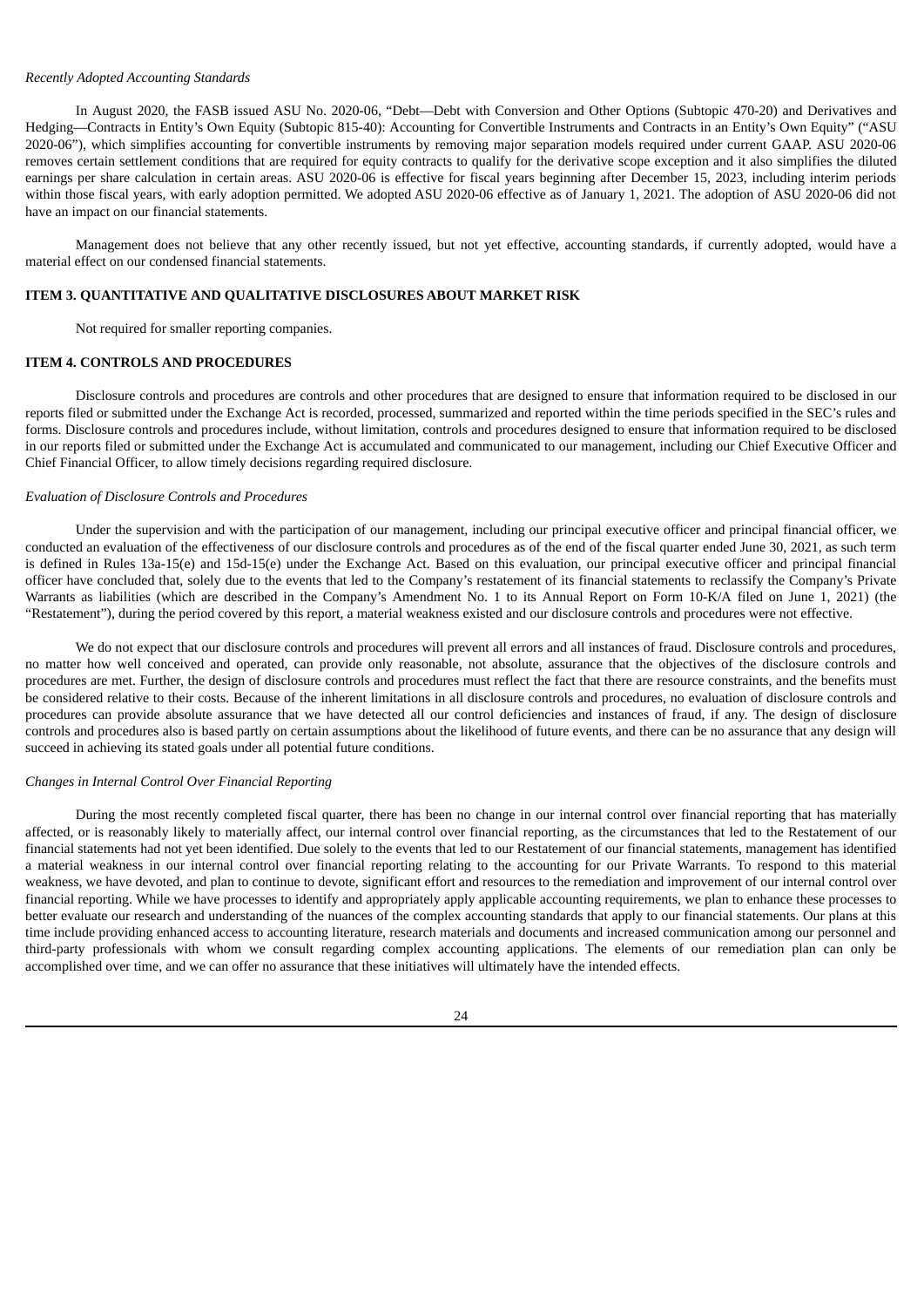# **PART II - OTHER INFORMATION**

# <span id="page-27-0"></span>**ITEM 1. LEGAL PROCEEDINGS**

None.

## <span id="page-27-1"></span>**ITEM 1A. RISK FACTORS**

Factors that could cause our actual results to differ materially from those in this report include the risk factors described in our Annual Report on Form 10-K/A for the year ended December 31, 2020 filed with the SEC on June 1, 2021. As of the date of this Report, there have been no material changes to the risk factors disclosed in our Annual Report filed with the SEC.

## <span id="page-27-2"></span>**ITEM 2. UNREGISTERED SALES OF EQUITY SECURITIES AND USE OF PROCEEDS**

None.

## **ITEM 3. DEFAULTS UPON SENIOR SECURITIES**

None.

### **ITEM 4. MINE SAFETY DISCLOSURES**

None.

#### **ITEM 5. OTHER INFORMATION**

None.

# <span id="page-27-3"></span>**ITEM 6. EXHIBITS.**

The following exhibits are filed as part of, or incorporated by reference into, this Quarterly Report on Form 10-Q.

| No.         | <b>Description of Exhibit</b>                                                                                                             |
|-------------|-------------------------------------------------------------------------------------------------------------------------------------------|
| $31.1*$     | Certification of Principal Executive Officer Pursuant to Securities Exchange Act Rules 13a-14(a) and 15(d)-14(a), as adopted Pursuant to  |
|             | Section 302 of the Sarbanes-Oxley Act of 2002                                                                                             |
| $31.2*$     | Certification of Principal Financial Officer Pursuant to Securities Exchange Act Rules 13a-14(a) and 15(d)-14(a), as adopted Pursuant to  |
|             | Section 302 of the Sarbanes-Oxley Act of 2002                                                                                             |
| $32.1**$    | Certification of Principal Executive Officer Pursuant to 18 U.S.C. Section 1350, as adopted Pursuant to Section 906 of the Sarbanes-Oxley |
|             | <b>Act of 2002</b>                                                                                                                        |
| $32.2**$    | Certification of Principal Financial Officer Pursuant to 18 U.S.C. Section 1350, as adopted Pursuant to Section 906 of the Sarbanes-Oxley |
|             | <b>Act of 2002</b>                                                                                                                        |
| $101.INS*$  | Inline XBRL Instance Document.                                                                                                            |
| $101.SCH*$  | Inline XBRL Taxonomy Extension Schema Document.                                                                                           |
| $101.CAL*$  | Inline XBRL Taxonomy Extension Calculation Linkbase Document.                                                                             |
| $101.$ DEF* | Inline XBRL Taxonomy Extension Definition Linkbase Document.                                                                              |
| $101.LAB*$  | Inline XBRL Taxonomy Extension Label Linkbase Document.                                                                                   |
| 101.PRE*    | Inline XBRL Taxonomy Extension Presentation Linkbase Document.                                                                            |
| $104*$      | Cover Page Interactive Data File (formatted as Inline XBRL and contained in Exhibit 101).                                                 |

Filed herewith.

Furnished.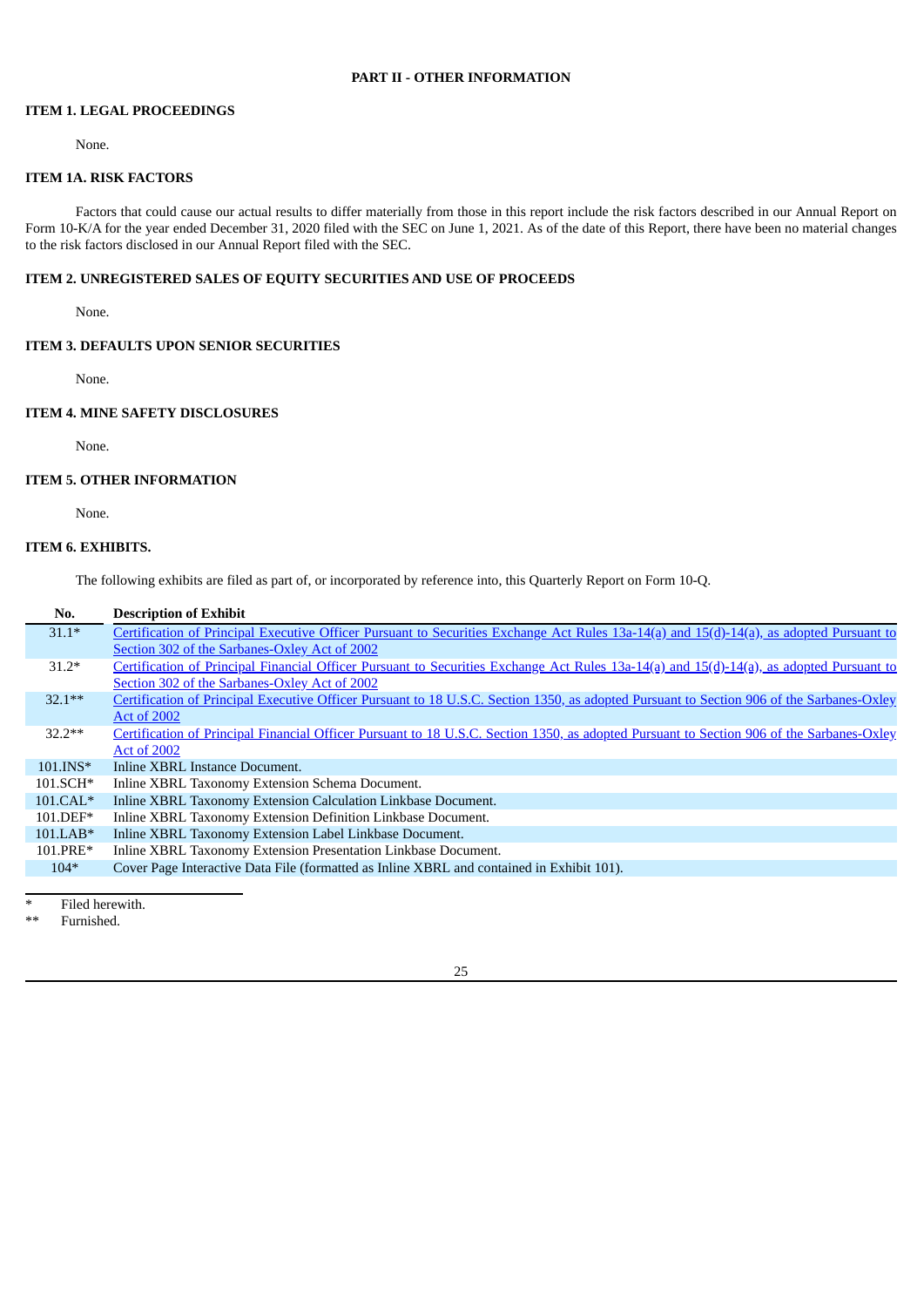# **SIGNATURES**

<span id="page-28-0"></span>Pursuant to the requirements of Securities Exchange Act of 1934, the registrant has duly caused this report to be signed on its behalf by the undersigned, thereunto duly authorized.

# **MICROVAST HOLDINGS, INC.**

| Date: August 16, 2021 |        | /s/ Yang Wu                   |
|-----------------------|--------|-------------------------------|
|                       |        | Name: Yang Wu                 |
|                       | Title: | Chief Executive Officer       |
|                       |        | (Principal Executive Officer) |
| Date: August 16, 2021 |        | /s/ Yanzhuan Zheng            |
|                       |        | Name: Yanzhuan Zheng          |
|                       | Title: | Chief Financial Officer       |
|                       |        | (Principal Financial Officer) |
|                       |        |                               |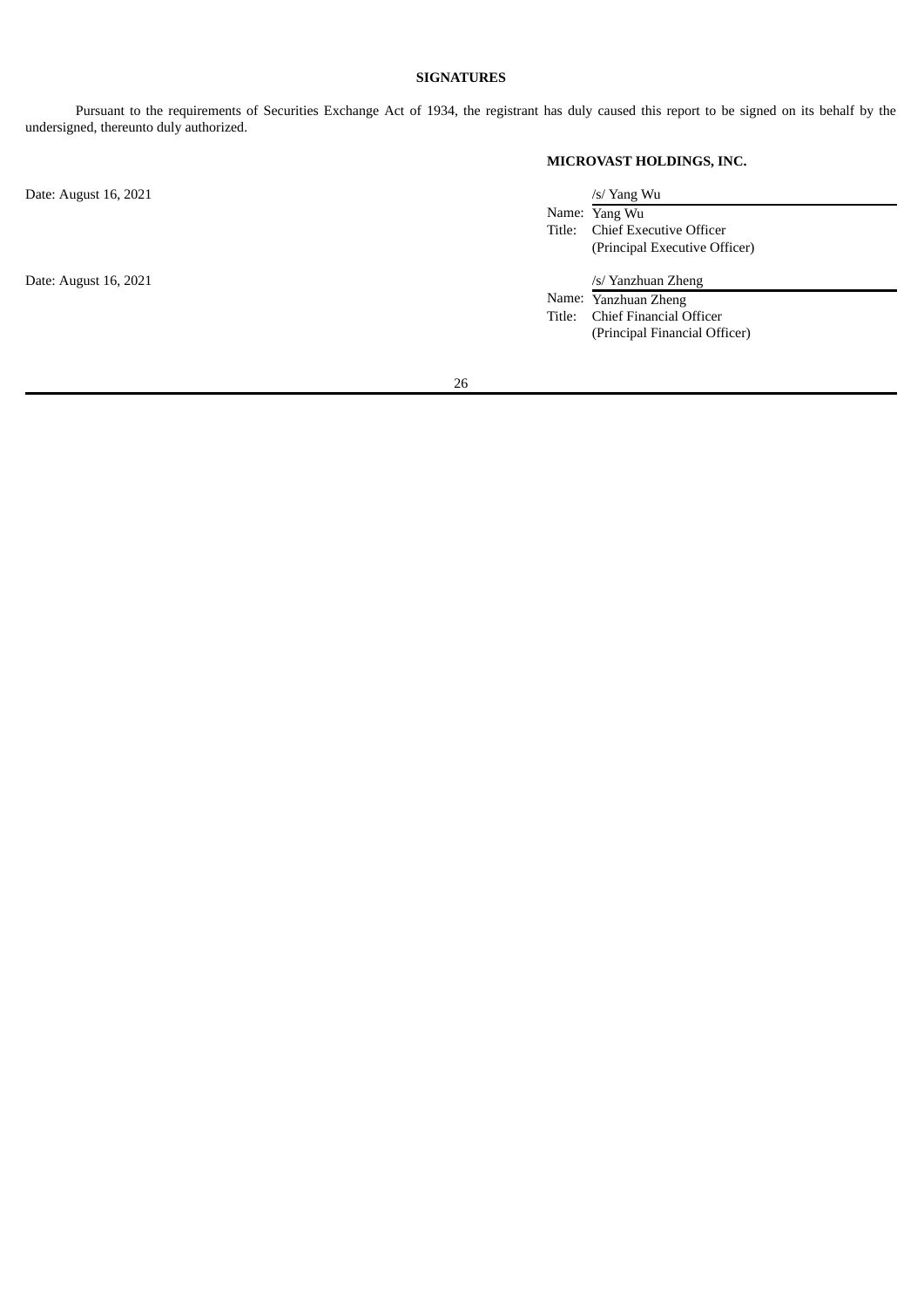# **CERTIFICATIONS**

<span id="page-29-0"></span>I, Yang Wu, certify that:

- 1. I have reviewed this Quarterly Report on Form 10-Q of Microvast Holdings, Inc.;
- 2. Based on my knowledge, this report does not contain any untrue statement of a material fact or omit to state a material fact necessary to make the statements made, in light of the circumstances under which such statements were made, not misleading with respect to the period covered by this report;
- 3. Based on my knowledge, the financial statements, and other financial information included in this report, fairly present in all material respects the financial condition, results of operations and cash flows of the registrant as of, and for, the periods presented in this report;
- 4. The registrant's other certifying officer and I are responsible for establishing and maintaining disclosure controls and procedures (as defined in Exchange Act Rules 13a-15(e) and 15d-15(e)) and internal control over financial reporting (as defined in Exchange Act Rules 13a-15(f) and 15d-15(f)) for the registrant and have:
	- a) Designed such disclosure controls and procedures, or caused such disclosure controls and procedures to be designed under our supervision, to ensure that material information relating to the registrant, is made known to us by others within those entities, particularly during the period in which this report is being prepared;
	- b) Designed such internal control over financial reporting, or caused such internal control over financial reporting to be designed under my supervision, to provide reasonable assurance regarding the reliability of financial reporting and the preparation of financial statements for external purposes in accordance with generally accepted accounting principles; and
	- c) Evaluated the effectiveness of the registrant's disclosure controls and procedures and presented in this report our conclusions about the effectiveness of the disclosure controls and procedures, as of the end of the period covered by this report based on such evaluation; and
	- d) Disclosed in this report any change in the registrant's internal control over financial reporting that occurred during the registrant's most recent fiscal quarter (the registrant's fourth fiscal quarter in the case of an annual report) that has materially affected, or is reasonably likely to materially affect, the registrant's internal control over financial reporting; and
- 5. The registrant's other certifying officer and I have disclosed, based on our most recent evaluation of internal control over financial reporting, to the registrant's auditors and the audit committee of the registrant's board of directors (or persons performing the equivalent functions):
	- (a) All significant deficiencies and material weaknesses in the design or operation of internal control over financial reporting which are reasonably likely to adversely affect the registrant's ability to record, process, summarize and report financial information; and
	- (b) Any fraud, whether or not material, that involves management or other employees who have a significant role in the registrant's internal control over financial reporting.

Date: August 16, 2021 By: /s/ Yang Wu

Yang Wu Chief Executive Officer (Principal Executive Officer)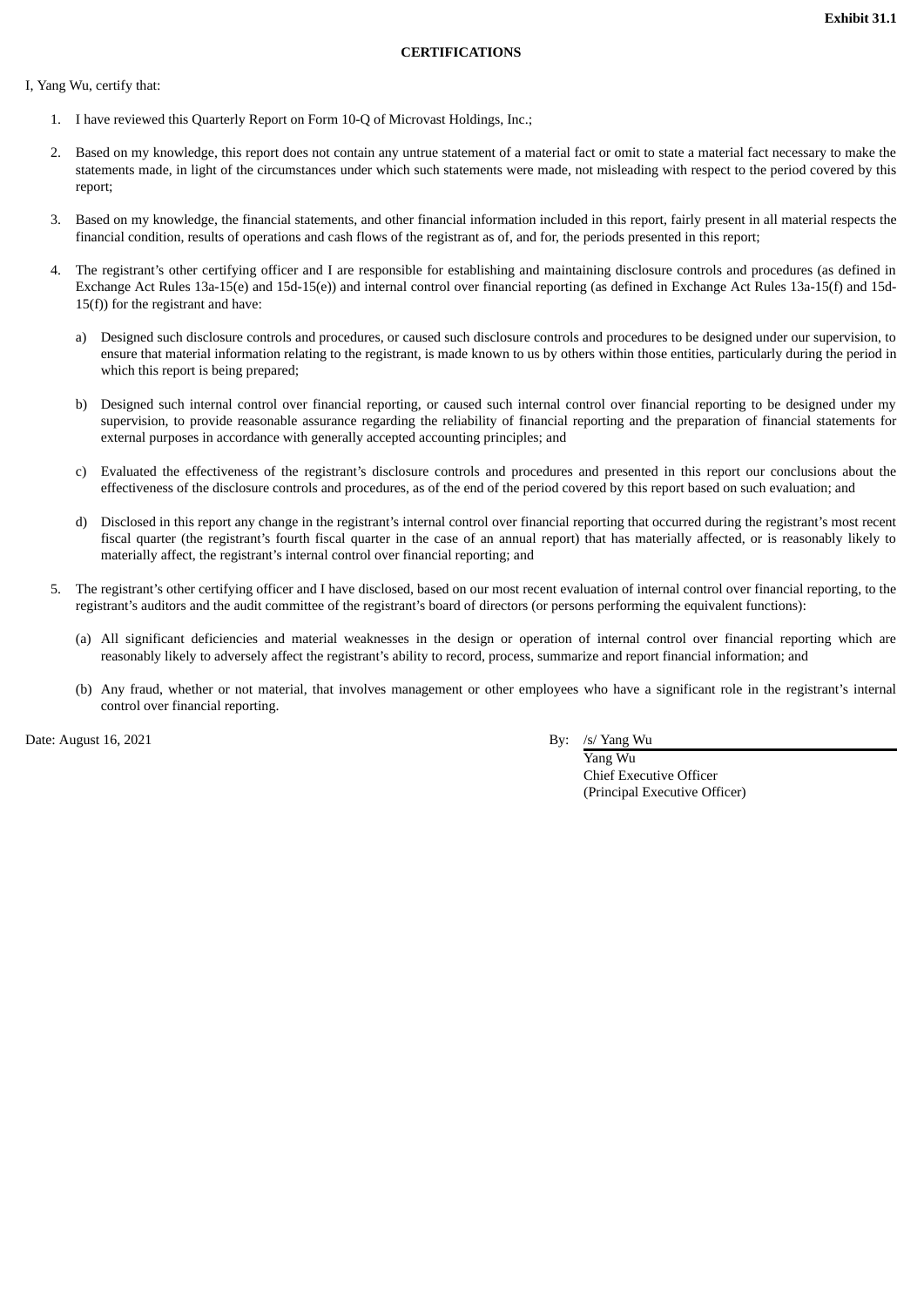# **CERTIFICATIONS**

<span id="page-30-0"></span>I, Yanzhuan Zheng, certify that:

- 1. I have reviewed this Quarterly Report on Form 10-Q of Microvast Holdings, Inc.;
- 2. Based on my knowledge, this report does not contain any untrue statement of a material fact or omit to state a material fact necessary to make the statements made, in light of the circumstances under which such statements were made, not misleading with respect to the period covered by this report;
- 3. Based on my knowledge, the financial statements, and other financial information included in this report, fairly present in all material respects the financial condition, results of operations and cash flows of the registrant as of, and for, the periods presented in this report;
- 4. The registrant's other certifying officer and I are responsible for establishing and maintaining disclosure controls and procedures (as defined in Exchange Act Rules 13a-15(e) and 15d-15(e)) and internal control over financial reporting (as defined in Exchange Act Rules 13a-15(f) and 15d-15(f)) for the registrant and have:
	- a) Designed such disclosure controls and procedures, or caused such disclosure controls and procedures to be designed under our supervision, to ensure that material information relating to the registrant, is made known to us by others within those entities, particularly during the period in which this report is being prepared;
	- b) Designed such internal control over financial reporting, or caused such internal control over financial reporting to be designed under my supervision, to provide reasonable assurance regarding the reliability of financial reporting and the preparation of financial statements for external purposes in accordance with generally accepted accounting principles; and
	- c) Evaluated the effectiveness of the registrant's disclosure controls and procedures and presented in this report our conclusions about the effectiveness of the disclosure controls and procedures, as of the end of the period covered by this report based on such evaluation; and
	- d) Disclosed in this report any change in the registrant's internal control over financial reporting that occurred during the registrant's most recent fiscal quarter (the registrant's fourth fiscal quarter in the case of an annual report) that has materially affected, or is reasonably likely to materially affect, the registrant's internal control over financial reporting; and
- 5. The registrant's other certifying officer and I have disclosed, based on our most recent evaluation of internal control over financial reporting, to the registrant's auditors and the audit committee of the registrant's board of directors (or persons performing the equivalent functions):
	- (a) All significant deficiencies and material weaknesses in the design or operation of internal control over financial reporting which are reasonably likely to adversely affect the registrant's ability to record, process, summarize and report financial information; and
	- (b) Any fraud, whether or not material, that involves management or other employees who have a significant role in the registrant's internal control over financial reporting.

Date: August 16, 2021 By: /s/ Yanzhuan Zheng

Yanzhuan Zheng Chief Financial Officer (Principal Financial Officer)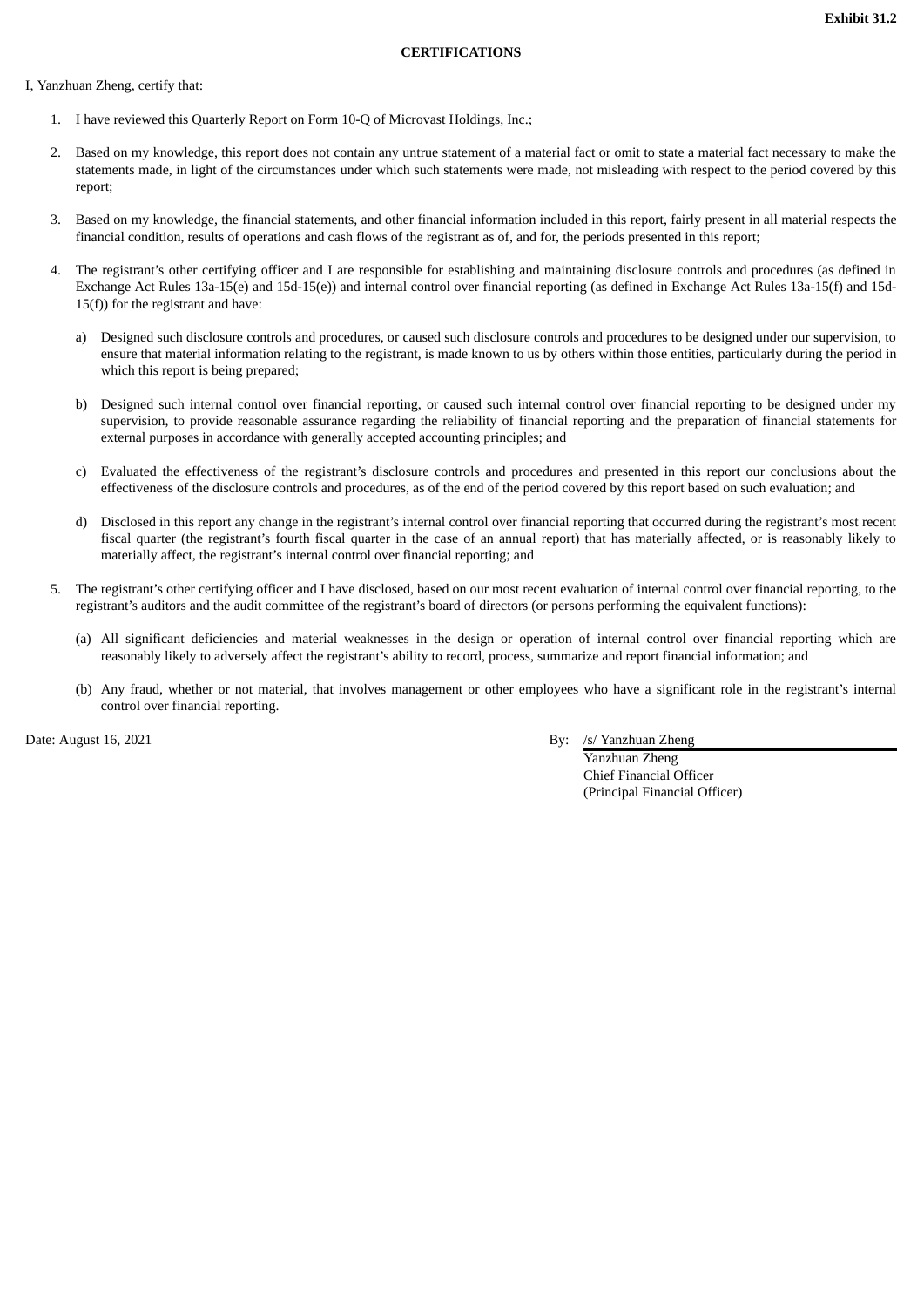# **CERTIFICATION PURSUANT TO 18 U.S.C. SECTION 1350, AS ADDED BY SECTION 906 OF THE SARBANES-OXLEY ACT OF 2002**

<span id="page-31-0"></span>In connection with the Quarterly Report of Microvast Holdings, Inc. (the "Company") on Form 10-Q for the quarterly period ended June 30, 2021, as filed with the Securities and Exchange Commission (the "Report"), I, Yang Wu, Chief Executive Officer of the Company, certify, pursuant to 18 U.S.C. §1350, as added by §906 of the Sarbanes-Oxley Act of 2002, that:

- 1. The Report fully complies with the requirements of Section 13(a) or 15(d) of the Securities Exchange Act of 1934; and
- 2. To my knowledge, the information contained in the Report fairly presents, in all material respects, the financial condition and results of operations of the Company as of and for the period covered by the Report.

Date: August 16, 2021 By: /s/ Yang Wu

Yang Wu Chief Executive Officer (Principal Executive Officer)